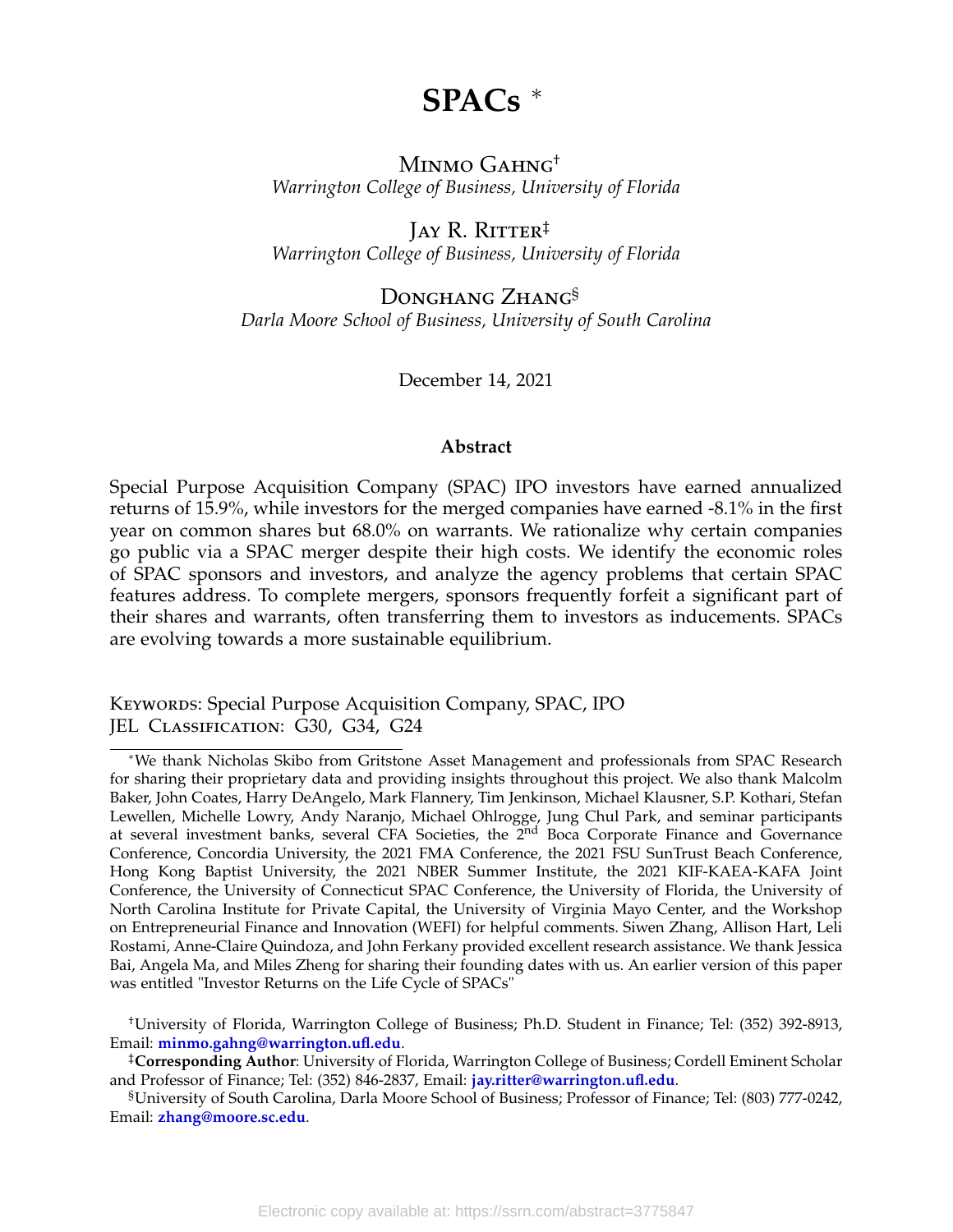## **1. Introduction**

In 2020, the U.S. initial public offering (IPO) market boomed, with 165 operating companies going public, raising \$6[1](#page-1-0).9 billion.<sup>1</sup> IPOs by Special Purpose Acquisition Companies (SPACs) set records. A total of 248 SPAC IPOs raised \$75.3 billion, more capital raised than in all previous years combined.

A SPAC, a blank check company created by a sponsor, goes public to raise capital and then find a non-listed operating company to merge with, in the process taking the company public. For almost all SPACs created from 2010 until now, units priced at \$10 each are issued in the IPO. A typical unit is composed of a common share and one or more derivative securities, usually a fraction of a warrant (a call option issued by the company) entitling the holder to buy a share at an exercise price of \$11.50 with a maturity date that is five years after the completion of a merger. Importantly, the money raised in the IPO is placed in an escrow (trust) account where it earns interest. The units later become unbundled, allowing the shares and warrants to trade separately.

SPACs usually pay 5.5% of the proceeds as underwriting commissions, with 2% paid at the time of the IPO and the rest deferred – payable only upon the completion of a merger (business combination). Sponsors are typically compensated by retaining 20% of the SPAC shares, but these sponsor shares (known as the "promote") have no access to the trust account.<sup>[2](#page-1-1)</sup> Sponsors also usually purchase private placement warrants or units at the time of the IPO for approximately their fair market value, with the millions of dollars paid for the securities going to cover the up-front underwriting fees and future expenses as the SPAC searches for an operating company to merge with. This purchase allows the public investors to start with \$10 per share in the trust account, rather than the \$9.80 in net proceeds from the IPO. All of the sponsors' compensation (payoffs on their shares and warrants) and more than half of the underwriters' fees are thus contingent upon the consummation of a business combination.

<span id="page-1-0"></span><sup>&</sup>lt;sup>1</sup>The operating company IPO sample includes IPOs with an offer price of at least \$5.00, excluding ADRs, unit offers, closed-end funds, REITs, natural resource limited partnerships, small best efforts offers, banks and S&Ls, and stocks not listed on CRSP (NYSE and NASDAQ). See [Ritter](#page-44-0) [\(2020\)](#page-44-0) [\(https://site.warrington.ufl.edu/ritter/files/IPO-](https://site.warrington.ufl.edu/ritter/files/IPO-Statistics.pdf)[Statistics.pdf\)](https://site.warrington.ufl.edu/ritter/files/IPO-Statistics.pdf). Both SPAC and operating company IPO proceeds exclude overallotment options.

<span id="page-1-1"></span> $2$ Typically, the units purchased by investors include Class A shares that can vote on a merger and are redeemable. The sponsors purchase Class B shares that do not have voting privileges and are not redeemable but will convert into Class A shares, which will be subject to lockup restrictions, when a merger is completed. The sponsors typically pay a total of \$25,000 for 5,000,000 or more Class B shares, a price of about 0.5 cents per share.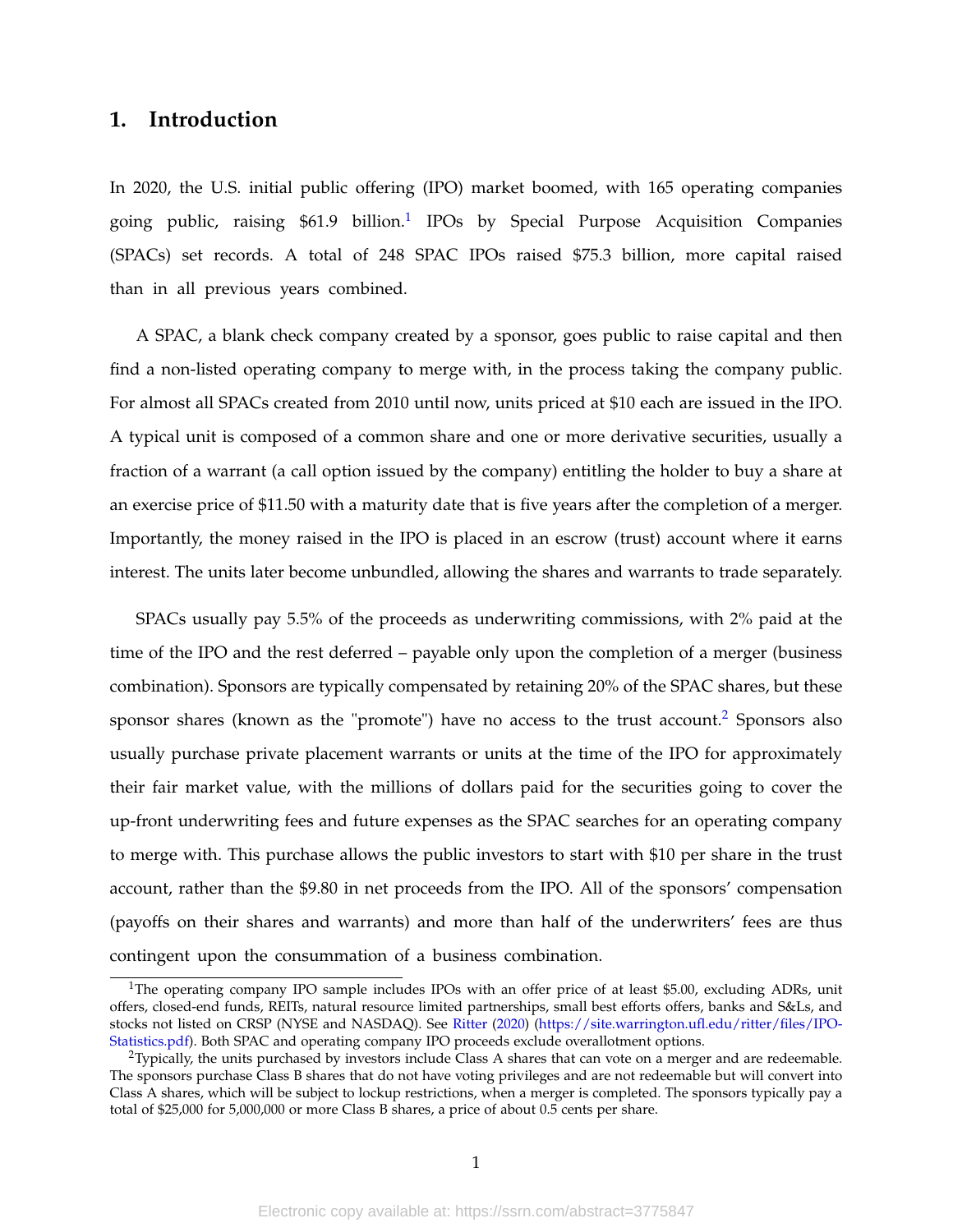SPACs are not allowed to have pre-identified target companies and usually set 18 to 24 months as a deadline to complete a merger. If a SPAC cannot consummate a merger within this timeline, it must liquidate, distributing the IPO proceeds and the accrued interest in the trust account to its investors. Once a SPAC identifies a target company and reaches an agreement for a merger, public shareholders of the SPAC vote whether to approve the proposed business combination or not. Separately, at this time, each public shareholder decides whether to redeem their shares or not.<sup>[3](#page-2-0)</sup> The redemption option means that there is a money-back guaranty for SPAC IPO investors. Unit holders are allowed to keep (or sell) their warrants even when they redeem their shares.

Because some shareholders may choose to redeem their shares, the amount of cash available for a merger is uncertain. To mitigate this uncertainty, in the merger agreement, operating companies negotiate a minimum amount of cash that the SPAC must deliver. Sponsors frequently invite PIPE (Private Investment in Public Equity) investments as a part of the business combination, providing additional cash. Sponsors themselves sometimes participate as PIPE investors.<sup>[4](#page-2-1)</sup> These PIPE investments either offset redemptions or augment the cash that is delivered in the merger. Securing prominent PIPE investors has a certification effect, encouraging SPAC investors not to redeem. If the merger is approved by shareholders and the SPAC still has enough cash after redemptions to meet the terms of the merger agreement negotiated with an operating company, the business combination is consummated, and the SPAC starts to trade as a newly merged company under a new ticker symbol. In the Appendix, we provide three examples of SPACs with their outcomes.

The recent rise of the SPAC market has resulted in a heated debate about SPACs among both practitioners and academics. Proponents of SPACs argue that, by giving an additional option for raising capital and listing for private companies, SPACs benefit both investors and issuers. Critics, citing poor post-merger returns, raise an incentive misalignment issue between SPAC sponsors and investors created by the fact that a sponsor receives no payoff if a merger is not completed. Furthermore, the 20% sponsor promote and 5.5% underwriting commission results in

<span id="page-2-0"></span> $3$ The sponsor can ask public shareholders to vote on an extension of the deadline to complete a merger, but must offer the right to redeem if the extension is granted. The sponsor also often makes a contribution, usually a few cents per share, to cover additional costs or to serve as an inducement for investors not to redeem their shares.

<span id="page-2-1"></span><sup>&</sup>lt;sup>4</sup>The sponsors and their affiliates sometimes commit at the time of the IPO to purchase shares at \$10 each when the merger happens in what is known as a Forward Purchase Agreement (FPA).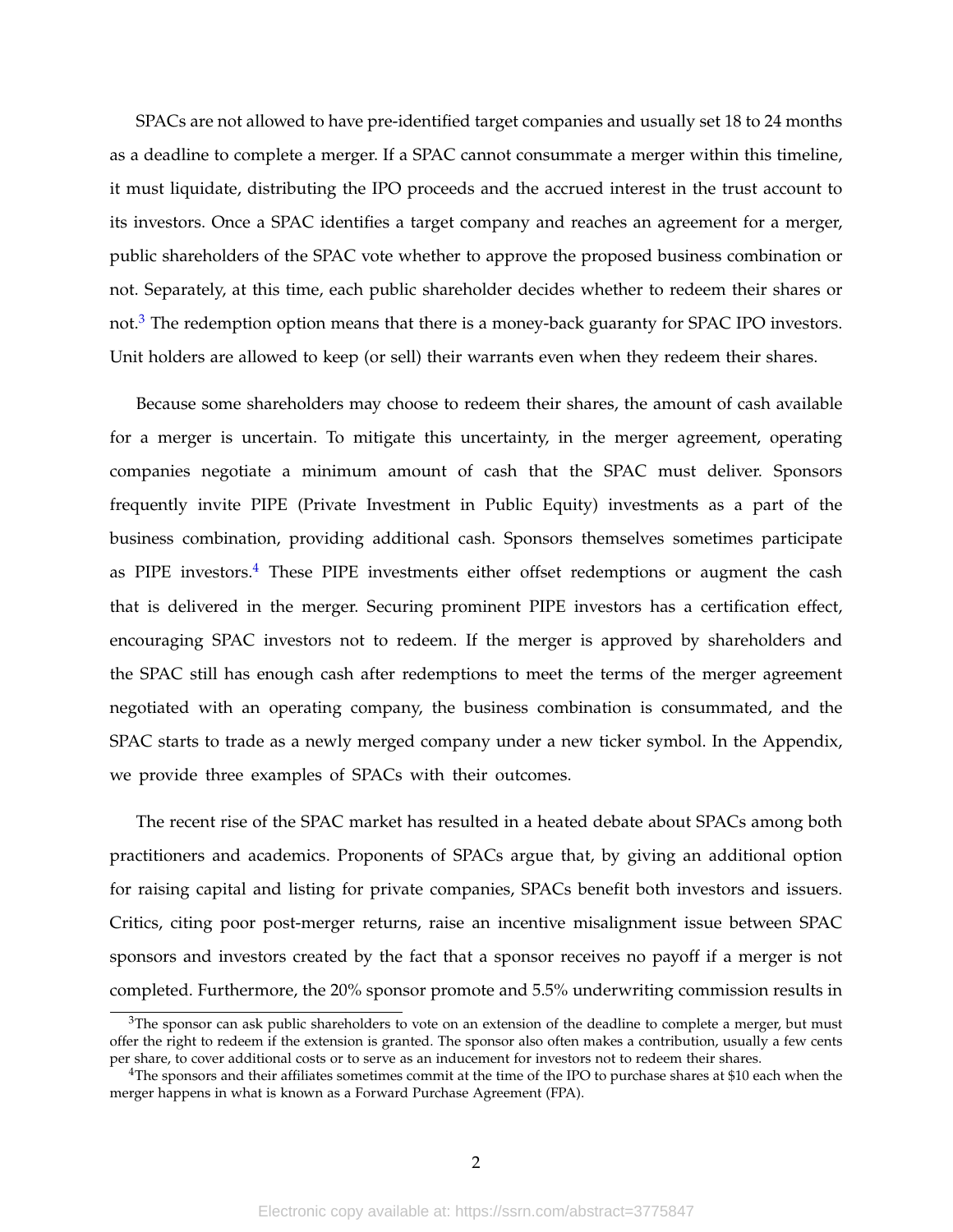a high expense level per dollar of cash delivered, especially if many shareholders redeem their shares. Nonetheless, as shown in [Figure 1,](#page-45-0) SPAC IPOs boomed in recent years, and the first three quarters of 2021 saw 447 SPAC IPOs in the U.S., a record pace..

#### — Place F[igure](#page-45-0) 1 About Here —

Ir our empirical analysis, we first document investor returns on SPACs by dividing the lifecycle of SPACs into two periods – the SPAC period, which is between the SPAC IPO and the completion of the business combination or liquidation; and the deSPAC period, which starts on the first trading day as a merged company. To measure investor returns in the SPAC period, the first half of the life cycle of SPACs, we implement an 'optimal redemption strategy'. This strategy calculates an annualized return for an investor who purchases a SPAC unit, which generally consists of a common share and warrants and/or rights, at the offer price. The investor sells each component of the SPAC unit if the market prices are higher than the redemption values, or redeems if the market prices are below the redemption values, five trading days prior to the close of a business combination or liquidation, mimicking a real-world strategy in which settlement delays must be taken into account.

For the 210 SPAC IPOs from January 2010 – December 2019, investors have on average earned an annualized return of 15.9% during the SPAC period. We find that larger SPACs provide slightly higher returns, as the average IPO proceeds-weighted annualized return of 19.0% is higher than the equally weighted annualized return of 15.9%. Although SPAC period investors earn most of their returns when SPACs consummate business combinations (17.7% per year, equally weighted), even liquidated SPACs provide positive returns (2% per year, equally weighted).<sup>[5](#page-3-0)</sup> This difference in average returns is because SPACs are structured to provide upside potential for the SPAC period investors by offering an option to become a shareholder of a newly traded company, with a money-back guarantee that, since 2010, is typically *gross of* fees. Accordingly, from 2010, even the worst-performing SPAC provided a positive return of 0.51% per year. Given this downside protected nature of the SPAC period investment, a SPAC IPO is equivalent to a *default-free* convertible bond with extra warrants, making 15.9% an attractive average annual return.

<span id="page-3-0"></span><sup>5</sup>Using 47 completed mergers between January 2019 and June 2020, [Klausner, Ohlrogge, and Ruan](#page-44-1) [\(2021\)](#page-44-1) report annualized SPAC period returns of 11.6%.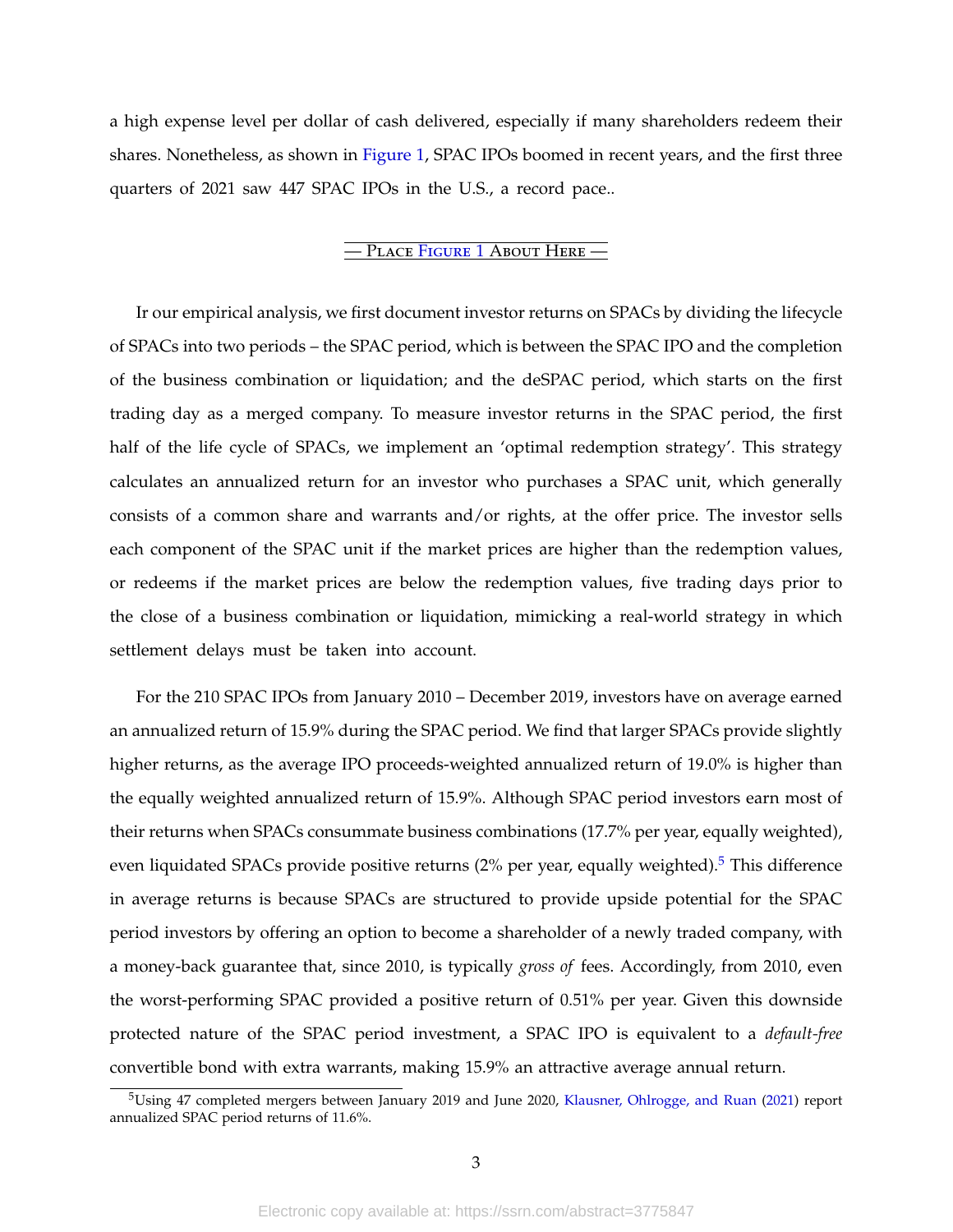These SPAC period returns suggest that a typical SPAC unit has been providing securities that are worth substantially more than the \$10 offer price. For many years, the market did not pay attention to this 'free lunch'. We show that in early 2021 the market became more efficient, in that it started to realize the lucrative returns of the SPAC period investment on the first day of trading rather than gradually over many months. The jumps at the opening of trading left less profit opportunity for investors who buy in the secondary market, the same pattern that we observe in the traditional operating company IPO market. The SPAC market has continued to evolve, with sponsors offering less attractive warrant terms when possible, so that a free lunch is no longer being offered.

For the second half of the life cycle of SPACs, the deSPAC period for SPACs that consummated business combinations, we implement a simple buy and hold strategy in which an investor purchases a merged company share on the first day of trading as a deSPAC (merged) company and holds it for one or three years (or until September 30, 2021 for recent mergers). We find that the equally weighted (EW) average one-year buy-and-hold return of the merged companies' common shares is -8.1%, while the value-weighted (VW) CRSP return is 16.5% for the matched period, resulting in an average one-year market-adjusted return of -24.6%. A SPAC typically delivers less money per share than the \$10 IPO price to the merging company even after new investments from PIPE investors due to high redemptions, underwriting fees, and the net promote. For the 153 business combinations completed by the end of March 2021 from SPACs that went public in 2015 or later, the mean and median cash delivered per share are only \$7.48 and \$8.13, respectively. Furthermore, if the merged company is successful, the outstanding warrants are a drag on the upside returns to shareholders. Thus, it may not be surprising that the average deSPAC period market-adjusted return is substantially below zero.

We calculate the return on warrants as well and, surprisingly, find that the EW average one-year buy-and-hold return of the merged companies' warrants is 68.0%. We find that warrant investors have persistently outperformed common share investors. The warrants, out-of-the-money call options in many cases, are riskier and benefit from volatility, but this large difference in average returns between the shares and warrants is puzzling.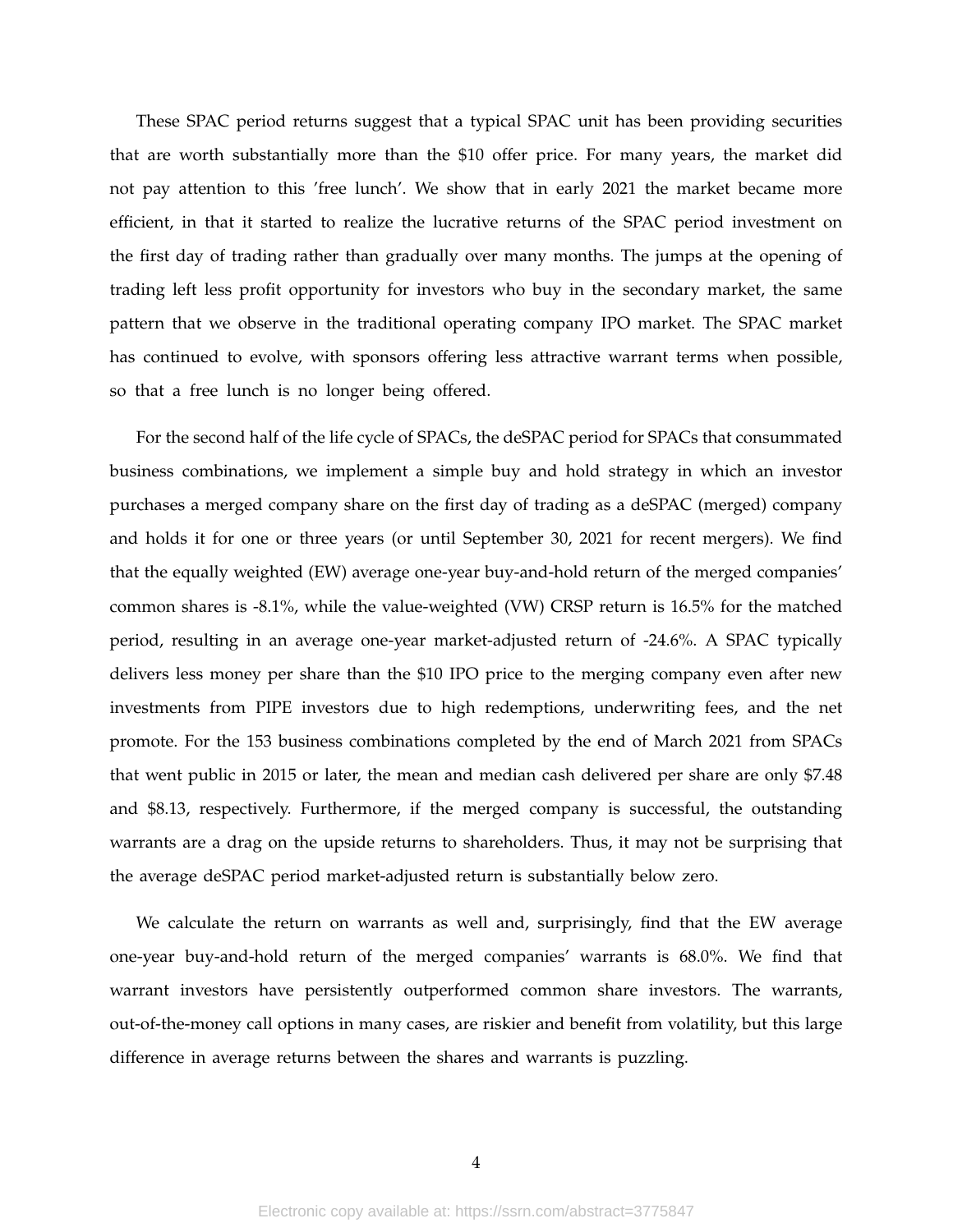We then focus on the dilutive nature of warrants and rights, and document that deSPAC period common shares perform worse when there are more warrants and rights outstanding. The direction of causality is an open question because it is unclear whether investors might have overlooked the dilution cost or lower quality SPACs tend to offer more warrants and rights. Furthermore, using SPAC shareholders' redemption decisions as a proxy for the quality of the proposed merger [\(Jenkinson and Sousa](#page-44-2) [\(2011\)](#page-44-2)) and the timing of a business combination as a proxy for the SPAC sponsors' time pressure [\(Dimitrova](#page-43-0) [\(2017\)](#page-43-0) and [Degeorge, Martin, and](#page-43-1) [Phalippou](#page-43-1) [\(2016\)](#page-43-1)), we find that higher redemption ratios and the late timing of the deals (i.e., toward the deadline) are associated with both lower SPAC and deSPAC period returns.

This paper contributes to the literature by providing a better understanding of SPACs in five ways, focusing on the economics of three key players: investors, operating (merging) companies, and sponsors.

First, we document investor returns in the SPAC and deSPAC periods and interpret them based on the economic structure of SPACs. While previous studies examining SPACs that went public before 2010 [\(Jenkinson and Sousa](#page-44-2) [\(2011\)](#page-44-2) and [Dimitrova](#page-43-0) [\(2017\)](#page-43-0), among others) and studies by [Renaissance Capital](#page-44-3) [\(2020\)](#page-44-3) and [Klausner, Ohlrogge, and Ruan](#page-44-1) [\(2021\)](#page-44-1) using more recent deals document poor deSPAC period common share returns, this is the first paper documenting the stark differences in investor returns between common shares and warrants. We also find that while the equally weighted post-merger one-year common share return is -8.1%, the public cash-weighted return is  $4.5\%$ .<sup>[6](#page-5-0)</sup> The higher public cash-weighted return is due to the pattern that shareholders redeem most of their shares for mergers that subsequently produce the lowest returns, and thus have relatively little money invested in the worst-performing deals. Consequently, focusing exclusively on the EW common share returns paints a worse picture of the deSPAC period investments than what a dollar-weighted portfolio produces.

Second, from a private operating company's point of view, we find that merging with a SPAC is a much more expensive way of going public than a traditional IPO. The total cost of the median company going public via a SPAC merger between January 2015 and March 2021 was 14.6% of

<span id="page-5-0"></span> $6P$ ublic cash refers to the money that public SPAC investors leave in after redemptions, and does not include the returns on shares owned by sponsors or PIPE investors. We also call this return a dollar-weighted return.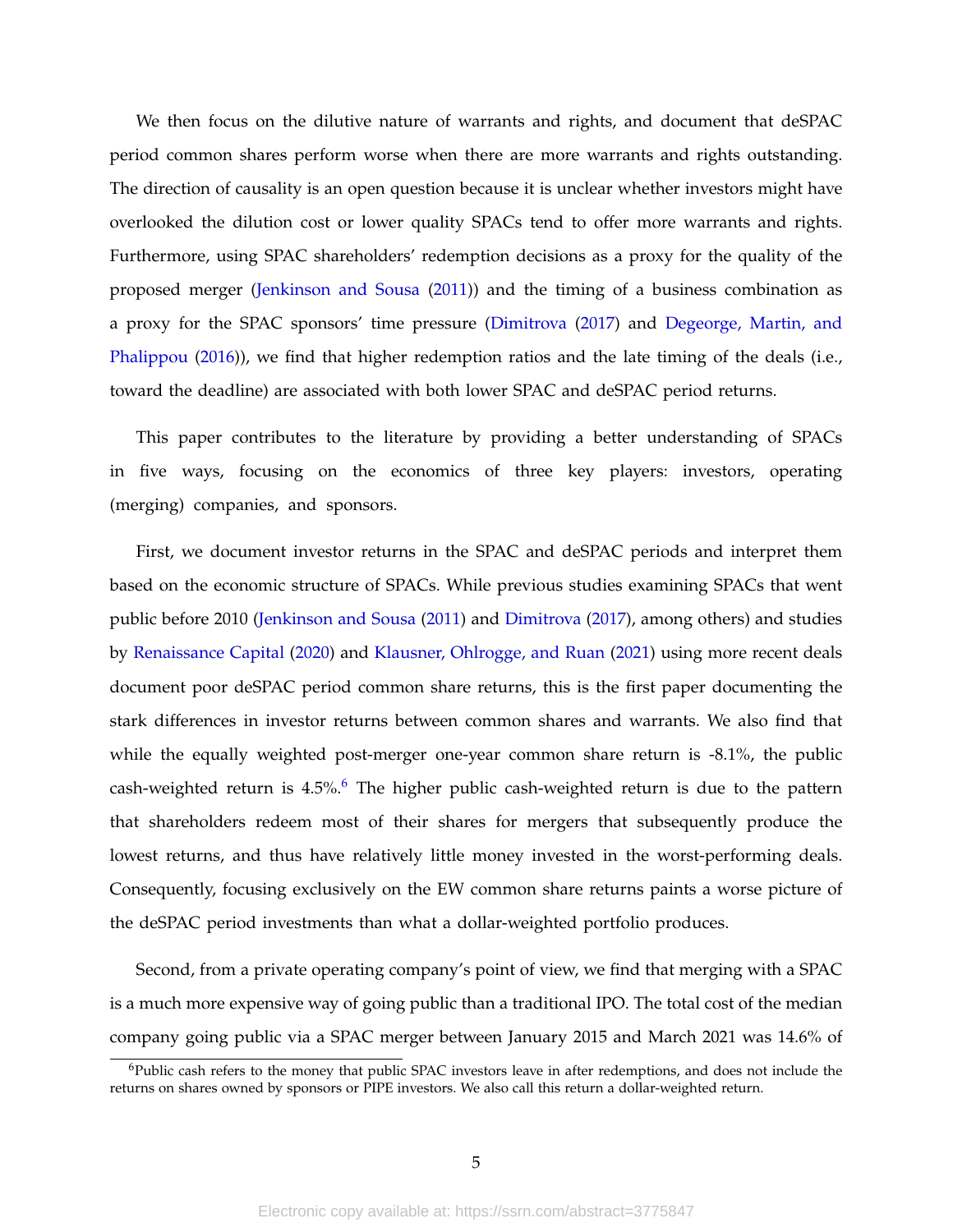the post-issue market cap, while it was 3.2% for traditional IPOs. However, we still find that many private companies choose to go public via a SPAC merger. We rationalize this choice by outlining the relative advantages of going public via merging with a SPAC rather than a traditional IPO. These advantages are based on the structure of the SPAC, as well as the economic roles of SPAC sponsors and SPAC IPO investors. For example, having raised capital in an IPO, a SPAC can potentially negotiate a merger with an operating company in a timely manner. Moreover, in the U.S., it has been widely believed until recently that merger law applies rather than securities issuance law for the business combinations, providing a "safe harbor" provision for forecasts of future revenue and profits that security issuance law lacks. It has been argued that SPAC mergers are partly motivated by this regulatory arbitrage opportunity for private operating companies.

Third, we analyze the economic rationale for certain features of SPACs, such as the redemption option and merger deadlines. We posit that the merger deadline exists to reduce the illiquidity cost facing SPAC IPO investors. This deadline, however, creates an agency problem that encourages a sponsor to pursue an unpromising acquisition, because if the SPAC is liquidated, the sponsor shares and warrants become worthless. The redemption option is designed to address this agency problem - by redeeming, public shareholders do not suffer losses on their shares, and they may force the SPAC to liquidate.

Fourth, we document that sponsors give up a sizable chunk of their pre-determined compensation, making their profits not as lucrative as critics suggest, especially for weak deals. On average, sponsors forfeit 17% of their common share promotes and 19% of their private placement warrants, and transfer some of them to other investors as inducements either not to redeem or to invest new capital. We document, as do [Klausner et al.](#page-44-1) [\(2021\)](#page-44-1), that underwriters sometimes also take haircuts; they surrender 4% of their deferred commissions on average. Importantly, this is the first paper to show that these haircuts have covariance properties that are attractive for other participants: sponsors take larger haircuts and underwriters forfeit commissions more when the proposed merger is not welcomed by the market, as evidenced by high redemption ratios.

Finally, we document how the SPAC market is evolving. As the market has caught on to the attractive SPAC period returns, sponsors have been finding that they do not have to be as generous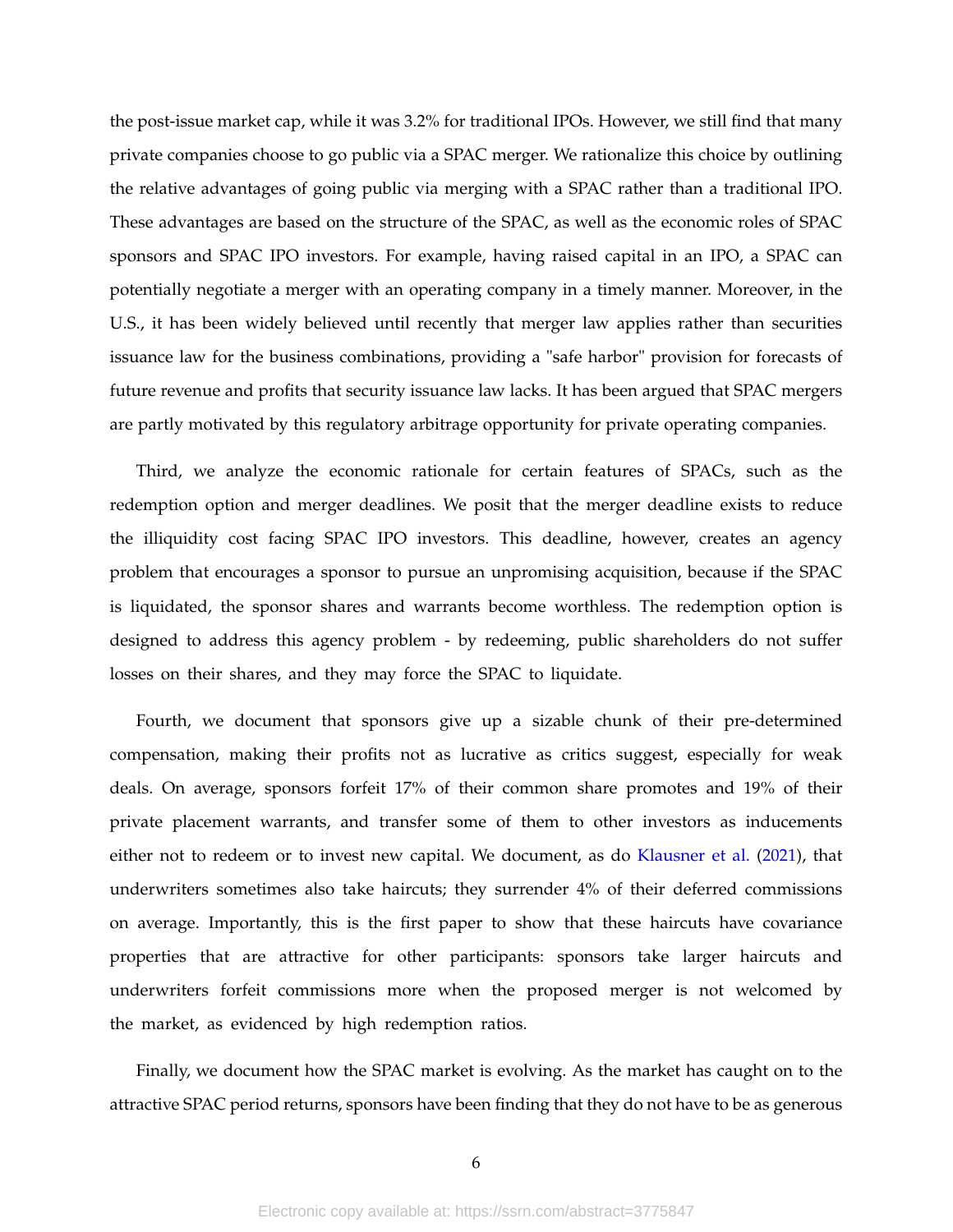in order to generate sufficient demand to fully subscribe an IPO. We show that the market has been adjusting toward a more sustainable equilibrium by making the structure of the SPAC unit less attractive to the SPAC IPO investors, but more attractive to post-merger shareholders. Specifically, we document a downward trend in the fraction of a share that the warrant component of a unit offers. If the merged company prospers and the warrants are exercised, fewer new shares will be issued, and thus there will be less dilution of the merged company's shareholders. We also show that there has been an increase over time in the frequency with which some sponsor shares are subject to vesting requirements. On average, sponsors put 11% of their promote common shares in escrow. These shares, unless certain price targets are met, are either locked up for a long period of time or forfeited. These changes will improve the deSPAC period returns by limiting the returns in the SPAC period and reducing the sponsor payoffs on poorly performing mergers.<sup>[7](#page-7-0)</sup>

## <span id="page-7-1"></span>**2. SPACs and the Market for IPOs**

This section addresses SPACs from the point of view of an operating company considering going public and discusses the economics of the SPAC structure. We start by comparing the costs of three different going public methods: 1) merging with a SPAC, 2) a traditional IPO, and 3) a direct listing. We discuss the economic roles of sponsors and SPAC IPO investors. Finally, we outline the relative advantages of going public via merging with a SPAC compared to a traditional IPO.

#### **2.1. The Relative Costs of Going Public**

Panel A of [Table 1](#page-48-0) summarizes the costs associated with three different going public options. The costs associated with traditional IPOs are two-fold: the direct costs of underwriter commissions and indirect costs from the underpricing (i.e., the money left on the table). In addition to the direct costs of underwriter commissions and the indirect costs of underpricing, merging with a SPAC also incurs indirect costs from dilution. The dilution costs are primarily from

<span id="page-7-0"></span><sup>7</sup>Beginning in September 2021, more than 50% of SPAC IPOs began to overfund the initial trust account with the sponsor contributing 30 or 40 cents per share, rather than 20 cents. This change increases the attractiveness of redeeming, and thus may discourage sponsors from proposing less attractive mergers. At the same time, the increased sponsor cash contribution increases the sponsor at-risk capital.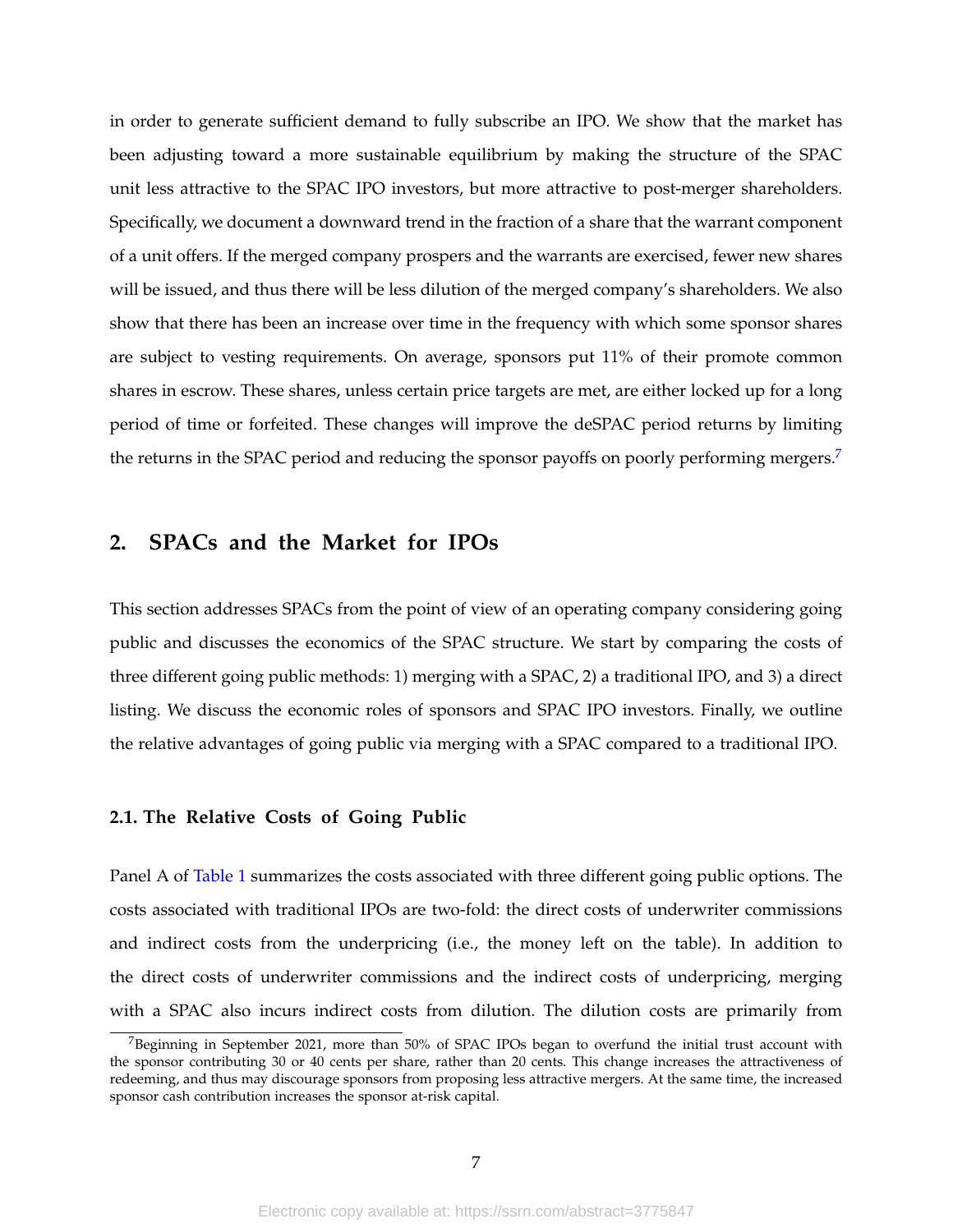two sources: promote shares held by sponsors, and warrants and/or rights held by public SPAC shareholders and sponsors. For direct listings, the main costs are financial advisory fees that operating companies pay investment banks. We do not consider miscellaneous costs such as SEC registration, audit, and legal fees for all three cases.

For the costs associated with merging with a SPAC, we use SPAC IPOs since January 2015 that completed a merger by March 2021. There were 153 such mergers, but we exclude three mergers that had negative cash delivered because of redemption ratios of close to 100%. We compute the equivalent costs for 677 traditional operating company IPOs between January 2015 and March 2021, after excluding units, ADRs, etc. We also exclude IPOs raising more than \$500 million (Uber Technologies, Lyft, Airbnb, etc.) before overallotment options, because they were much bigger than almost all companies involved with a SPAC merger. We also examine the seven companies that went public via a direct listing for the same period.

### — Place T[able](#page-48-0) 1 About Here —

Inspection of Panel A of [Table 1](#page-48-0) shows that merging with a SPAC is substantially more expensive than pursuing a traditional IPO, both in terms of the total cost as a fraction of the cash raised and as a fraction of the post-issuance market capitalization.<sup>[8](#page-8-0)</sup> Merging with a SPAC is even more expensive in comparison with direct listings.

It is important to note a possible selection issue when we compare these relative costs in Panel A of [Table 1.](#page-48-0) Companies choosing SPACs might be fundamentally different from companies

<span id="page-8-0"></span><sup>8</sup>Our median costs as a percentage of cash raised of 48.3% and median costs as a percentage of the market cap of 14.6% are close to the [Klausner et al.](#page-44-1) [\(2021\)](#page-44-1) medians of 62% and 14%, respectively. Our calculations assume that private placement warrants have the same value as public warrants (adjusting for the fact that private placement warrants normally give the right to buy one share), even though private placement (founder) warrants typically do not have an early redemption provision, making them more valuable than public warrants. Offsetting this bias is that some founder shares have vesting provisions, which would lower their value relative to public shares. [Klausner](#page-44-1) [et al.](#page-44-1) [\(2021\)](#page-44-1) subtract the value of all warrants from their cash delivered calculations while we do not. This difference partly explains why there exists a greater difference for the costs of going public when cash delivered is used as the denominator instead of market capitalization. Also, [Klausner et al.](#page-44-1) [\(2021\)](#page-44-1) value the common share at \$10 per share whereas we use the market price. For the completed mergers that we use in Tables 1 and 11, the mean and median "underpricing" of the common shares are 15.6% and 3.8%, respectively. We measure the underpricing of the SPAC stocks as the return from \$10 to the market price at the date when the merger is closed. SPACs typically use \$10 as the anchor price for PIPE investments. However, the 15.6% underpricing is not comparable to that of a traditional IPO, because sponsors acquire their promote shares for about 0.5 cent each, not \$10 each. Thus, the cash per share is lower than \$10 minus underwriting fees. When we calculate the costs for merging with a SPAC as reported in Panel A of [Table 1,](#page-48-0) we use the market value of all claims, including shares, warrants, and rights, and compare it to the cash delivered to the operating company.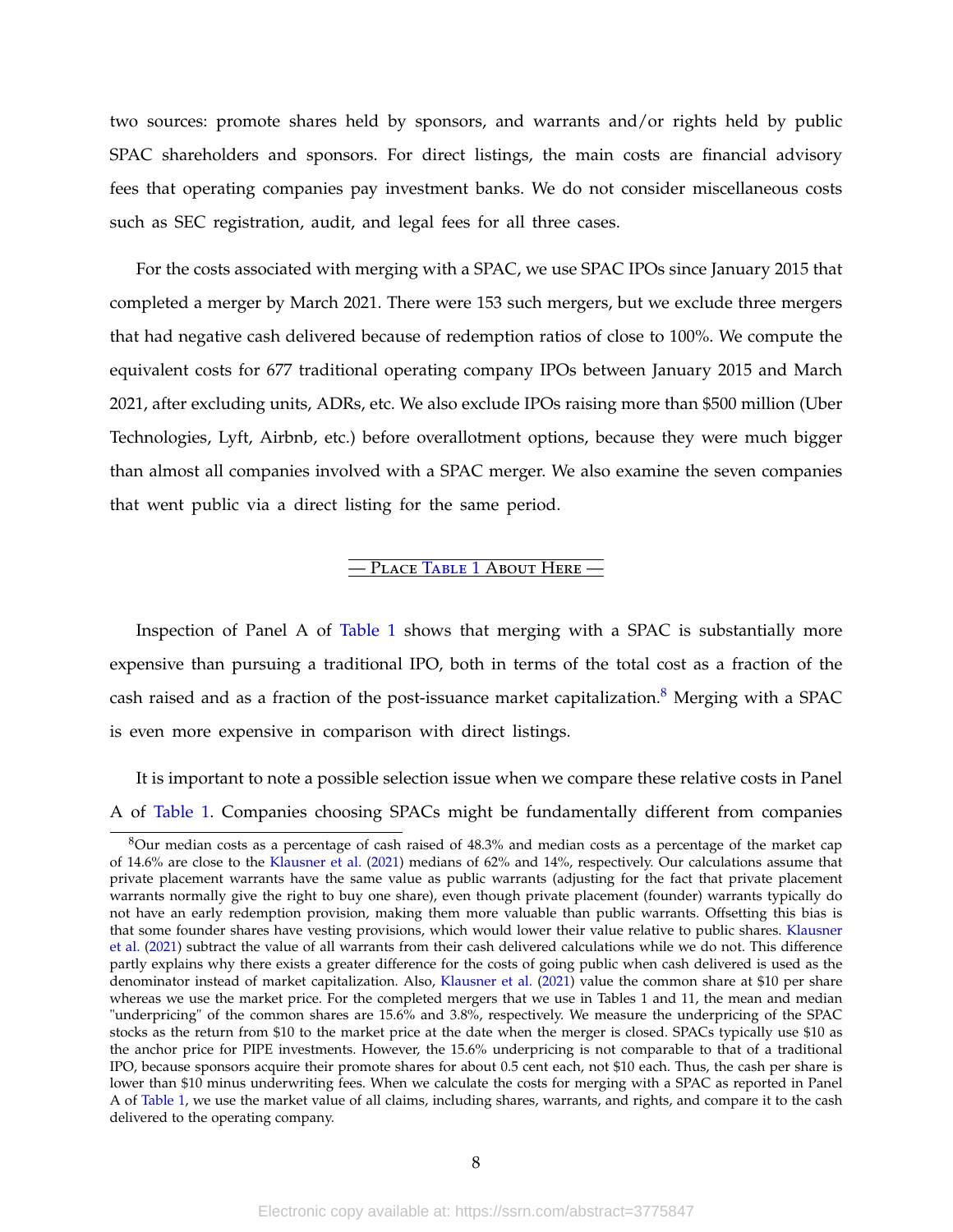opting for traditional IPOs, having unobservable characteristics. In other words, it is possible that companies that went public via merging with a SPAC would have experienced severe underpricing or a withdrawn deal if they had chosen traditional IPOs. Even with this caveat, however, we do not believe that selection bias can fully explain the large difference in costs between the two methods. Note that the 25th percentile of costs as a percentage of post-issue market capitalization for SPACs is 8.3%, higher than the 75th percentile for traditional IPOs of 7.1%. Panel A of [Table 1](#page-48-0) reports that more than 10% of traditional IPOs have negative costs of going public. Negative costs occur when there is a sufficiently negative amount of money left on the table due to a price drop on the first day of trading that exceeds the gross spread in magnitude.

Then why do certain companies select merging with a SPAC instead of a less expensive traditional IPO? Are there any benefits that outweigh the extra costs associated with merging with a SPAC? To answer this question, we first discuss the economic roles of SPAC sponsors and SPAC IPO investors. Then we outline the advantages of merging with a SPAC over a traditional IPO.

#### **2.2. The Economic Role of Sponsors and SPAC Investors**

We view SPAC sponsors as equivalent to specialized private equity (PE) general partners (GPs) with deep pockets working as ad-hoc underwriters (see [Lewellen](#page-44-4) [\(2009\)](#page-44-4) and [Dimitrova](#page-43-0) [\(2017\)](#page-43-0), among others, for the analogy of SPACs as private equity funds). [Stulz](#page-44-5) [\(2020\)](#page-44-5) points out that the growing importance of intangible assets for young companies makes it costlier for them to be public when specialized private investors can provide mentoring as well as capital. SPAC sponsors can fill this gap, as the individuals behind many SPAC sponsors are industry veterans. Entrepreneurs who decide to go public via a SPAC merger often mention the benefit from sponsors' industry expertise, referring to them as business partners. Specialized sponsors can evaluate merging companies more efficiently and reach an agreement faster, which is another advantage that practitioners often mention.

Deep pockets allow sponsors to invest their own capital, differentiating them from regular underwriters in two ways. First, when sponsors, many of which have expertise in certain industries regarding the merging company, invest their own capital, it serves as a certification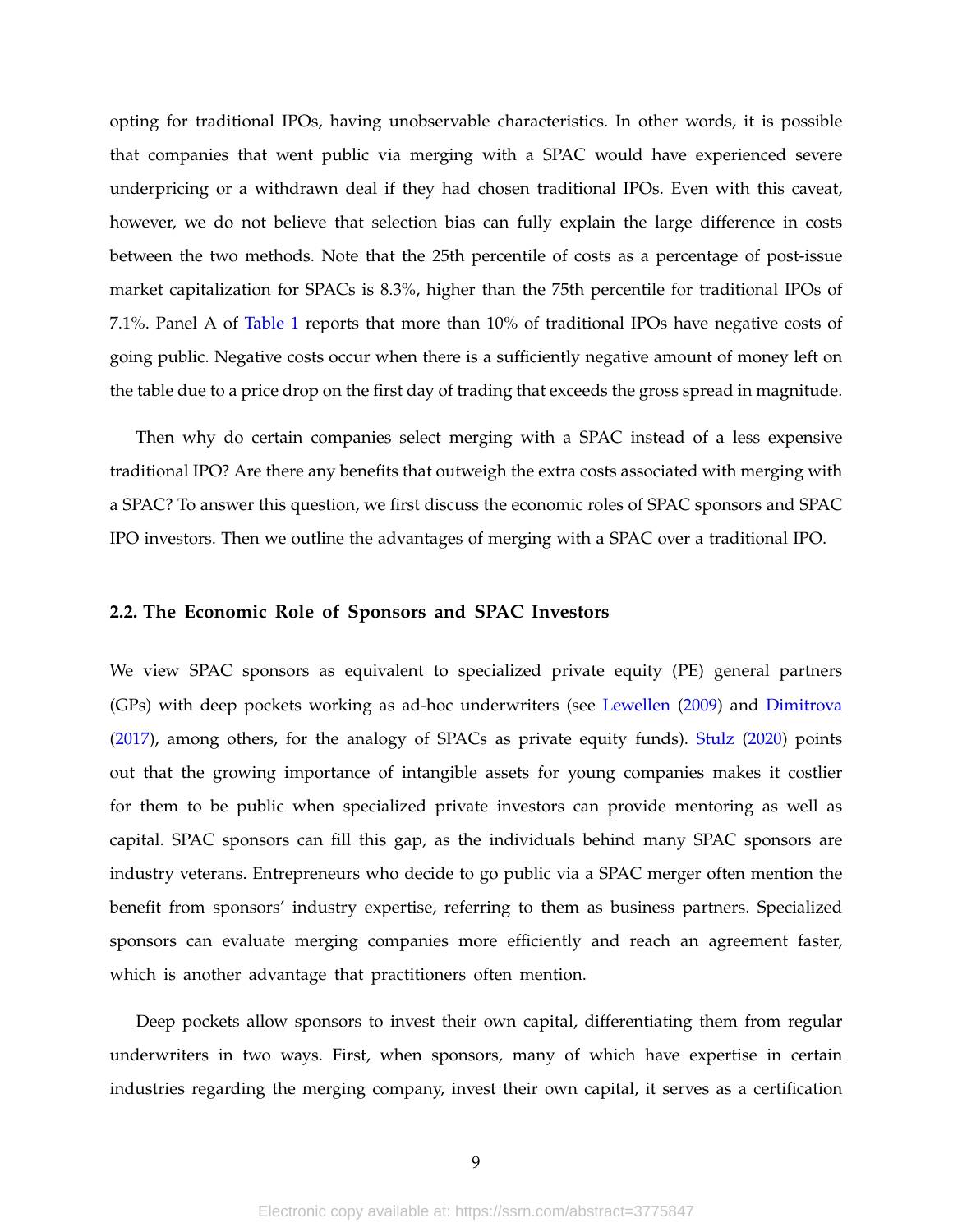to attract PIPE investors or induce SPAC investors not to redeem their shares. Often, sponsors and their affiliates commit at the time of the IPO to purchase shares at \$10 each when the merger happens in what is known as a Forward Purchase Agreement (FPA).

Second, having deep pockets is also important for weak deals because merger agreements almost always require a minimum amount of cash to be delivered as a closing condition. When most SPAC investors redeem and it is hard to find PIPE investors, deep-pocketed sponsors can invest their own money to save the deals. In this scenario, when facing a deadline, the only way to prevent their founder shares and warrants from becoming worthless is to either invest or give up some of the sponsor shares and warrants in order to consummate the merger. Therefore, sponsors are often willing to invest in merging companies at \$10 per share, even when they are of the opinion that the correct value is, say, \$6 per share. Their weighted average cost, including sponsor shares purchased for less than a penny per share, may still be less than \$6, and the warrants are another source of possible value. This may be one reason why grossly underperforming mergers happen frequently: in untabulated results, 29% of SPAC mergers end up having common share returns lower than -90% in the first three years after the mergers, while only 9% of traditional IPOs performed worse than -90% in the first three years after the IPOs.

SPAC sponsors are similar to private equity GPs in several ways. Both SPACs and private equity contracts between general partners (GPs) and limited partners (LPs) typically have deadlines for investing the money provided by investors. These deadlines are designed to prevent a sponsor or GP from making the investment illiquid for a long period of time, but at the cost of creating incentives for investing in negative NPV endeavors as the deadline approaches. In a world of incomplete contracting, the contractual features that we observe frequently involve tradeoffs. We find that a business combination completed under time pressure (i.e., toward the end of the SPAC life cycle) tends to underperform, the same pattern that [Degeorge et al.](#page-43-1) [\(2016\)](#page-43-1) document for private equity.

The compensation structure of sponsors and GPs is similar as well, as noted by [Rodrigues and](#page-44-6) [Stegemoller](#page-44-6) [\(2013\)](#page-44-6). Private equity (venture capital and buyouts) GPs are frequently compensated with a 2% per year management fee and carried interest. [Metrick and Yasuda](#page-44-7) [\(2010\)](#page-44-7) and [Phalippou, Rauch, and Umber](#page-44-8) [\(2018\)](#page-44-8) show that the sum of management fees over the life cycle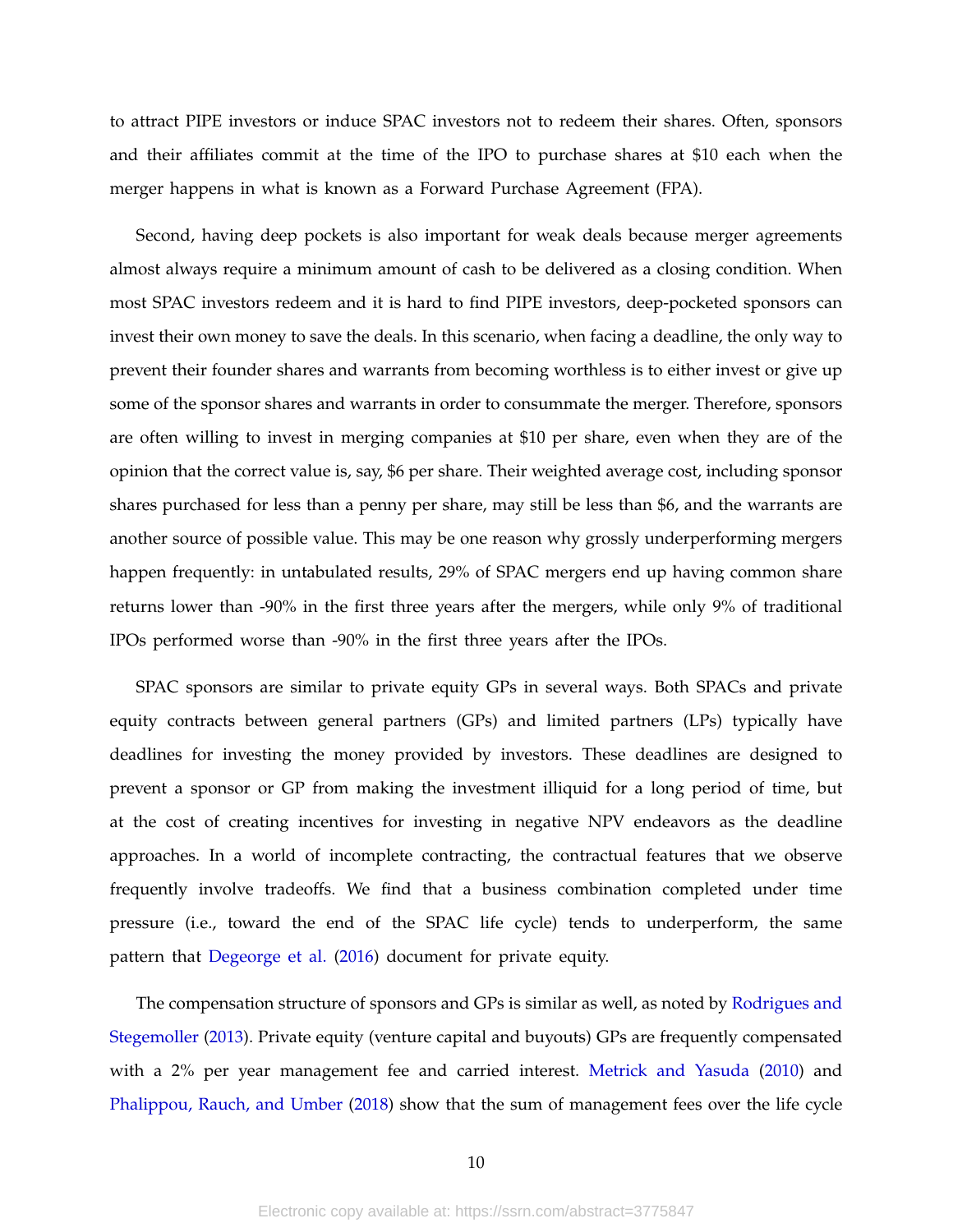of PE funds has a present value of about 20% of the capital committed, making it equivalent to the sponsor's 20% promote share. The private placement warrants that sponsors purchase at the time of the IPO are similar to the carried interest received by general partners in a typical private equity contract because both provide payoffs only when other investors earn positive returns. Both SPAC sponsors and private equity GPs nurture the operating companies by joining their boards. Considering these similarities, we believe that the compensation of the sponsors is not particularly outrageous when we compare it to the compensation that GPs get in private equity.

However, the analogy is not perfect. While SPAC sponsors will be searching for target companies for up to two years, private equity GPs search for and then monitor their portfolio companies for many more years. On the other hand, the sponsors are putting in their own money (\$5 million or more by purchasing private placement warrants or units and much more if they take part in the deal as a PIPE investor), whereas if GPs invest, they are investing in the same convertible preferred shares that the LPs are investing in. $9$ Even with this incentive-inducing contract, however, we still find grossly underperforming SPAC mergers on average. We conjecture that the reputational concern (i.e., the inability to conduct future deals if there is a poor track record) is relatively less important compared to private equity because SPAC IPO investors are downside protected by redemption rights while private equity investors do not have the redemption rights.

Regarding SPAC IPO investors, we posit that the redemption right is a critical component of the structure of a SPAC, offering an economic role for SPAC IPO investors in addition to being suppliers of capital. SPACs are faced with three possible outcomes: a good merger, a bad merger, or no merger (i.e., liquidations). As the deadline approaches, a sponsor that is unable to come up with a good merger has an incentive to propose a bad merger. Crucially, however, the redemption option discourages sponsors from doing so. If the shareholders redeem almost all of their shares, the merger will fail because the SPAC does not have enough cash to fulfill the merger agreement requirements, unless the sponsor invests its own money or takes a haircut to induce other parties to provide cash.

<span id="page-11-0"></span><sup>&</sup>lt;sup>9</sup>The warrants and shares purchased by the sponsor in the private placement during a SPAC IPO will become worthless if a business combination does not happen. As such, the sponsor investment in a SPAC IPO is often referred to as at-risk capital. For the 153 mergers that we use in [Table 1,](#page-48-0) the average at-risk capital is \$7.50 million, or 3.5% of the SPAC IPO proceeds.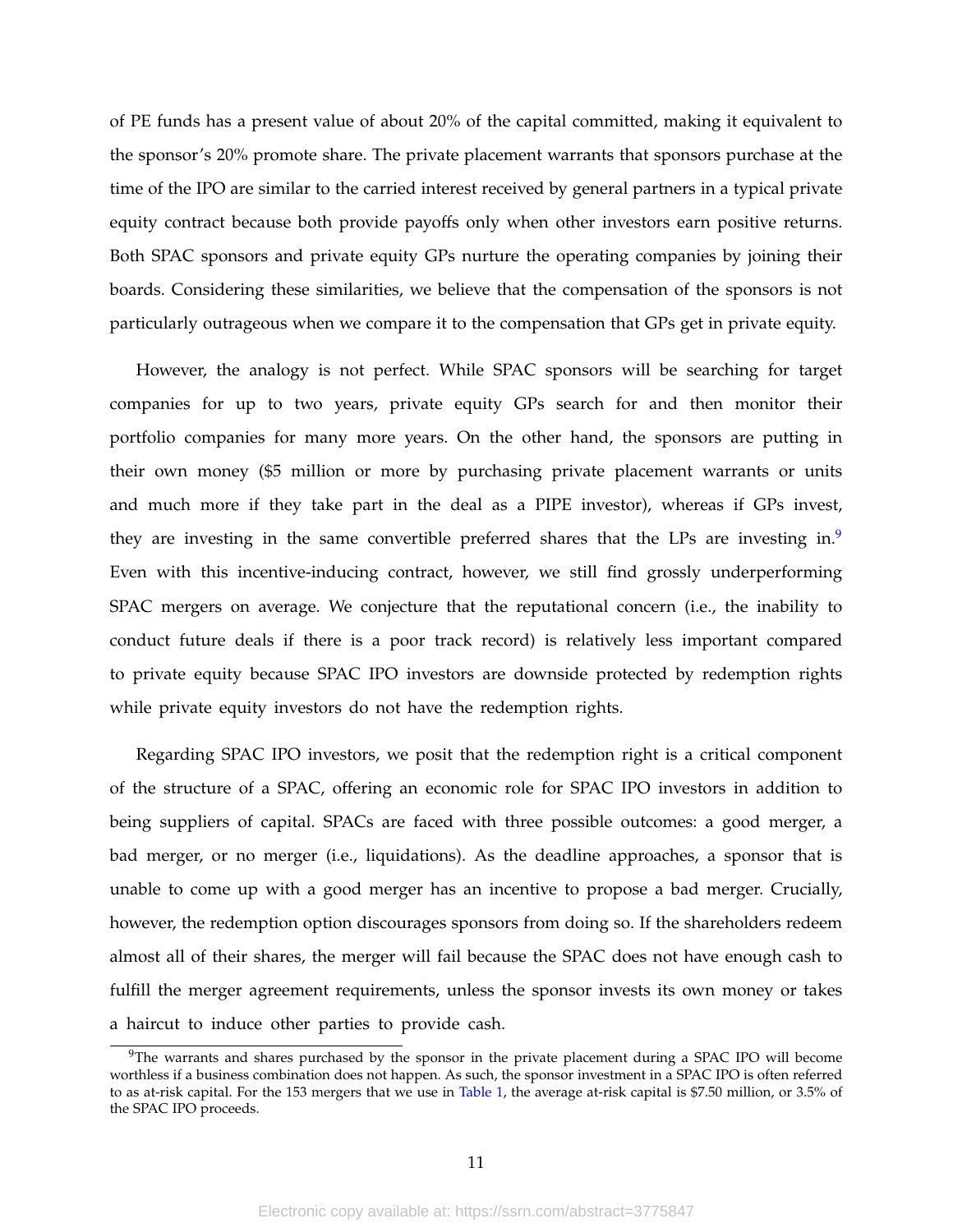Around 2010, two changes in the structure of SPAC IPOs occurred: one undermining the disciplinary role of the redemption right and the other strengthening it. First, the voting and redemption rights of public common shareholders, which had previously been bundled together, became separate decisions. One reason for this change, as posited by [Rodrigues and Stegemoller](#page-44-6) [\(2013\)](#page-44-6), is that when these decisions are bundled together, a hedge fund with a large position can hold up the sponsor if the vote to approve a merger is close, demanding a side payment. Since 2010, SPACs have permitted shareholders to vote in favor of a merger and simultaneously redeem their shares, whereas previously voting in favor of a merger prevented shareholders from redeeming. If there is a liquidation, both sponsor private placement warrants and public investor warrants will be worthless. Thus, public shareholders now have an incentive to approve a bad merger and redeem their shares, whereas previously, they had an incentive to vote down a bad merger so that they could redeem their shares.

The second change, however, made the redemption right more effective as a disciplinary tool. Around 2010, sponsors started to "top up" the initial trust value per share by buying more private placement warrants or units at the time of the IPO and putting the money into the trust, paying the up-front underwriting fees. This purchase results in the sponsor having more "skin in the game". Furthermore, the higher value of the trust makes redemption slightly more attractive for the public investors, increasing the incentive of the sponsor to propose a good merger. Being able to keep or sell the SPAC warrants in spite of redeeming the shares also increases the incentive to redeem.

#### **2.3. The Relative Advantages of Going Public via Merging with a SPAC**

In this section, we outline five advantages of merging with a SPAC over a traditional IPO based on the structure of SPACs, and discuss their validity and limitations.

First, based on our interpretation of SPAC sponsors as specialized GPs and ad-hoc underwriters, sponsors can provide advice and certification. This is similar to venture capital (VC) financing: VC funds not only bring capital to companies but also provide mentorship. [Hsu](#page-44-9) [\(2004\)](#page-44-9) documents that startup companies take offers with 10-14% pre-money valuation discounts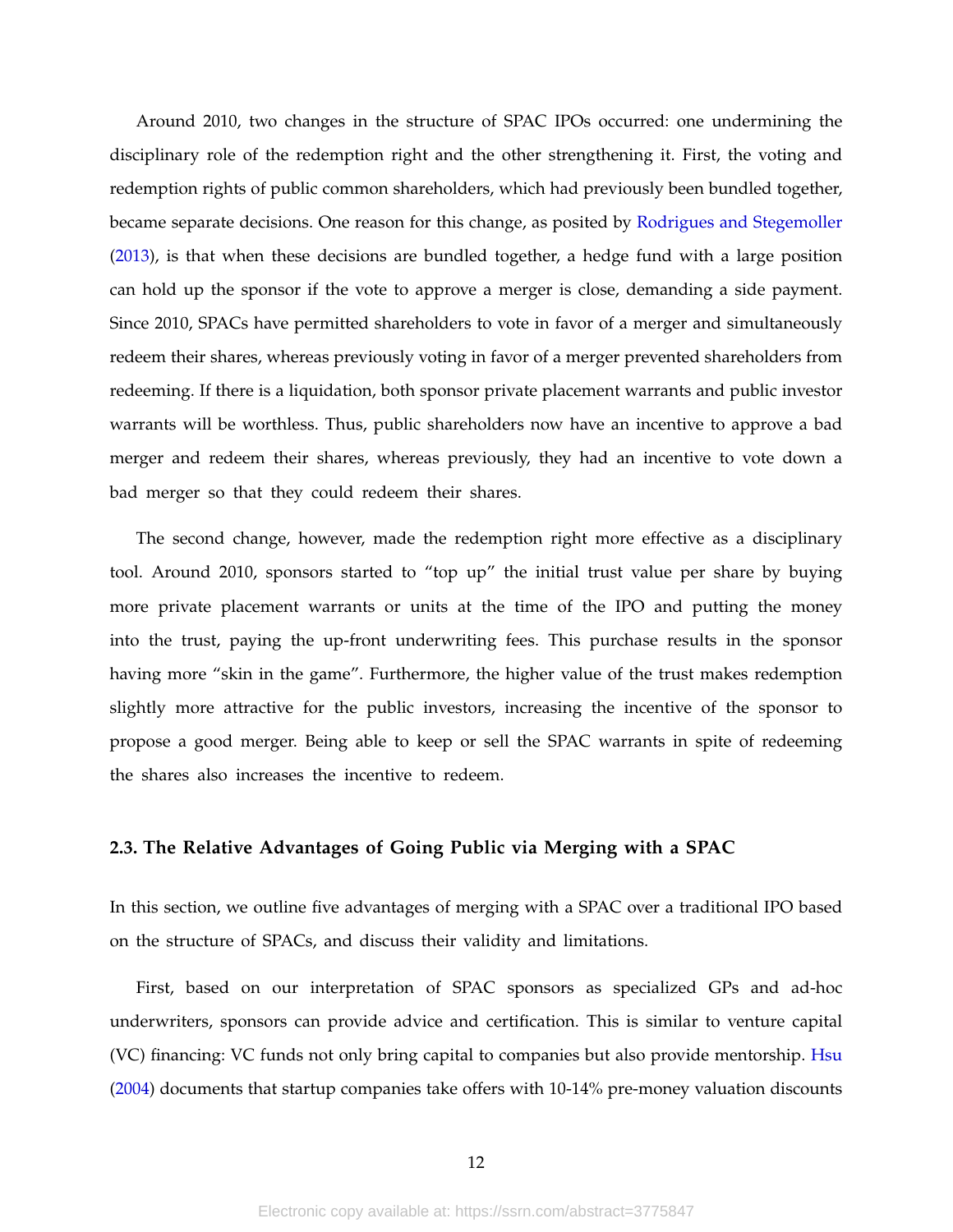made by VCs with a high reputation because many startup companies consider 'extra-financial' considerations to be important. Similarly, based on anecdotal evidence, entrepreneurs who decided to go public via merging with a SPAC often mention the business insight that sponsors can bring into their companies, mentioning that the cost was a secondary consideration.

However, we cannot observe counterfactuals (i.e., how much it would cost if a company chose an alternative option to go public) to directly compare relative costs, as [Hsu](#page-44-9) [\(2004\)](#page-44-9) does. Moreover, it is still questionable whether these 'extra-financial' values are worth the significant dilution costs associated with merging with a SPAC. That is, instead of going public via merging with a SPAC, going public via a traditional IPO or a direct listing and appointing industry veterans as board members would seem to be less costly.

Second, it is frequently stated that the time it takes for an operating company to negotiate a merger with a SPAC and win shareholder approval is less than that of a traditional bookbuilt IPO. Starting in mid-2020, a series of companies in the electric and autonomous vehicle industries went public by merging with SPACs. We conjecture that one of the reasons that these companies chose SPACs over traditional IPOs was to swiftly take advantage of the public equity market's favorable sentiment, evidenced by the 743% increase in the stock price of Tesla in 2020. From an operating company's point of view, the timeline of a SPAC merger is between the initiation of a merger negotiation and its consummation. Deep-pocketed specialized sponsors can make the negotiation faster and convince SPAC and PIPE investors who are not experts in the specific industry of the merits of the acquisition by committing their own capital, making the SPAC merger process speedier.

It is challenging, if not impossible, to measure and compare the actual time it takes to go public via merging with a SPAC and a traditional IPO. How long a traditional IPO takes varies, depending on the circumstances and how much advanced work the company has done in terms of preparing audited financial statements, etc. Companies going public with a traditional IPO or direct listing are required to have audited financial statements, but a private operating company merging with a SPAC does not have to satisfy this requirement. In general, the time between the filing of a confidential Draft Registration Statement (DRS) and the public form S-1 (or F-1 for foreign companies) is about three months. After the S-1 is filed, it takes a minimum of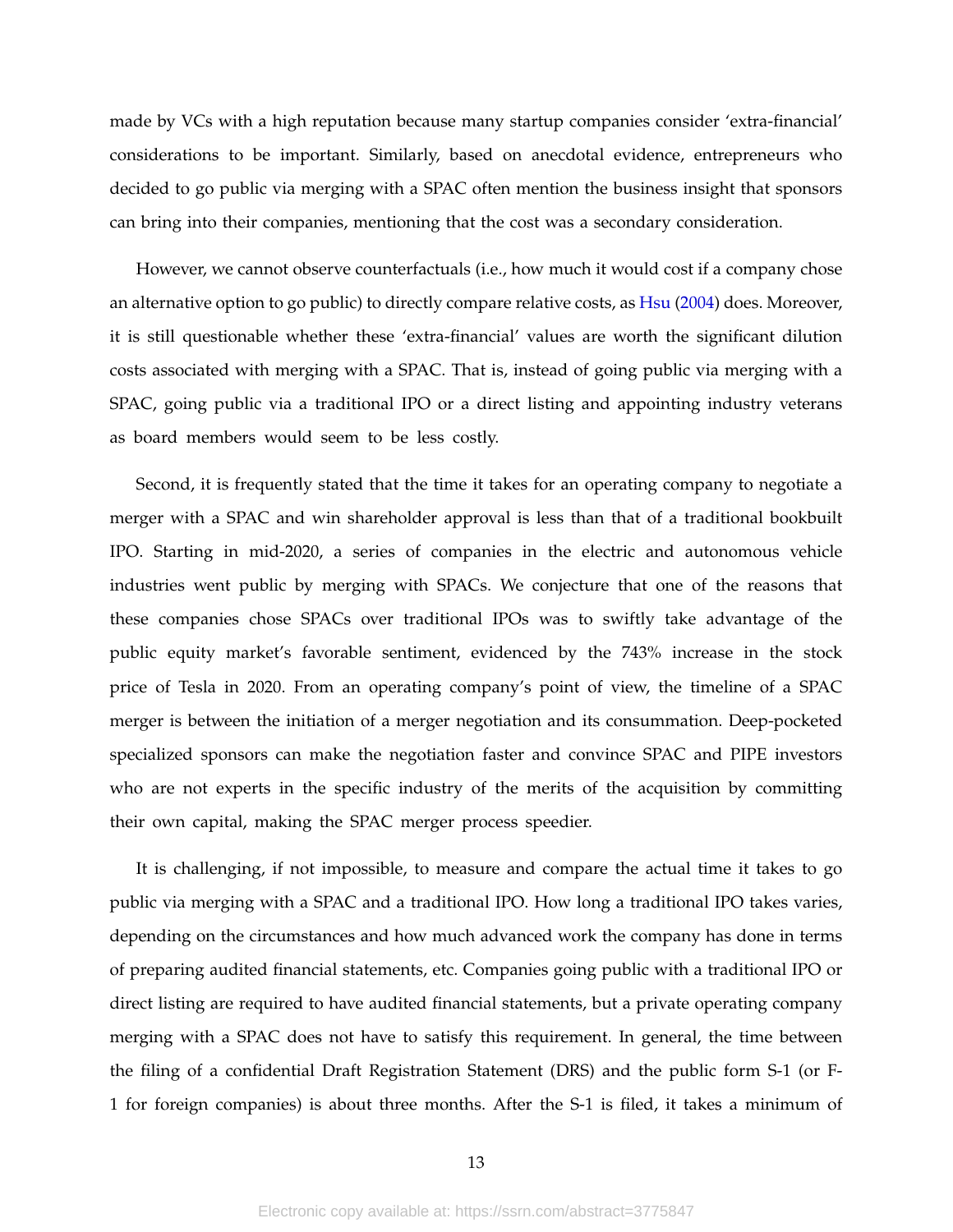three weeks before the IPO is consummated and the stock starts to trade. [Chaplinsky, Hanley,](#page-43-2) [and Moon](#page-43-2) [\(2017\)](#page-43-2)'s Table 2 reports a median of 104 days in registration (DRS to IPO date) for their sample of 312 Emerging Growth Company IPOs from April 2012 to April 2015. The time it takes to draft a DRS might be a minimum of a month or so, suggesting a median of at least five months for the time it takes to do a conventional IPO.

What complicates the calculation of "how long does it take to do an IPO?" is that it is rare for a company to suddenly decide to do it as quickly as possible. Instead, most companies thinking of going public start to take actions long before the formal IPO decision, such as hiring a CFO with knowledge of public company reporting requirements and hiring an auditor, which will facilitate the process once a decision is made. How long it takes to write the DRS also varies. Some firms, such as some biotech firms with no revenue, have uncomplicated structures for which most of the registration statements can be "cut and paste" from other registration statements. Other companies may have more complexity in related party transactions, corporate governance, and compensation issues.

Panel B of [Table 1](#page-48-0) shows that, on average, it takes 154 calendar days for business combinations from the announcement to completion. A typical SPAC announces a business combination when it reaches a definitive agreement with a target company. Before the merger is completed, the SPAC must prepare and file SEC form S-4 (F-4 if the merger is with a foreign company), which must be reviewed by the SEC staff. The S-4 contains much of the information that would be in an S-1, although revenue and earnings projections are generally included, with these projections possibly protected by a "safe harbor" provision that we discuss as a third potential advantage of merging with a SPAC.

Based on these data points, we estimate that it typically takes approximately five months from announcement to the closing of a SPAC merger. The time it takes from the start of a merger negotiation and a definitive agreement is unknown to the public. However, suppose it takes a minimum of a month to negotiate a deal, including negotiations with both the operating company and potential PIPE investors. In that case, it typically takes at least six months for an operating company to consummate a merger with a SPAC. Consequently, merging with a SPAC might have close to no speed advantage for a company that was well-prepared for an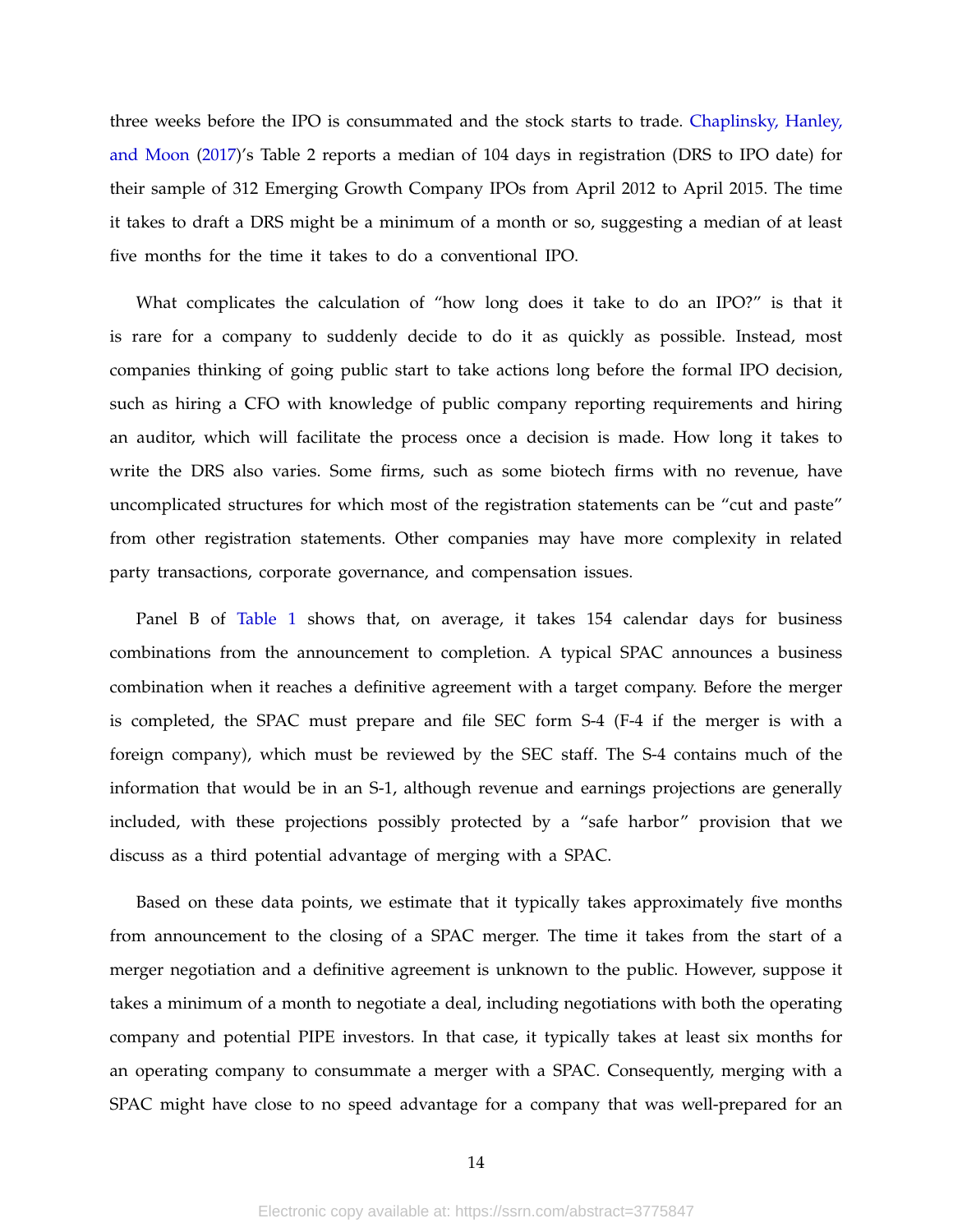IPO filing, but would be faster for a company that needed time to prepare a DRS that involved complications due to a lack of audited financial statements.

Third, in the U.S., companies going public rarely make forecasts of revenue or earnings, but these are common with merger announcements for which shareholder approval is needed, whether it is a merger between two operating companies or a merger between a SPAC and an operating company. These projections are largely shielded from lawsuits with a 'safe harbor' provision in U.S. laws for mergers [\(Cazier, Merkley, and Treu](#page-43-3) [\(2020\)](#page-43-3), among others), but not for initial public offerings: with mergers, plaintiffs have the burden of proof to show that managers knowingly made false statements, rather than merely having had bad luck, if the company fails to meet the projections. Thus, certain companies wanting to make forward-looking statements to maximize their pre-money valuations can potentially benefit from merging with SPACs, essentially engaging in regulatory arbitrage.<sup>[10](#page-15-0)</sup> A recent statement by SEC staff, however, questioned whether this regulatory arbitrage was consistent with existing law.<sup>[11](#page-15-1)</sup>

Fourth, merging with a SPAC may provide relative certainty compared to a traditional IPO. With a traditional bookbuilt IPO, the offer price and proceeds are negotiated after conducting a roadshow and observing indications of interest from potential investors, making the terms uncertain until the very last day. Moreover, there is uncertainty about how many overallotment shares will be exercised. SPAC merger terms, which involve agreeing on a pre-money value of the operating company, are negotiated before additional information about the market's opinion is known. However, because there is still uncertainty about the redemption rate, operating companies negotiate the minimum cash that must be delivered as a closing condition. In the worst case scenario when sponsors cannot deliver the minimum cash, we observe that companies can still waive this condition and go public without raising much capital.

When there is valuation uncertainty, the merger announcement may be greeted positively or negatively by the market. If there is a positive announcement return that is not reversed by the

<span id="page-15-1"></span><span id="page-15-0"></span><sup>&</sup>lt;sup>10</sup>See [Klausner et al.](#page-44-1) [\(2021\)](#page-44-1) for a more detailed discussion of this regulatory perspective.

<sup>&</sup>lt;sup>11</sup>See the April 8, 2021 statement from SEC Acting Director of the Division of Corporate Finance John Coates at <https://www.sec.gov/news/public-statement/spacs-ipos-liability-risk-under-securities-laws> in which he points out that the SEC does not define what constitutes an initial public offering. Since SPAC mergers both raise capital for a private operating company and result in it becoming listed, the merger has many functional aspects of an IPO.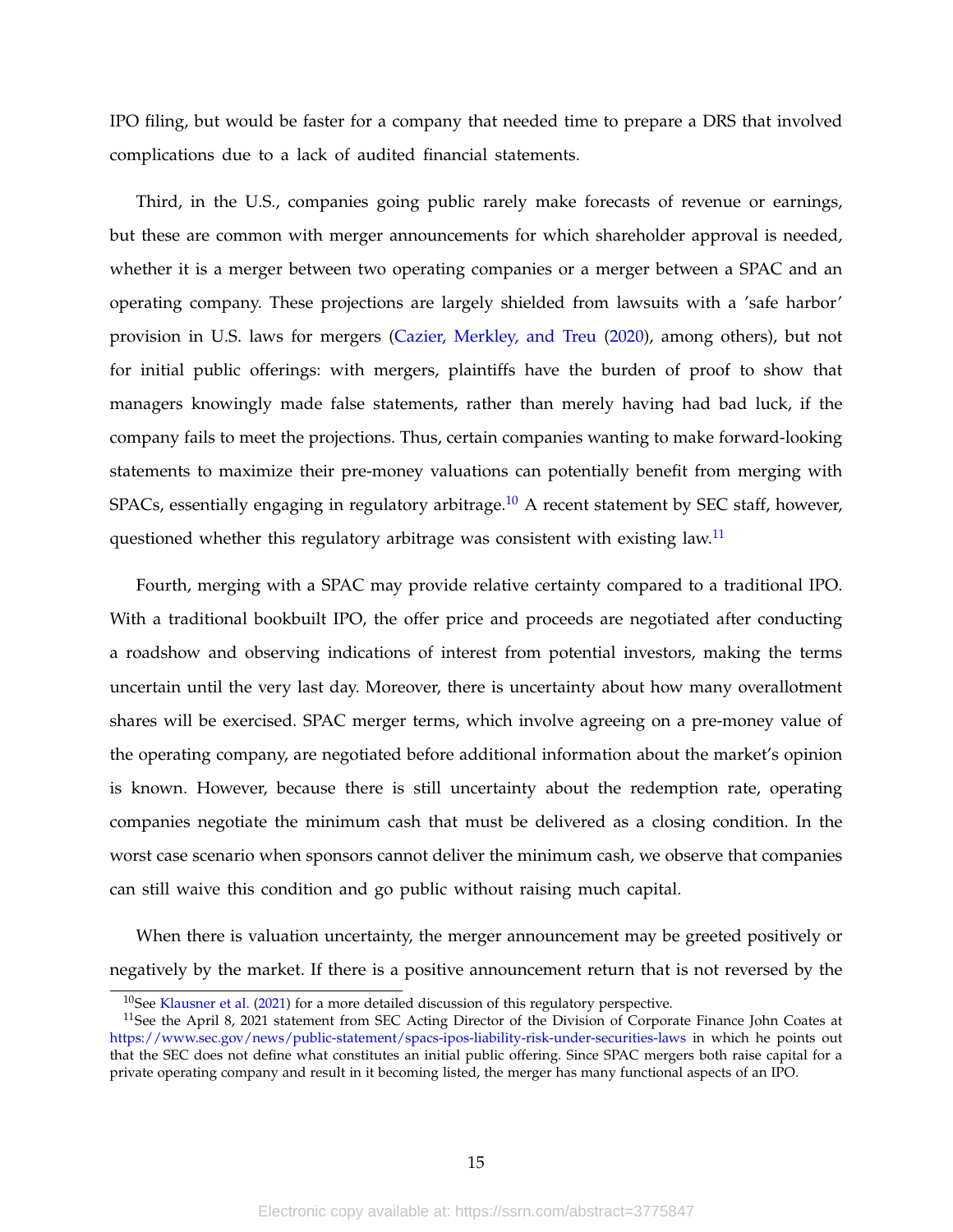time of the merger, money is left on the table by the operating company.<sup>[12](#page-16-0)</sup> But if there is a negative announcement return, the sponsor (and underwriter) may take a haircut in order to salvage the deal. In contrast, with a traditional IPO, if there is weak demand, the issuing firm would have to cut the price and issue size to preserve the deal. Thus, a SPAC merger potentially offers more attractive covariance properties to the issuing firm's shareholders than a traditional IPO.

Fifth, as with other merger agreements, contingent features, such as earnout provisions, can be negotiated. For example, sponsor shares are usually subject to lockup provisions and sometimes are also subject to vesting provisions. We find that 31% of the business combinations for SPAC IPOs since 2015 that completed a merger as of March 2021 have vesting provisions for sponsor promotes. These provisions often require the sponsors to forfeit the part of their promote shares put in escrow if the stock price does not reach a target, say, \$12.50 per share, within a certain window. These contingent features provide more contracting flexibility among different stakeholders for SPACs.

Although it is challenging to directly test the relative costs and benefits that determine a company's choice of doing a traditional IPO rather than merging with a SPAC, in Panel A of [Table 2,](#page-49-0) we compare the characteristics of companies merging with SPACs and companies conducting a traditional IPO. Contrary to the conventional wisdom, companies merging with SPACs tend to be larger, as measured by median sales, and older than companies doing an IPO. The proportion of profitable companies is also slightly higher for SPAC mergers. These patterns are mainly because smaller, younger, and not profitable biotech companies mostly go public via traditional IPOs. If we look at the industry composition, biotech companies account for 37% of traditional IPOs, while they account for only 8% of SPAC mergers. If we look at the countries of operation, the distribution is similar between the two. In the Appendix, [Table A2](#page-67-0) summarizes returns based on different operational aspects of merging companies.

## — Place T[able](#page-49-0) 2 About Here —

We formally test how these observable determinants can predict which companies choose one over the other methods of going public. Specifically, in Panel B of [Table 2](#page-49-0) we report coefficients on

<span id="page-16-0"></span> $12$ [Kiesel, Klingelhofer, Schiereck, and Vismara](#page-44-10) [\(2021\)](#page-44-10) report that the average merger announcement return for a sample of 375 U.S. SPACs between 2012 and June 2021 is 6.4%.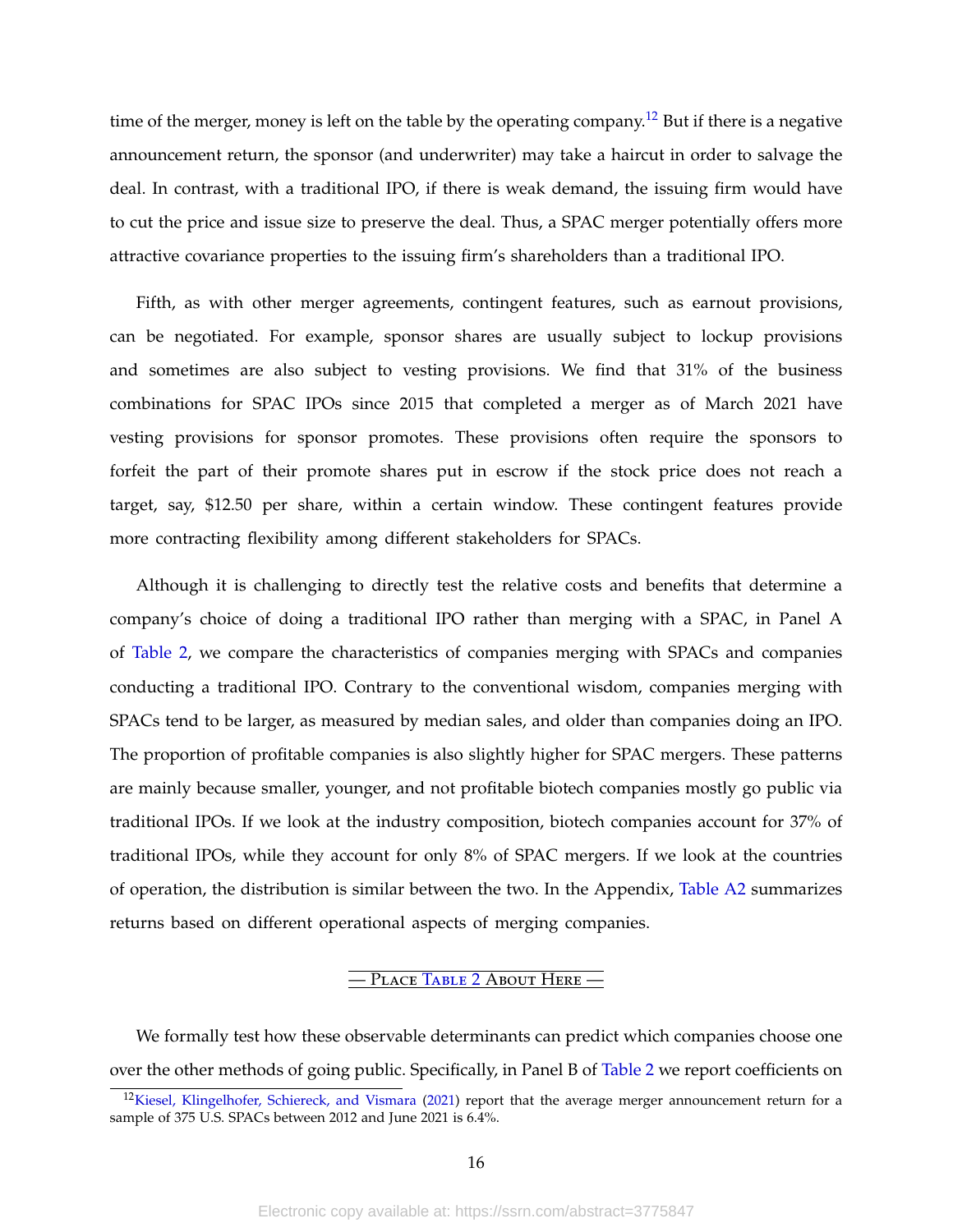the below Probit model with dummy variables for profitable, tech, and biotech companies, and year fixed-effects, for the companies that went public between January 2013 and December 2020.

<span id="page-17-2"></span>
$$
Merging with a SPACi = a * Ln(sales)i + b * Ln(age)i + c * Profitablei + d * Techi + e * Biotechni + ei
$$
\n(1)

Sales, age, and profitability combined predict less than 1% of the choice, demonstrating that observable characteristics have little predictive power. Instead, two industry dummy variables, tech and biotech, and year fixed effects explain about 20% of the variation.

[Bai, Ma, and Zheng](#page-43-4) [\(2021\)](#page-43-4) develop a model and predict that riskier firms tend to merge with SPACs. Similarly, [Gryglewicz, Hartman-Glaser, and Mayer](#page-43-5) [\(2021\)](#page-43-5) argue that merging with a SPAC is a preferred mode of funding for companies subject to severe adverse selection. However, Panel A of [Table 2](#page-49-0) shows that biotechnology companies, including many of the riskiest companies, predominantly go public via traditional IPOs.

As of November 2021, more than 500 SPACs are searching for a merger partner. Future studies with more data points can revisit the question of which companies choose to merge with a SPAC to test whether the patterns have changed over time.

## **3. Data and Sample Construction**

In this paper, we study 905 SPAC IPOs in the United States between January 2010 and September 2021 after excluding SPACs traded in Over-The-Counter (OTC) markets.<sup>[13](#page-17-0)</sup> We focus on SPACs that went public in 2010 or later because the structure of SPACs fundamentally changed in 2010.<sup>[14](#page-17-1)</sup> For the SPACs that went public before 2010, [Jenkinson and Sousa](#page-44-2) [\(2011\)](#page-44-2), [Howe and O'Brien](#page-43-6) [\(2012\)](#page-43-6), [Cumming, Hass, and Schweizer](#page-43-7) [\(2014\)](#page-43-7), [Dimitrova](#page-43-0) [\(2017\)](#page-43-0), and [Vulanovic](#page-44-11) [\(2017\)](#page-44-11), among others, provide in-depth analyses, mostly focusing on the deSPAC period common share returns.

<span id="page-17-0"></span><sup>&</sup>lt;sup>13</sup>We exclude 15 SPAC IPOs from 2010-2011 traded in OTC markets because of possible unobservable differences between SPACs traded in major exchanges and OTC markets. Also, stale prices for these IPOs, especially for warrants and rights, prevent us from calculating SPAC period returns easily.

<span id="page-17-1"></span><sup>&</sup>lt;sup>14</sup>Section A1 of the Appendix discusses differences between SPACs that went public before 2010 and after 2010.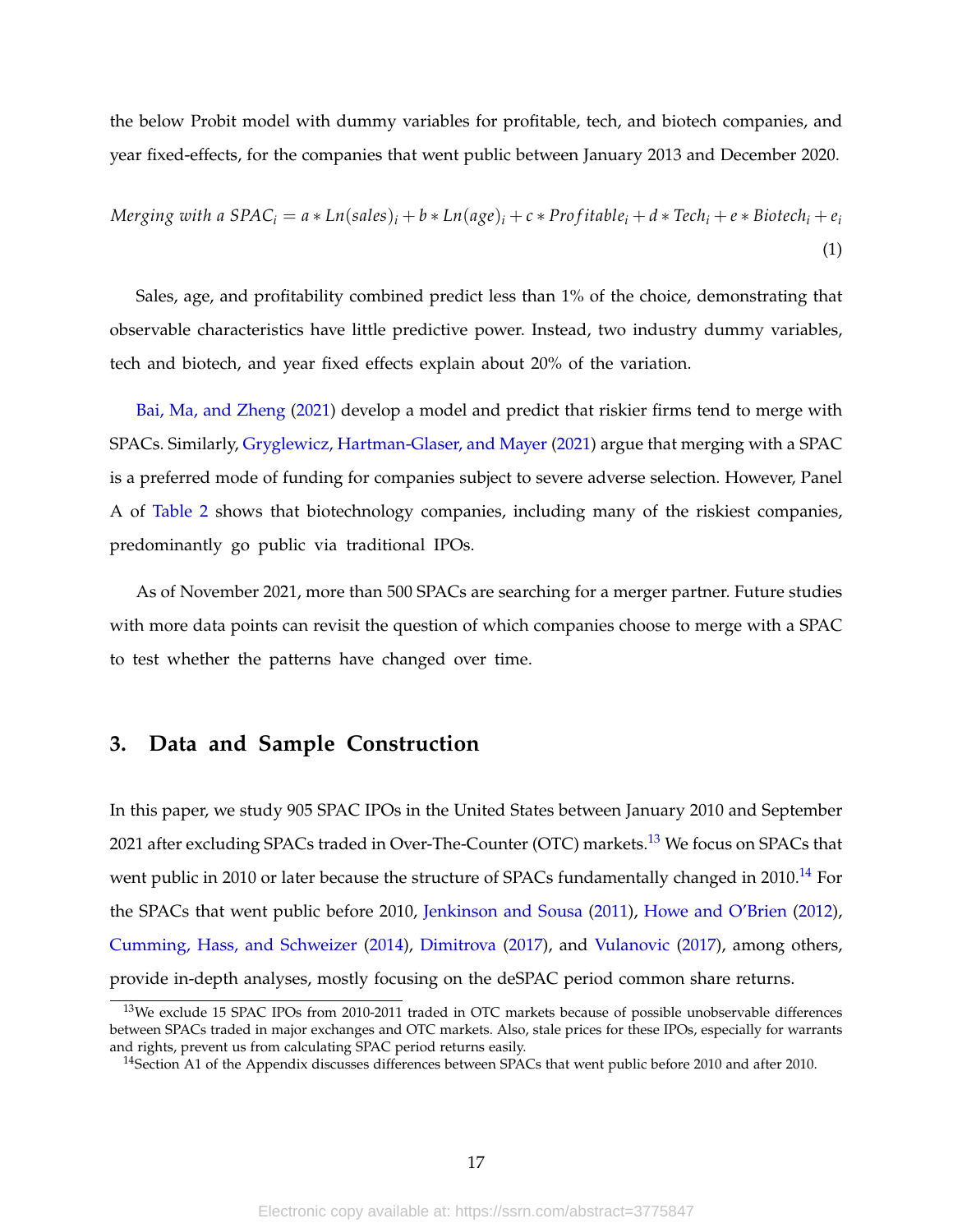For the SPAC period returns, we study the 210 exchange-listed SPACs that went public between January 2010 and December 2019. We measure the SPAC period returns as of September 2021. We restrict our sample to the SPACs that went public in December 2019 or before in order to provide enough time to include both SPACs that have completed business combinations and those that have liquidated. A typical SPAC has 24 months to complete a business combination with an option to extend the deadline for up to 3 months. We include SPACs from January 2020 - September 2021, however, when we analyze recent trends in unit structures, etc.

Out of 210 SPACs that went public between January 2010 and December 2019, 185 consummated business combinations as of September 2021. For the deSPAC period returns, we focus on 114 business combinations completed by the end of September 2020 to give at least one year of data for recent mergers, as we calculate the deSPAC period returns until September 30, 2021.[15](#page-18-0)

We have three broad data sources. First, the primary data source on SPAC IPOs and traditional operating company IPOs is the Refinitiv (also known as Securities Data Company – SDC Platinum) new issues database, augmented with data from Dealogic.

Second, we use two commercial SPAC databases: Gritstone Asset Management's OmniView [\(https://www.gritstoneam.com/omniview\)](https://www.gritstoneam.com/omniview) and SPAC Research [\(https://www.spacresearch.com\)](https://www.spacresearch.com/). These databases provide detailed information regarding the structure of each SPAC and its derivative securities, such as the exercise price of warrants and rights, the number of warrants and/or rights that come with each unit, and the fraction of common share that a warrant (right) converts into. The data also include the prices of units, common shares, warrants, and rights; and information about SPAC sponsors, the initial trust amount, the redemption history, the identity of merging companies, and various announcement and actual business combination (or liquidation) dates.

<span id="page-18-0"></span><sup>&</sup>lt;sup>15</sup>For the mergers used in [Table 1](#page-48-0) and later in [Table 11,](#page-57-0) we use all business combinations until March 2021 for SPAC IPOs since 2015. These mergers include the ones by SPACs that went public later than September 2020, as we do not need return data, and the bias due to ongoing deals is not a concern. We do not include the mergers from the SPACs that went public before 2015 to make the manual collection of data manageable. The information is mostly from SEC filings. These filings are idiosyncratic and are often inconsistent from one filing to the next for the same merger due to the dynamic nature of merger negotiations.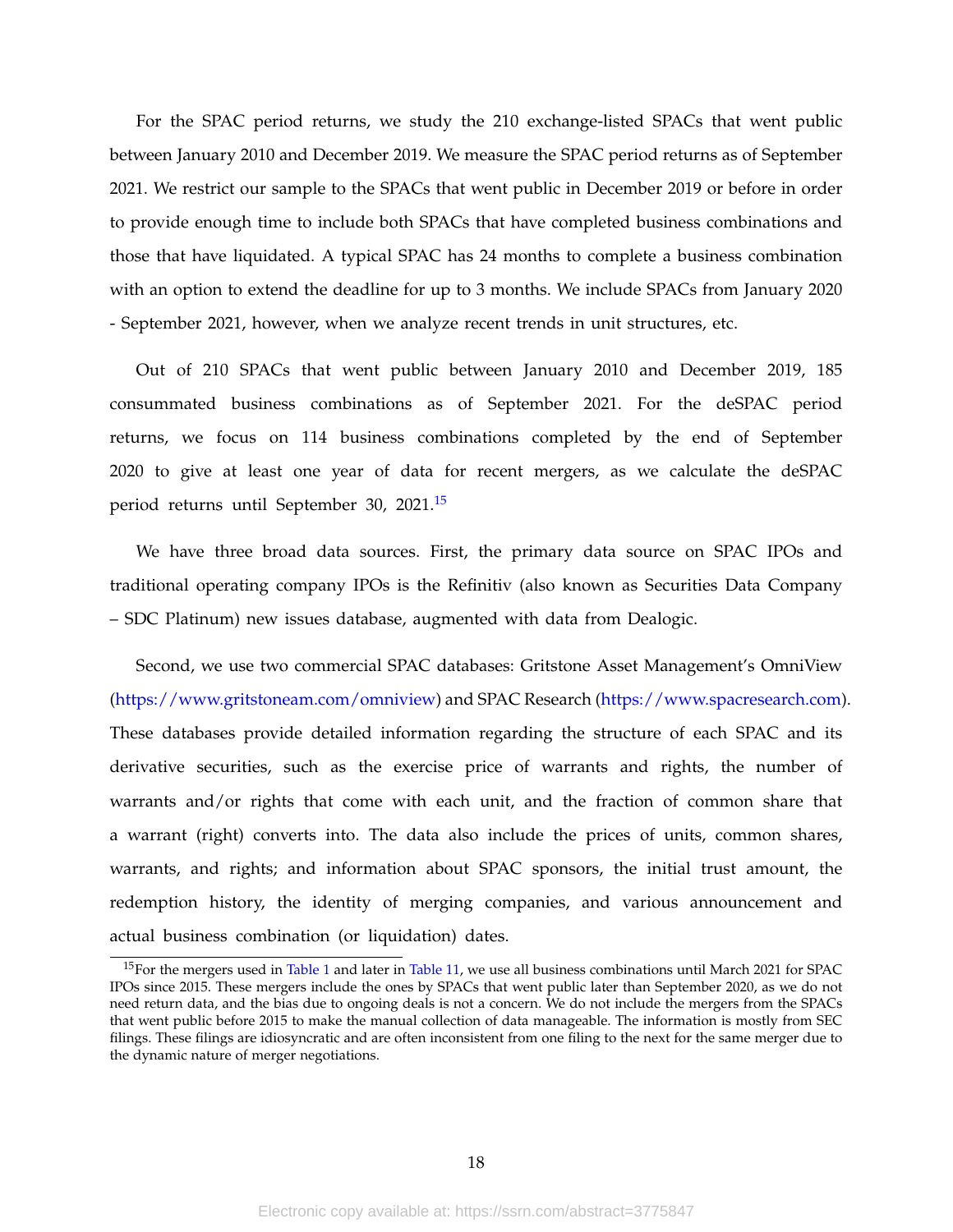We validate the accuracy of the data by cross-examining the two commercial databases. If we find any discrepancies or irregularities, we do further investigations using EDGAR, Capital IQ, Pitchbook, Dealogic, Bloomberg, and Refinitiv Eikon to make necessary adjustments. We extend the data by hand collecting further information related to the deSPACing process, such as the estimate of economic benefits (i.e., promotes) that SPAC sponsors and underwriters forfeit (i.e., 'haircuts') and extra inducements that sponsors and merging companies offer for nonredeeming shareholders and/or PIPE investors.

Third, for the deSPAC period common share returns, we use CRSP daily returns until September 2021. To calculate warrant returns for the same period, we collect warrant prices from Bloomberg and Refinitiv. We use Compustat, EDGAR filings, and Capital IQ to record profitability, sales, and founding dates data for merging companies.<sup>[16](#page-19-0)</sup>

[Table 3](#page-50-0) reports the number of SPAC IPOs between January 2010 and September 2021.<sup>[17](#page-19-1)</sup> We compare them to the traditional operating company IPOs from the same period. Our sample of traditional IPOs includes IPOs with an offer price of at least \$5.00, excluding ADRs, unit offers, closed-end funds, REITs, natural resource limited partnerships, small best efforts offers, banks and S&Ls, and stocks not listed on major exchanges. In 2020, for the first time, SPAC IPOs outnumbered traditional IPOs, raising more capital as well. The amount of capital raised by SPAC IPOs in 2020 exceeded the total in all previous years combined.

#### — Place T[able](#page-50-0) 3 About Here —

## **4. Returns on the Life Cycle of SPACs**

In this section, we examine investor returns by breaking down the SPAC lifecycle into two periods. The first is the SPAC period, starting from the SPAC IPO date to either a business combination completion date or a liquidation date. For the SPACs with completed business combinations, we define the deSPAC period as starting on the day that the SPAC

<span id="page-19-0"></span> $16$ For founding dates, we exchanged our files with these used in [Bai et al.](#page-43-4) [\(2021\)](#page-43-4), and then re-investigated the 10% or so of firms for which there were disagreements. This procedure resulted in both sets of authors revisiting approximately 5% of their founding dates to earlier years.

<span id="page-19-1"></span> $17$ In the Appendix, [Table A1](#page-66-0) reports the same statistics for SPACs that went public before 2010.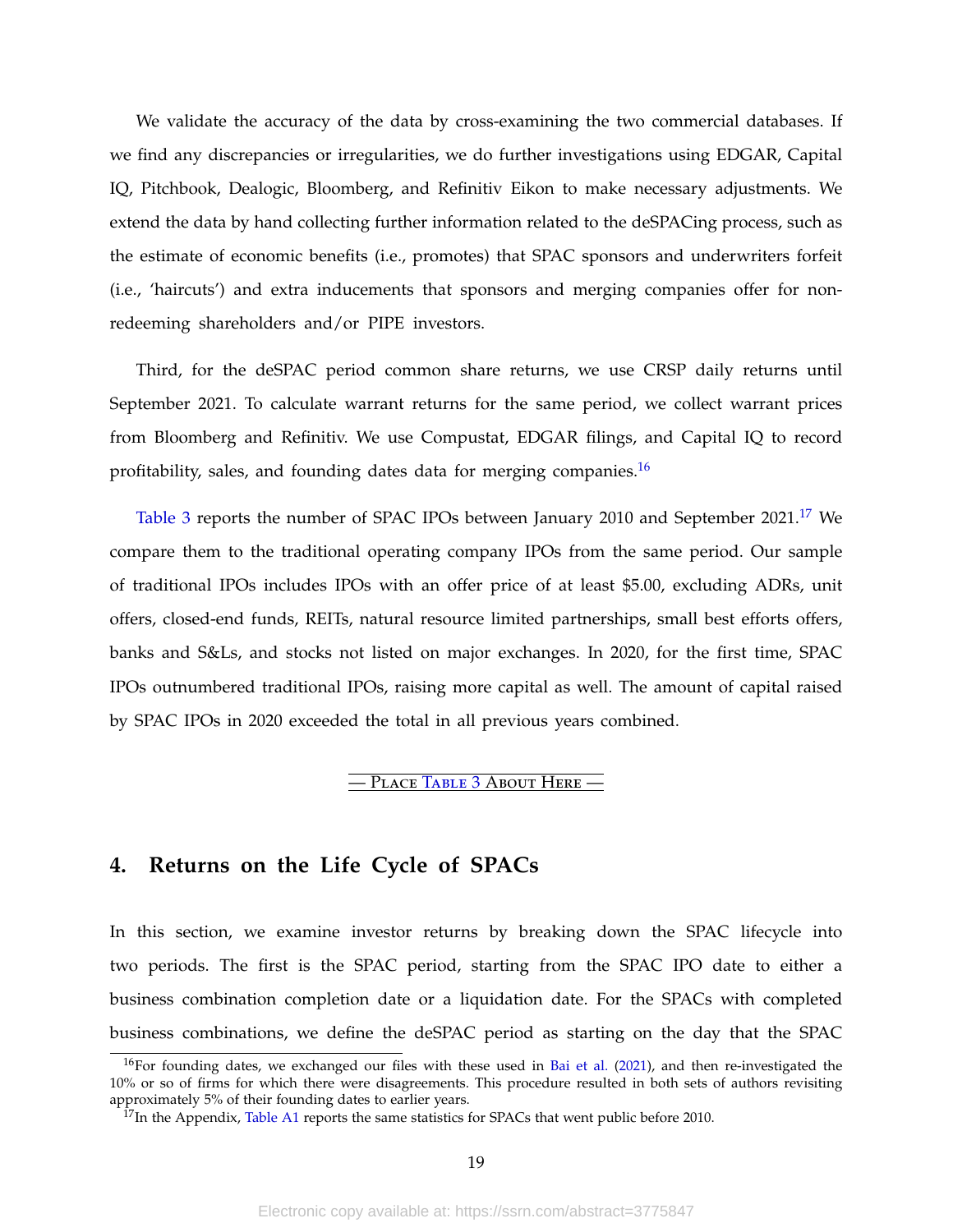starts to trade as an operating company with a new company name and ticker symbol following the business combination. We document comprehensive investor returns for the two periods and discuss the cross-sectional patterns.

#### **4.1. Returns for the SPAC and deSPAC periods**

We first document returns from the SPAC period, which starts on the SPAC IPO date and ends five trading days before either a business combination completion date or a liquidation date. We report returns based on a variation of a buy and hold strategy that we term the "optimal redemption" strategy. This strategy calculates an annualized return for an investor who purchases a SPAC unit, which consists of a common share and a pre-specified number of derivative securities (warrants and/or rights), at the offer price. We assume that the investor sells each component of the SPAC unit at the closing price five trading days before the close of the business combination or liquidation. For common shares, we assume that investors redeem if the redemption value is higher than the market price and sell if the redemption value is lower than the market price.

Our strategy is based on the following observations. First, SPAC IPOs have minimal firstday returns during 2010-2019 – a SPAC with an offer price of \$10 with a trust value of \$10 per unit typically finishes the first day of trading around \$10.00 - \$10.05, resulting in little difference between the buy-and-hold returns measured from the offer price and the closing market price on the first day of trading. In the first quarter of 2021, the average first-day return increased to 3.7%, before falling back to 0.3% in the second quarter. Second, dividing the lifecycle of SPACs into SPAC and deSPAC periods makes sense as [Klausner et al.](#page-44-1) [\(2021\)](#page-44-1) document that more than 92% of SPAC period investors identified in 13-F filings exit before the completion of a business combination. For the investors that do not redeem, they frequently sell their shares in the market before a merger is completed. Third, we calculate returns based on the prices five days prior to the business combination or liquidation dates to make this strategy implementable considering the time it takes to redeem shares due to settlement delays, etc. Fourth, during most of our sample period, SPAC period returns are mostly realized at the time of and after SPACs announce business combinations, with minimum price changes before the announcement. That said, as it is not feasible to predict when SPACs would announce mergers, a realistic strategy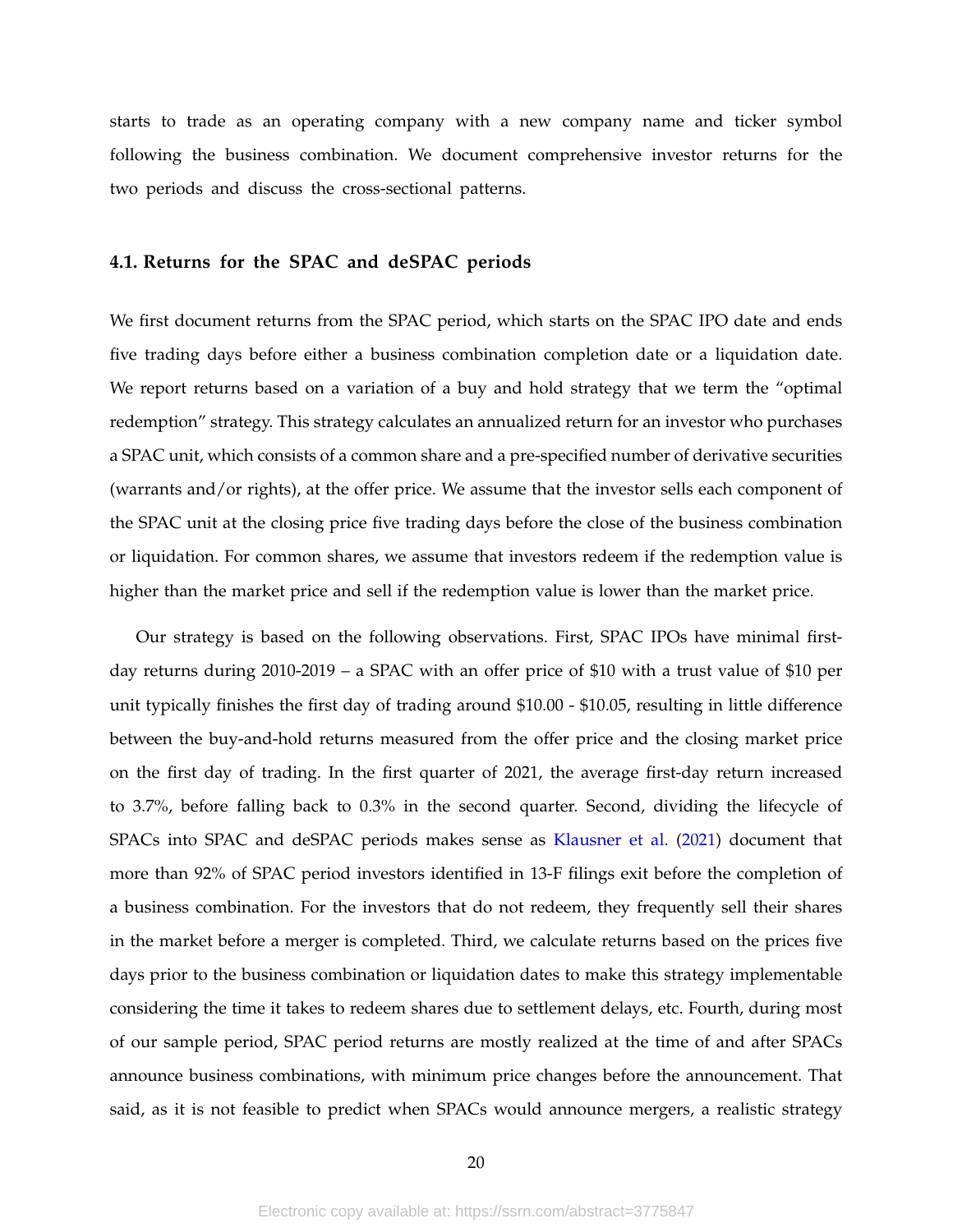requires investing from the IPO.<sup>[18](#page-21-0)</sup> Finally, based on the authors' conversations with multiple practitioners, we confirm that buying at the IPO and selling or redeeming before a merger is completed represents the actual institutional investors' investment strategy.

Specifically, our strategy calculates the annualized SPAC period return, *RSPAC*, as

<span id="page-21-1"></span>
$$
P_s/P_i = (1 + R_{SPAC})^{(Monthly/12)}
$$
 (2)

Where

 $P_s$  =  $max(Common_P_{t-5}, Common_R_{t-5})$  + *Price Structure of Warrant* × *Warrant*\_ $P_{t-5}$ + *Price Structure o f Right* × *Right*\_*Pt*−<sup>5</sup>

 $P_i$  = *IPO Price of a Unit* 

*Months* refers to the number of months between the SPAC IPO and the business combination or liquidation, *Price structure of warrant (right)* is the fraction of warrant (right) a SPAC unit includes. *Common*<sub>\_</sub> $P$ <sup>*t*</sup>−5 is the common share price, *Common*<sub>\_</sub> $R$ <sup>*t*</sup>−5 is the redemption value for a common share, *Warrant*\_*Pt*−<sup>5</sup> is the warrant price, and *Right*\_*Pt*−<sup>5</sup> is the price for right, all measured as the closing market price five trading days prior to the business combination or liquidation date. Note that while all common shares come with the redemption right, warrants are occasionally renegotiated to be redeemed at the time of the merger. For warrant and right prices, we calculate prices by adjusting the price structures for each SPAC. For example, if a SPAC unit includes one share of common share and 1/3 of a warrant, we multiply the warrant price by its price structure  $(1/3)$  as an investor purchasing a unit from the IPO would receive  $1/3$  of a warrant. We use the price data instead of total return data because no SPACs pay dividends.

It is noteworthy that there are two ways for a SPAC to structure its unit to provide warrants worth 1/3 of a common share per unit. A majority of SPACs state that each unit includes 1/3 warrant and each warrant gives investors the right to buy a share. Some SPACs,

<span id="page-21-0"></span><sup>&</sup>lt;sup>18</sup>While some SPACs do not announce business combinations within 24 months, some others announce them as early as within a month from the IPO. Typically, beyond the first week of trading after the IPO, there is relatively little trading volume until a merger is announced. In late 2020 and the first two months of 2021, many SPACs that had not announced a merger traded well above \$10 per unit, but the prices dropped in March of 2021. Our returns end in September 2021.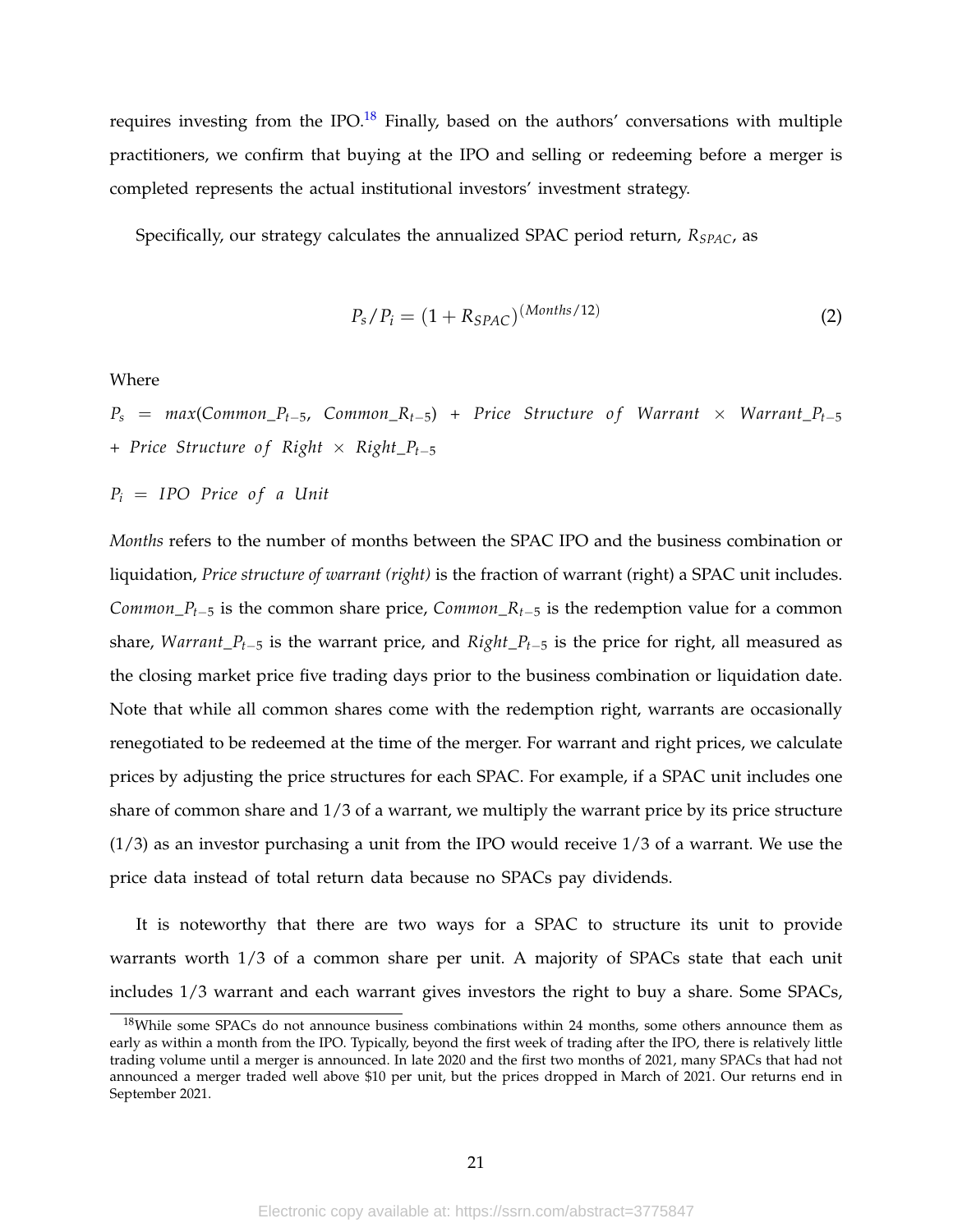however, design the unit to provide one full warrant which gives investors the right to buy 1/3 of a share. In this case, after a SPAC unit becomes unbundled, warrants convert into warrants that entitle the holder to buy one full share, making them identical to the first case. Our calculations make the appropriate adjustments.

[Table 4](#page-51-0) reports annualized SPAC period returns based on SPACs that went public between January 2010 and December 2019. Panel A reports annualized SPAC period returns based on the year of the SPAC IPO, equally weighting each observation. On average, SPAC period investors earned 15.9% per year based on our optimal redemption strategy. Panel B documents the important fact that even liquidated SPACs produce positive returns. This is because although a typical SPAC pays 2% of the proceeds as an up-front underwriting fee, sponsors purchase warrants or units and deposit the cash into the trust account, covering the underwriting fee. This is one mechanism that sponsors utilize to attract SPAC IPO investors: offering downside protection in the form of a money-back guarantee *gross of* investment banking fees. Therefore, SPACs have at least 100% of the IPO proceeds in the initial trust account, delivering on average 2.0% annual returns even for the liquidated ones. Out of 210 SPACs that went public between January 2010 and December 2019, 0.51% was the lowest annualized return on any SPAC IPO. Panel C reports that larger SPACs provide slightly higher returns, as the average IPO proceeds-weighted annualized return of 19.0% is higher than the equally weighted annualized return of 15.9%.

To avoid a potential look-ahead bias, we also include 6 SPACs that went public in or prior to 2019 but had not completed a business combination or liquidated as of September 2021. We refer to them as ongoing SPACs and calculate their mark-to-market returns using prices at the end of September 2021. Panel B shows that these 6 ongoing SPACs were trading at a premium, producing higher returns than SPACs that are liquidated.

#### — Place T[able](#page-51-0) 4 About Here —

Given the downside protection of SPAC IPOs, we interpret the SPAC period investment as equivalent to investing in default-free Treasury Bills, along with an option to convert into the common stock of a company going public. These features make SPAC units equivalent to default-free convertible bonds. Actually, SPAC units are even better than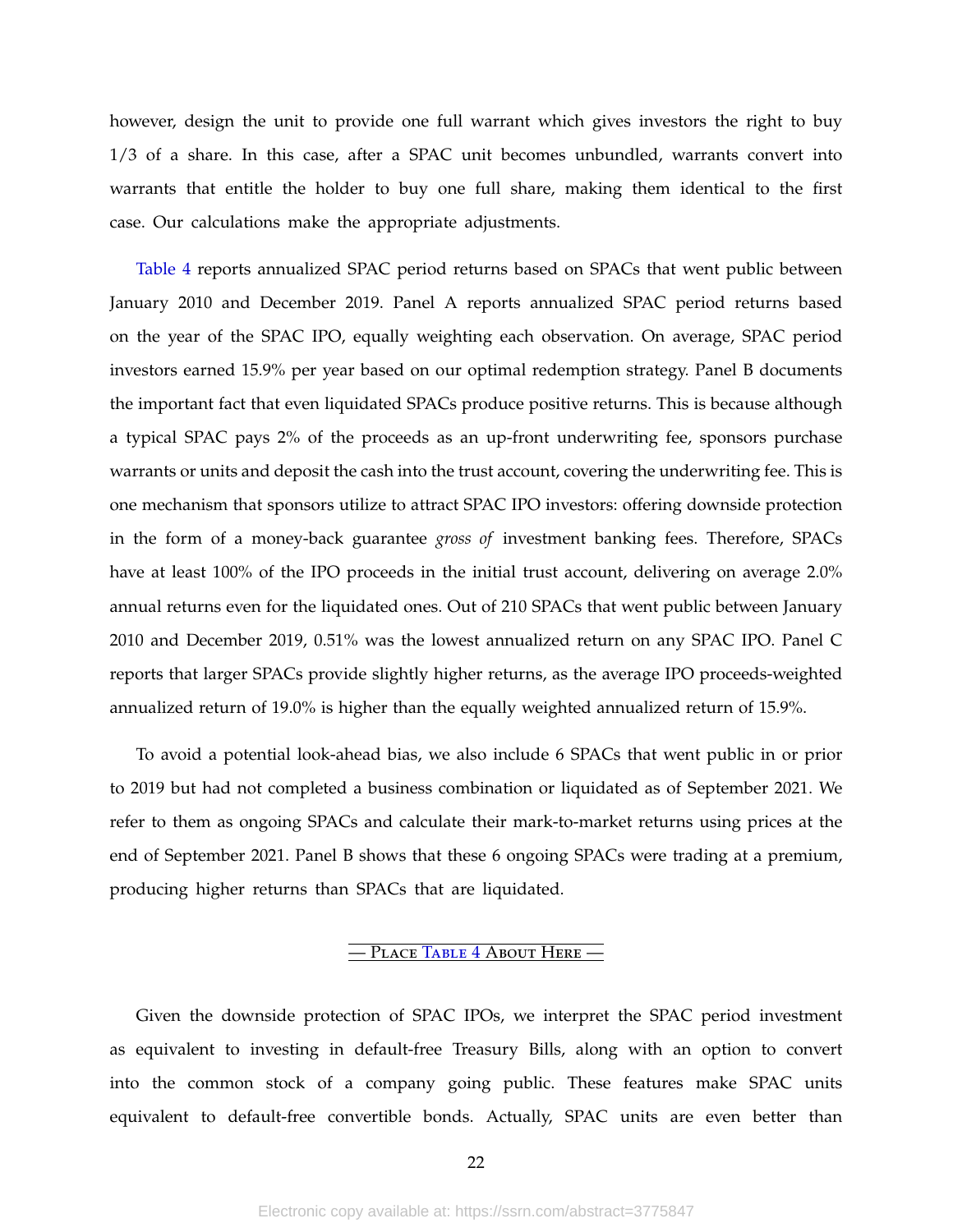a default-free convertible bond, in that they typically also contain a warrant to buy a fraction of an additional share. Thus, many hedge funds, some of which are known as the 'SPAC mafia', find the risk-adjusted returns attractive.<sup>[19](#page-23-0)</sup>

Next, we examine the deSPAC period investment returns in Tables 5, 6, and 7. Tables 5 and 7 are based on a simple buy-and-hold strategy in which an investor purchases a merged company stock or warrant at the beginning of the first day of trading for which the SPAC has a new entity name and new stock and warrant ticker symbols. Table 6 reports the Fama-French three-factor model regression results for the deSPAC period stock returns.

We calculate buy-and-hold returns until the earlier of the one-year (three-year) anniversary or the delisting date (or September 30, 2021). When the full one-year or three-year data are not available, we calculate the returns based on available data. For example, if a merged company started to trade in October 2020 and was still listed on September 30, 2021, we report the buy-andhold returns from October 2020 to September 30, 2021, as both one-year and three-year returns. As a benchmark, we report the market return using the CRSP value-weighted index matched to the investment period of each merged company.

Specifically, the one-year and three-year buy-and-hold returns for deSPAC company i's common share [\(Table 5\)](#page-52-0) is defined as

<span id="page-23-1"></span>
$$
BHRC_{i,t} = \prod_{t=1}^{min(T, \text{ delist})} (1 + R_{i,t}) - 1 \tag{3}
$$

Where *Ri*,*<sup>t</sup>* is the net return in period t on deSPAC company i's common share, compounded daily using the CRSP data. The one-year and three-year buy-and-hold returns for deSPAC company i's warrant [\(Table 7\)](#page-54-0) is defined as

<span id="page-23-2"></span>
$$
BHRW_{i,t} = \frac{P_{i\_min}(T, \text{ delist})}{P_{i\_deSPAC\_date}} \tag{4}
$$

<span id="page-23-0"></span><sup>&</sup>lt;sup>19</sup> Appendix [Table A3](#page-68-0) provides the list of the largest holders of SPACs as of September 2021.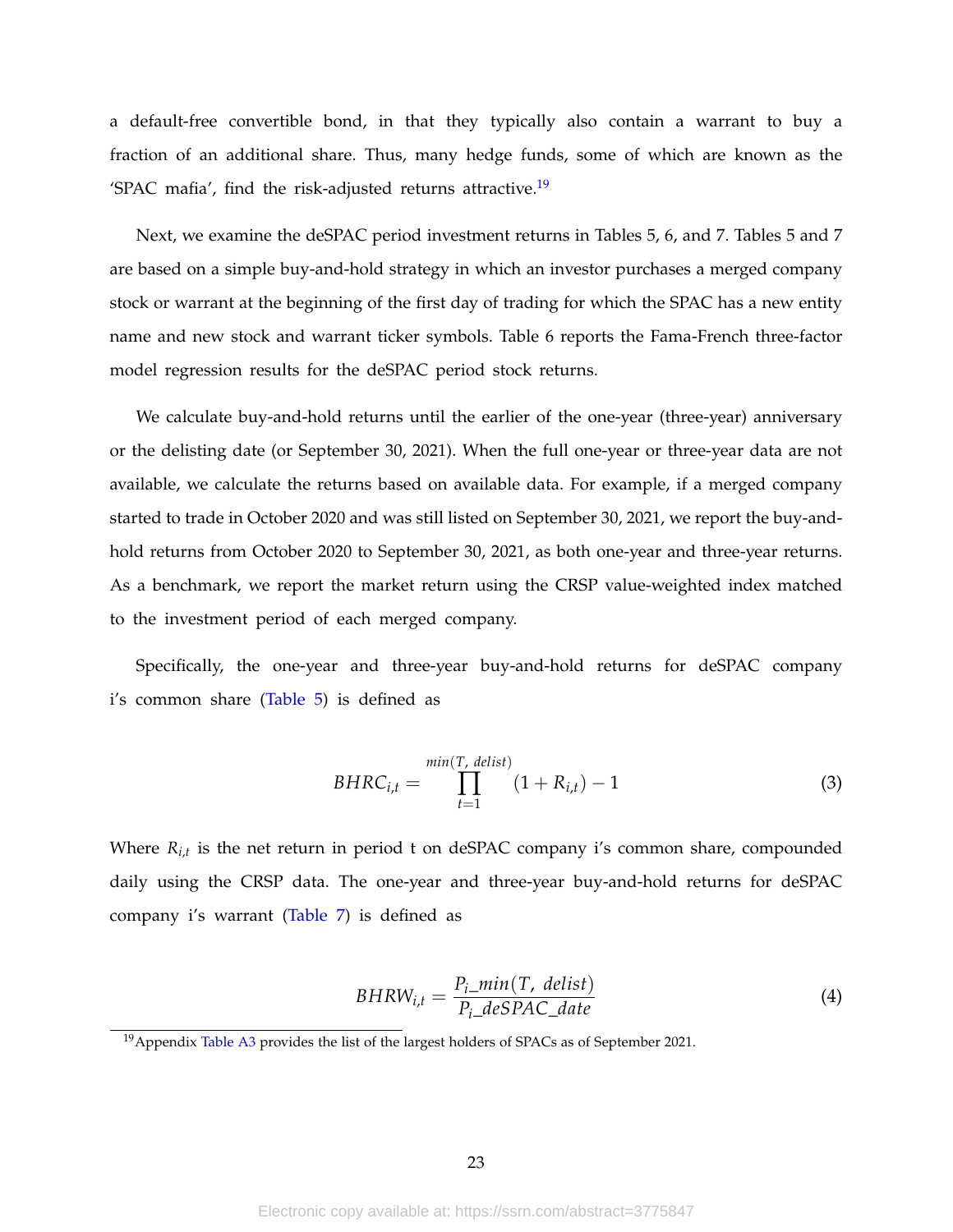where  $P_i$ <sub>*\_min*(*T*, *delist*) is the price of deSPAC company i's warrant at time T (one-year or three-</sub> year) or the delisting date, whichever comes first, and *Pi*\_*deSPAC*\_*date* is the closing price of deSPAC company i's warrant on the business completion date. While we use prices for warrants because warrants do not pay dividends, we use total returns for common shares because common shares sometimes pay dividends. Using the CRSP volume and return data, we inspect the first two weeks of trading as a merged company and find ample liquidity and no large average abnormal returns or price changes for the common shares. This validates that our deSPAC period buy-and-hold strategy is implementable.

[Table 5](#page-52-0) reports the deSPAC period buy-and-hold returns on common shares for 114 business combinations consummated between January 2010 and September 2020. [Table 7](#page-54-0) reports returns on warrants for the same period. Note that we only analyze 105 of the 114 business combinations for warrant returns. This is because five SPACs did not have warrants from the beginning, and four SPACs redeemed warrants either for common shares or cash during the deSPACing process. We thus exclude these nine companies. Additionally, the warrant price information was not available for six companies. For these cases, we assume that the warrant returns were the same as common share returns. Our qualitative results do not change if we also exclude these six cases.

Another notable feature of the SPAC warrants is that merged companies usually have call rights for the warrants when the stock price hits a certain level, usually \$18. Thus, although the warrants typically have a 5-year post-merger maturity date, they may be called early. For example, Virgin Galactic, which went public by merging with Social Capital Hedosophia Holdings Corp on October 25, 2019, announced on March 13, 2020, that it will redeem its warrants on a "cashless basis". Under the Warrant Agreement, one warrant will be exchanged for 0.4927 of a share of common stock, with warrantholders not paying the \$11.50 exercise price. When the warrant redemption happens, we calculate the investment returns based on the assumption that investors sell warrants on the last day of the redemption deadline, instead of becoming common shareholders. Because of the caps, the public market warrants are not as valuable as if they were uncapped. It should be noted that the private placement warrants purchased by the sponsor at the time of the IPO typically are uncapped.

### — Place T[able](#page-52-0) 5 About Here —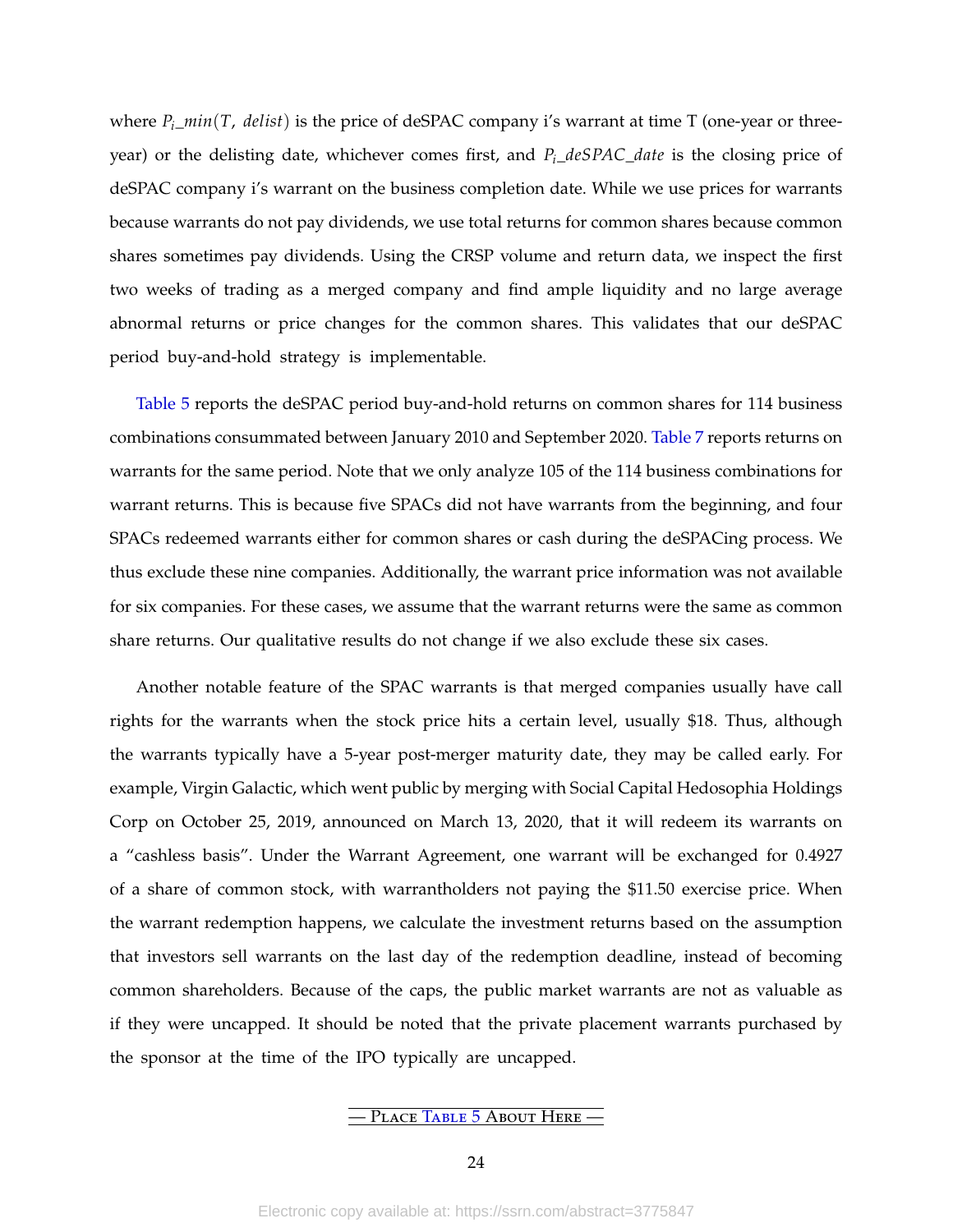[Table 5](#page-52-0) shows that common shares have equally weighted average deSPAC period one-year returns of -8.1%, underperforming the market by an average of 24.7%. The low returns are consistent with prior studies covering SPACs that went public before 2010 [\(Jenkinson and Sousa](#page-44-2) [\(2011\)](#page-44-2) and [Dimitrova](#page-43-0) [\(2017\)](#page-43-0), among others), and contemporary papers studying recent SPACs, including [Klausner et al.](#page-44-1) [\(2021\)](#page-44-1) and [Kiesel et al.](#page-44-10) [\(2021\)](#page-44-10), all of which find poor deSPAC period common share returns.

Importantly, [Table 5](#page-52-0) Panel B demonstrates that different weighting methods yield significantly different outcomes. For example, assume that there are two SPACs, A and B, and SPAC A raised \$400 million and SPAC B raised \$100 million from their IPOs. Both completed business combinations and the redemption ratio for SPAC A is 10% and SPAC B is 90%. If the one-year deSPAC period common share return is 10% for SPAC A and -30% for SPAC B, the equally weighted return is -10% ( $\frac{10\% + -30\%}{2}$ ). However, the IPO proceeds weighted return is 2% (10%  $\times$  $\frac{400}{400+100}+$  -30% $\times\frac{100}{400+100}$ ). If we weight based on the SPAC IPO proceeds delivered to the merging companies (public cash), \$360 million for SPAC A and \$10 million for SPAC B, the average return is 8.92%  $(10\% \times \frac{360}{360+10} + -30\% \times \frac{10}{360+10}).$ 

Our optimal redemption strategy from the SPAC period investment implies that the redemption ratio is bimodally distributed: all SPAC shareholders keep (or sell) their shares if the share price is higher than the redemption value and all SPAC shareholders redeem their shares if the share price is lower than the redemption value. Therefore, mergers that generate little investor enthusiasm tend to have high redemption ratios and thus little public cash is delivered to the merging companies. As SPAC investors protect themselves by exercising redemption options, Panel B of [Table 5](#page-52-0) shows that the average public cash-weighted investor return of 4.5% is not as bad as the equally weighted average of -8.1%. Later, in [Table 10,](#page-56-0) we show that redemption ratios predict deSPAC period common share returns.

We also run [Fama and French](#page-43-8) [\(1993\)](#page-43-8) three-factor regressions to examine how deSPAC period common share returns load on standard asset pricing factors and to shed further light on the stock performance of merged companies during the deSPAC period. Specifically, we run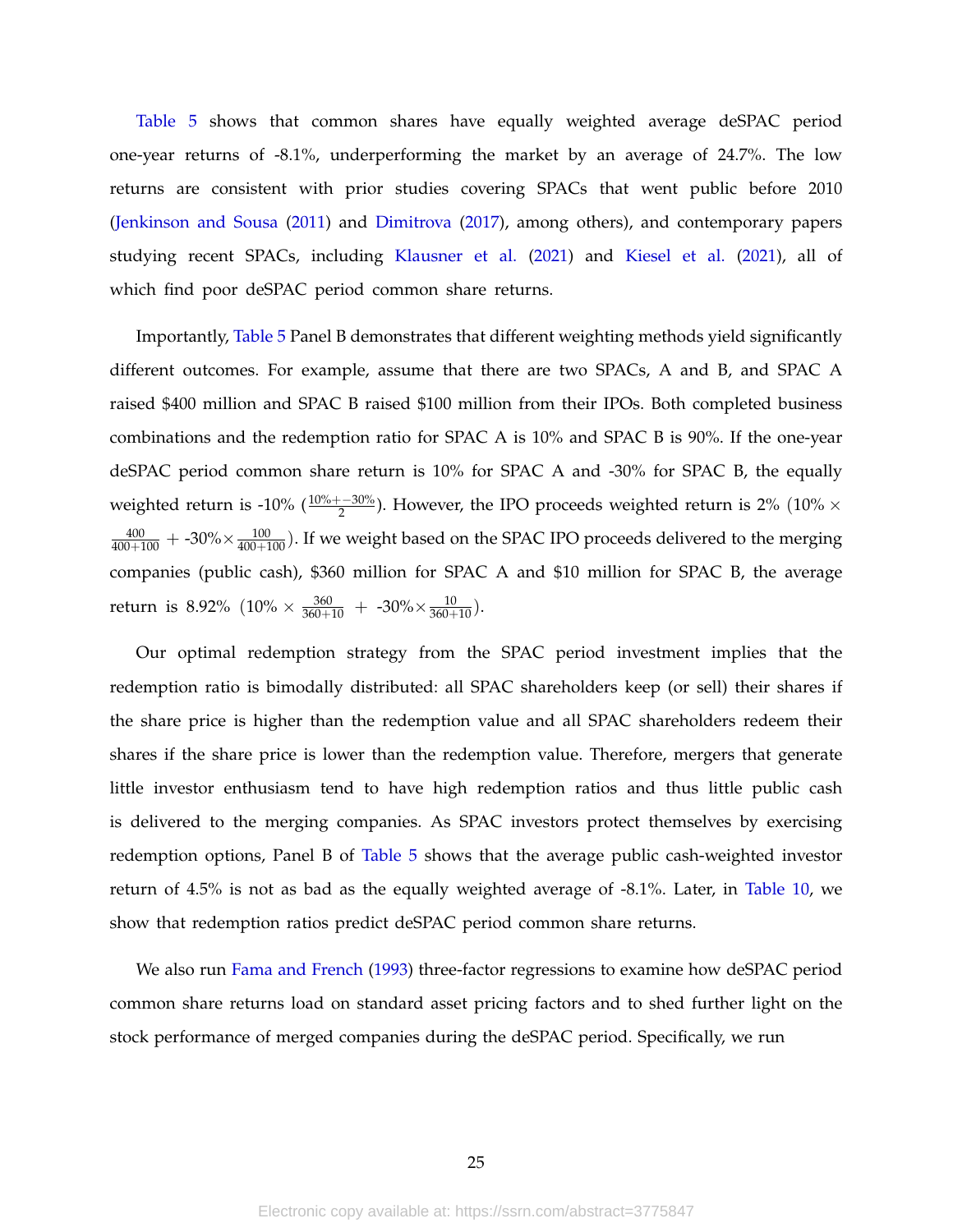<span id="page-26-0"></span>
$$
R_{p,t} - R_{f,t} = a + b * (R_{m,t} - R_{f,t}) + c * SMB_t + d * HML_t + e_{p,t}
$$
(5)

where *Rp*,*<sup>t</sup>* is the return on either the equally weighted or post-issuance market capitalizationweighted return of a portfolio of deSPAC common shares in calendar month t; *Rm*,*<sup>t</sup>* is the return on the value-weighted CRSP index in month t;  $R_{f,t}$  is the one-month T-bill rate in month t;  $SMB_t$ is the return on small firms minus the return on big firms in month t; and *HML<sup>t</sup>* is the return on high book-to-market stocks minus the return on low book-to-market stocks in month t.

## — Place T[able](#page-53-0) 6 About Here —

[Table 6](#page-53-0) shows that, consistent with the raw returns reported in [Table 5,](#page-52-0) deSPAC period common shares underperform by 0.8% to 1.9% per month, although not all of the alphas are reliably different from zero. This is mainly because monthly portfolios early in our sample period of March 2013 to September 2021 include only a few companies, resulting in high standard errors. Both equally weighted and value-weighted portfolios load positively on SMB, which is not surprising given that most merged companies have market caps that place them in the Russell 2000.

## — Place T[able](#page-54-0) 7 About Here —

For the deSPACs with traded warrants, Panel A of [Table 7](#page-54-0) reports the stark difference between investor returns on common shares and warrants for the companies that went public via SPACs – while common shares underperform the market, warrants on average substantially outperform common shares. The equally weighted average one-year warrant return is a remarkable 68.0%. Panel A's 'units' column represents a deSPAC period investment strategy replicating the initial specification of the SPAC IPO unit. For example, assume that a SPAC unit includes a common share and half of a warrant but no rights, and the price of the common share is \$10, and the price of the warrant is \$1 on the first trading day as a merged company. If one-year buy and hold returns for the common share and warrant are -10% and 20%, respectively, this unit holder return would be -8.57% ( -10% $\times(\frac{\$10}{\$10+\$0.5})$  +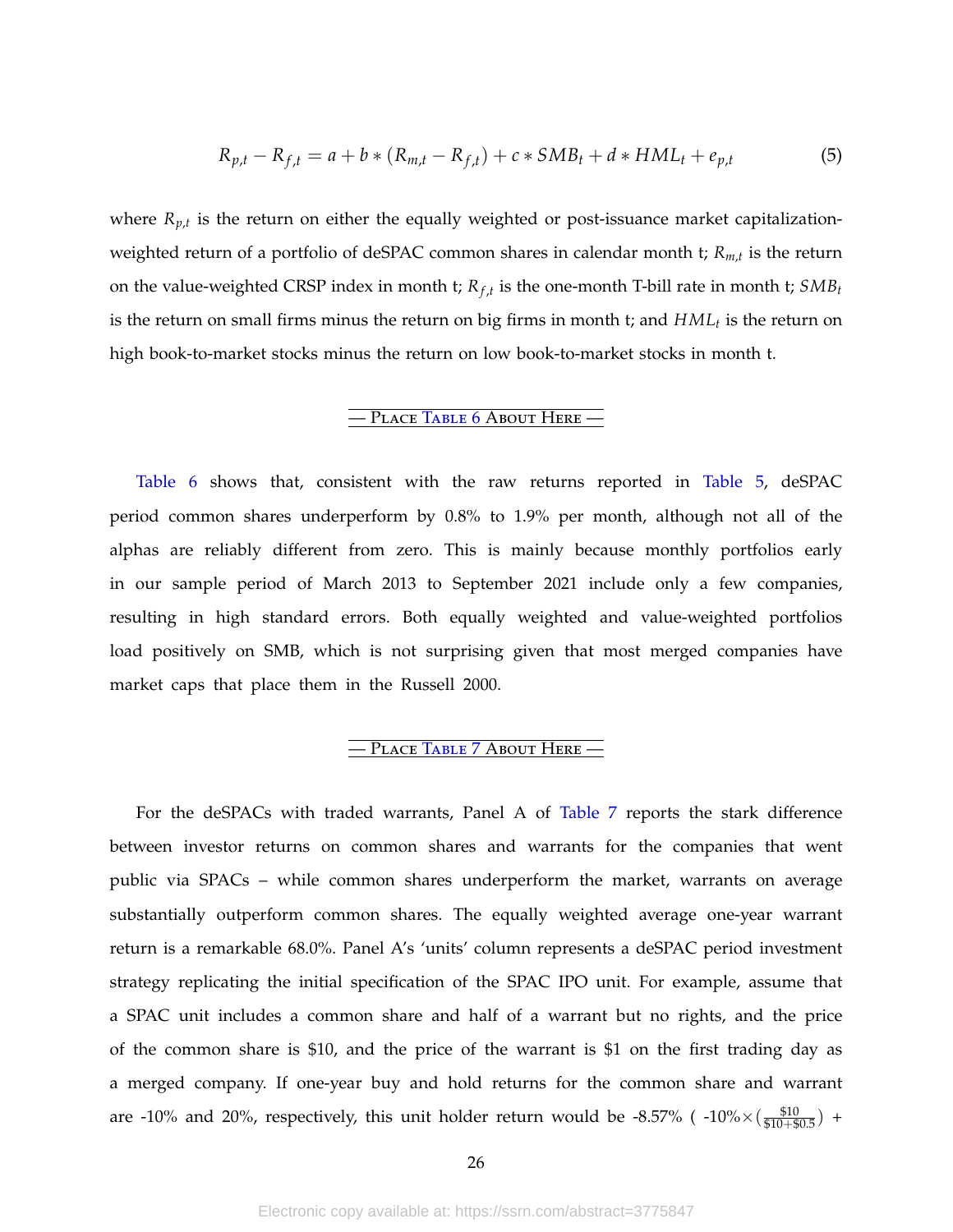$20\%{\times}(\frac{ $0.5}{\$10+\$0.5}))$ . Panel A shows that the average unit holder investment return is higher than the common share investment return by only 2.2% to 3.1%: deSPAC period investors still lose money and substantially underperform the market in most years.

The improvement in deSPAC period unit returns is marginal because the average price of warrants on the first day of trading as a merged company is \$1.60, while it is \$10.50 for the common shares, and most units provide less than one full warrant.<sup>[20](#page-27-0)</sup> Also, Panel B of [Table 7](#page-54-0) shows that warrants with lower prices at the time of the merger outperform warrants with higher starting prices, as the price-weighted warrant returns are lower than the equally weighted returns. However, given that most of the underperforming common shares are indeed redeemed during the deSPACing process while warrants typically do not have redemption rights, this unit holder investment strategy does not necessarily reflect the actual deSPAC period investment returns earned by the average investor. Instead, the public cash-weighted average return of 4.5% in [Table 5](#page-52-0) for shares and the warrant price-weighted average of 25.6% in [Table 7](#page-54-0) for warrants are probably the best measures.

It is important to discuss the possible reasons behind the substantial difference between common share returns and warrant returns. While warrants should yield higher returns because they have greater risk, we argue that this stark (i.e., different signs) and persistent (i.e., Panel A of [Table 7](#page-54-0) shows that warrants outperformed common shares in all nine vintage years) difference cannot be solely justified by the risk component. It is possible that the market may have undervalued warrants during the merging process. If so, an increase in warrant prices at the time of the merger should improve SPAC period and lower deSPAC period returns in the future.

As we discuss more in-depth in [Section 6,](#page-36-0) sponsors often forfeit part of their promote shares and private placement warrants and transfer some of them to different shareholders, including selected non-redeeming SPAC investors or PIPE investors. Therefore, some SPAC investors who do not redeem their shares receive some compensation to offset price per share declines. Thus, the dollar-weighted returns for SPAC investors may be even more attractive than the [Table 5](#page-52-0) numbers indicate, and actual sponsors' returns maybe not as lucrative as the initial contract

<span id="page-27-0"></span> $20$ The median number of warrants in a unit for SPAC IPOs since 2015 that completed a merger before March 2021 is 1/2. For SPAC IPOs in 2020 that completed a merger by March 2021, the median is 1/3.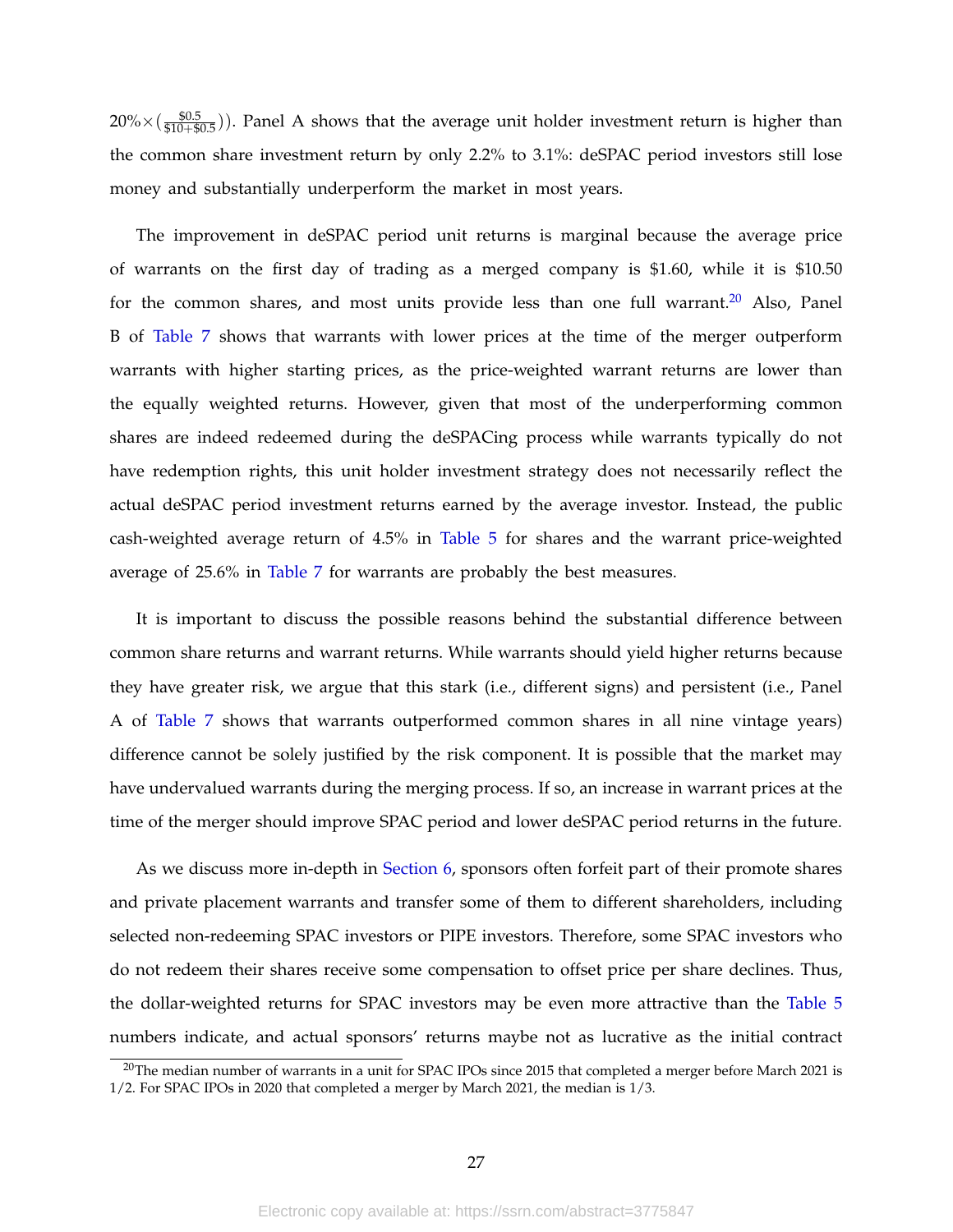suggests. For example, assume that a hedge fund is given 0.4 shares for every share that it does not redeem, and the redemption value was \$10.20 per share. This inducement makes the hedge fund's per share price equivalent to \$7.29 (\$10.20/1.4). Therefore, even if the market price of a share falls to \$8.00 a year later, the hedge fund's actual return is 9.74% (\$8.00/\$7.29 – 1), assuming that there is no dividend paid.

Another fact is that, although the recent deSPAC period common shares still underperform the market, the overall returns have been improving over time in general, along with warrant returns and SPAC period returns. Furthermore, we conjecture that this uptrend in returns partly explains the recent SPAC wave, as it is widely believed that investors chase past returns [\(Hong and Stein](#page-43-9)  $(1999)$ , among others).<sup>[21](#page-28-0)</sup>

Finally, even with the overall improvements in the SPAC market, deSPAC deals still include some severely underperforming companies. Specifically, out of 41 deSPAC mergers between 2012 and 2017, 29% (12) of them had three-year buy-and-hold returns lower than -90%, while among 756 traditional IPOs from the same period, only 9% (66) of them produced returns lower than -90%. This is consistent with [Jenkinson and Sousa](#page-44-2) [\(2011\)](#page-44-2)'s view that the 'extreme incentives' that sponsors face result in acquisitions of low-quality companies that would not be able to go public via a traditional IPO process. We should note that for those deals, however, the SPAC shareholder redemption rates are almost always close to 100%, meaning that the actual losses of SPAC investors are minimal, and these merging companies end up going public with little capital raised.

#### **4.2. Cross-Sectional Patterns in Returns**

In this section, we examine cross-sectional variations of both SPAC and deSPAC period returns, focusing on the characteristics of the merging company, the quality of SPAC IPO underwriters, the time between the SPAC IPO and the business combination completion or liquidation, and

<span id="page-28-0"></span><sup>&</sup>lt;sup>21</sup>[Blomkvist and Vulanovic](#page-43-10) [\(2020\)](#page-43-10) report that from July 2003 to December 2019, SPAC IPO volume was significantly negatively related to the VIX index, a measure of stock market volatility. SPAC IPO volume skyrocketed during April 2020-March 2021, however, a period during which the VIX index was persistently above the 2003-2019 average, suggesting that their in-sample evidence does not hold out of sample. Consistent with this observation, Table 5 of [Bai](#page-43-4) [et al.](#page-43-4) [\(2021\)](#page-43-4), using quarterly data from July 2003 to September 2020, report that SPAC IPO volume is insignificantly related to the logged level of the VIX index.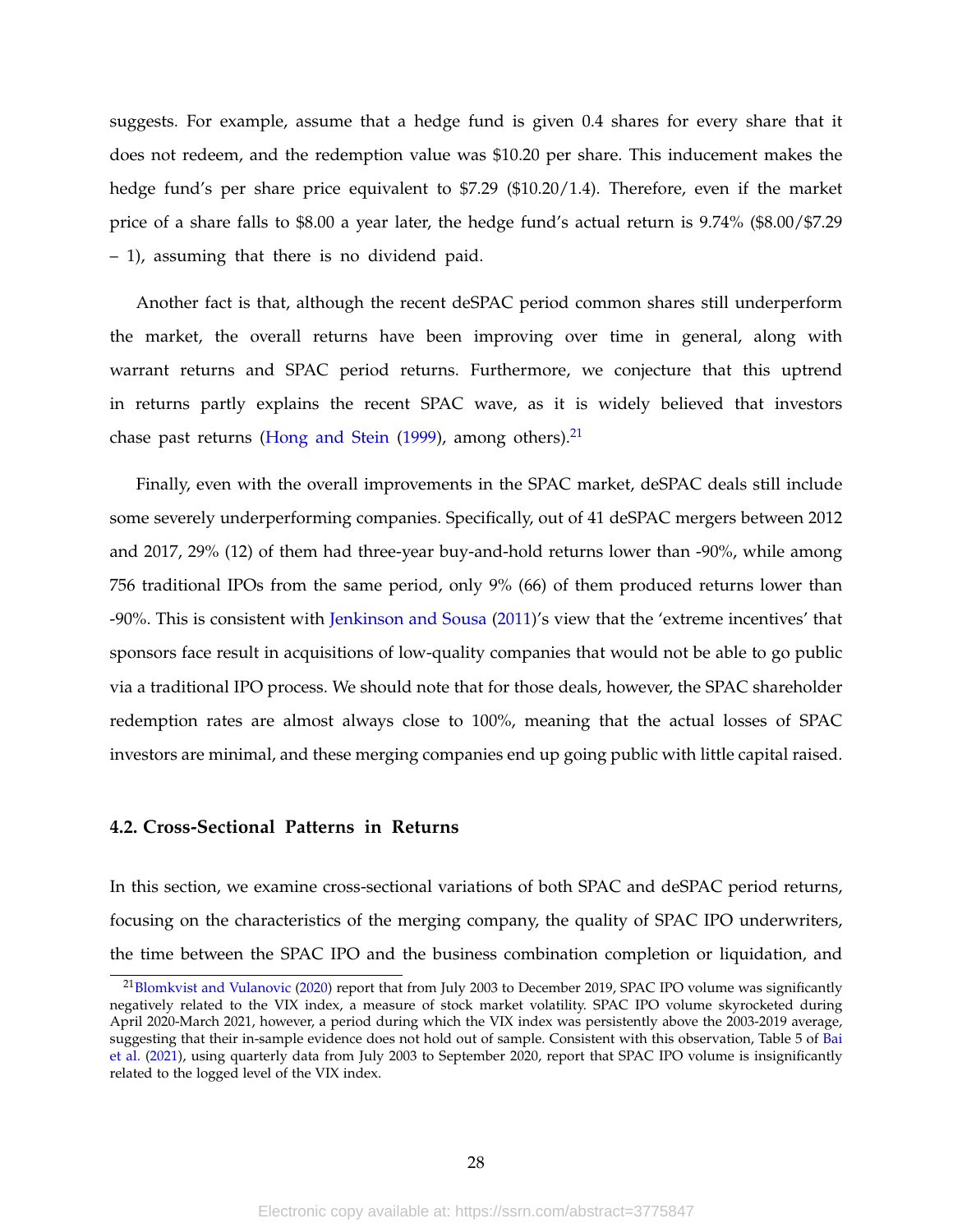the SPAC shareholder's redemption decisions. For the deSPAC period, we discuss only common share returns, as warrant returns generally show similar patterns, but with larger magnitudes.

As the IPO literature suggests that high-quality issuers and high-quality underwriters match with each other [\(Carter, Dark, and Singh](#page-43-11) [\(1998\)](#page-43-11) and [Fernando, Gatchev, and Spindt](#page-43-12) [\(2005\)](#page-43-12), among others), we investigate which investment banks underwrite SPAC IPOs. Using underwriter reputation ranks (*UWRANK*) from [Loughran and Ritter](#page-44-12) [\(2004\)](#page-44-12) based on the 1 (low) to 9 (high) prestige scale introduced by [Carter and Manaster](#page-43-13) [\(1990\)](#page-43-13), Panel A of [Figure 2](#page-46-0) reports that the average quality of SPAC IPO's lead left bookrunners has improved over time in general.<sup>[22](#page-29-0)</sup> Panel B of [Figure 2](#page-46-0) shows that three prestigious underwriters, Goldman Sachs, Morgan Stanley, and JP Morgan, started to underwrite SPAC IPOs in 2016, and their market shares increased substantially in 2020 and 2021. Not shown are other underwriters with large market shares: Citigroup, Credit Suisse, Deutsche Bank, and EarlyBird Capital (a SPAC specialist).

#### — Place F[igure](#page-46-0) 2 About Here —

[Table 8](#page-55-0) reports both annualized SPAC period returns and one-year and three-year deSPAC period returns based on the underwriter ranks used in [Figure 2.](#page-46-0) We divide our sample into three groups by assigning 5 and 8.5 as thresholds to make each group include approximately one-third of the sample. Inspection of [Table 8](#page-55-0) shows that SPACs with more reputable lead left underwriters tend to have both higher SPAC and deSPAC period returns, although SPACs with lead left underwriters ranked between 5 and 8.5 outperform SPACs with lead left underwriters ranked over 8.5 based on three-year returns. This non-monotonicity is because some right tail outliers with very high returns are underwritten by mid-tier underwriters.

#### — Place T[able](#page-55-0) 8 About Here —

We then focus on how the potential dilution from the warrants impacts various returns. While some SPACs do not include any derivative securities, most of them include at least one type of derivative securities, usually warrants. Most warrants have \$11.50 as an exercise price, a 15%

<span id="page-29-0"></span> $22$ For the complete updated list of underwriters and their ranks, refer to Jay Ritter's website "IPO Underwriter Reputation Rankings (1980 – 2020)" [\(https://site.warrington.ufl.edu/ritter/ipo-data/\)](https://site.warrington.ufl.edu/ritter/ipo-data/).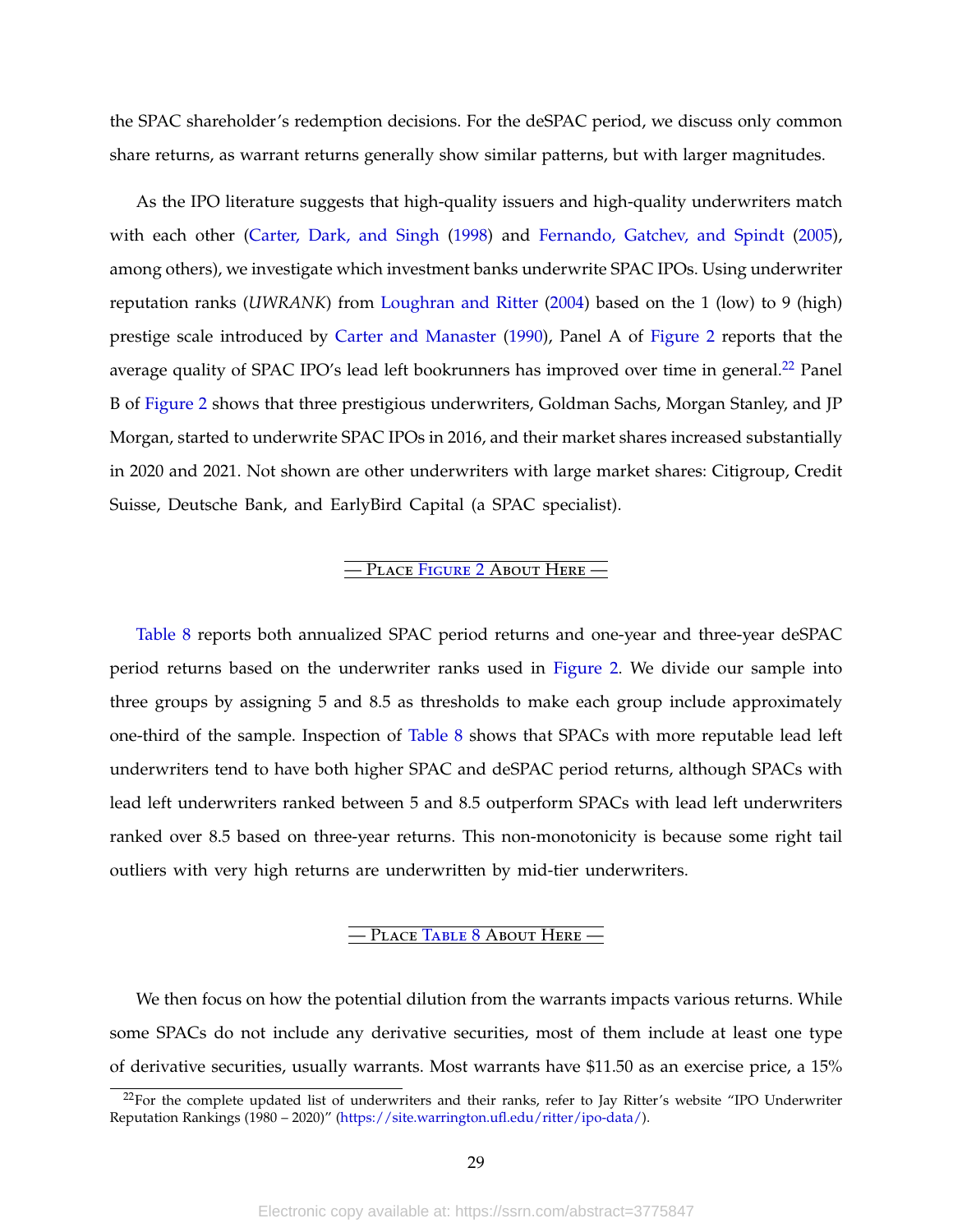premium to the IPO price. Based on our sample, the minimum potential dilution per unit is zero, and the maximum is 1.1 – when a unit includes a warrant and a right, and a warrant converts to one common share and a right converts to one-tenth of a common share. $^{23}$  $^{23}$  $^{23}$  Therefore, there is significant variation regarding the potential dilution: when exercised, warrants and rights would become common shares, diluting the ownership of existing shareholders.

[Table 9](#page-55-1) reports both annualized SPAC returns and one-year and three-year deSPAC returns based on the potential dilution measure − the fraction of a common share that derivative securities included in a unit can convert into. We divide our sample into three groups – top, middle, and bottom terciles based on the magnitude of potential dilution. [Table 9](#page-55-1) shows that both for the SPAC period and the deSPAC period returns, we find a clear monotonic relation in which SPACs with higher potential dilution substantially underperform.

It should be noted that the cross-sectional patterns documented in Tables 8 and 9 (higher returns for SPACs with higher prestige underwriters and lower dilution in the unit structure) confound cross-sectional and time-series patterns. For example, in 2020 and in early 2021, both SPAC period and deSPAC period returns were higher than before. The prestige of underwriters was higher [\(Figure 2\)](#page-46-0) and the dilution was lower [\(Figure 3\)](#page-47-0) towards the end of our sample period.

#### — Place T[able](#page-55-1) 9 About Here —

We also examine two factors introduced by prior studies associated with deSPAC period common share returns. First, motivated by [Jenkinson and Sousa](#page-44-2) [\(2011\)](#page-44-2), we focus on the SPAC shareholders' redemption decisions. Specifically, [Jenkinson and Sousa](#page-44-2) [\(2011\)](#page-44-2) classify deSPAC deals into two categories: 'Good SPACs' when the price for a SPAC common share is higher than the redemption value, which is the trust value per share; and 'Bad SPACs' when the price for a SPAC common share is lower than the redemption value, measured at the time of shareholder voting for the proposed mergers. They find that Bad SPACs significantly underperform Good SPACs during the deSPAC period.

<span id="page-30-0"></span> $^{23}$ Rights, while less common, typically have a zero exercise price. They are essentially a fraction, usually one-tenth, of a bonus share instead of a bonus warrant topping off the SPAC unit.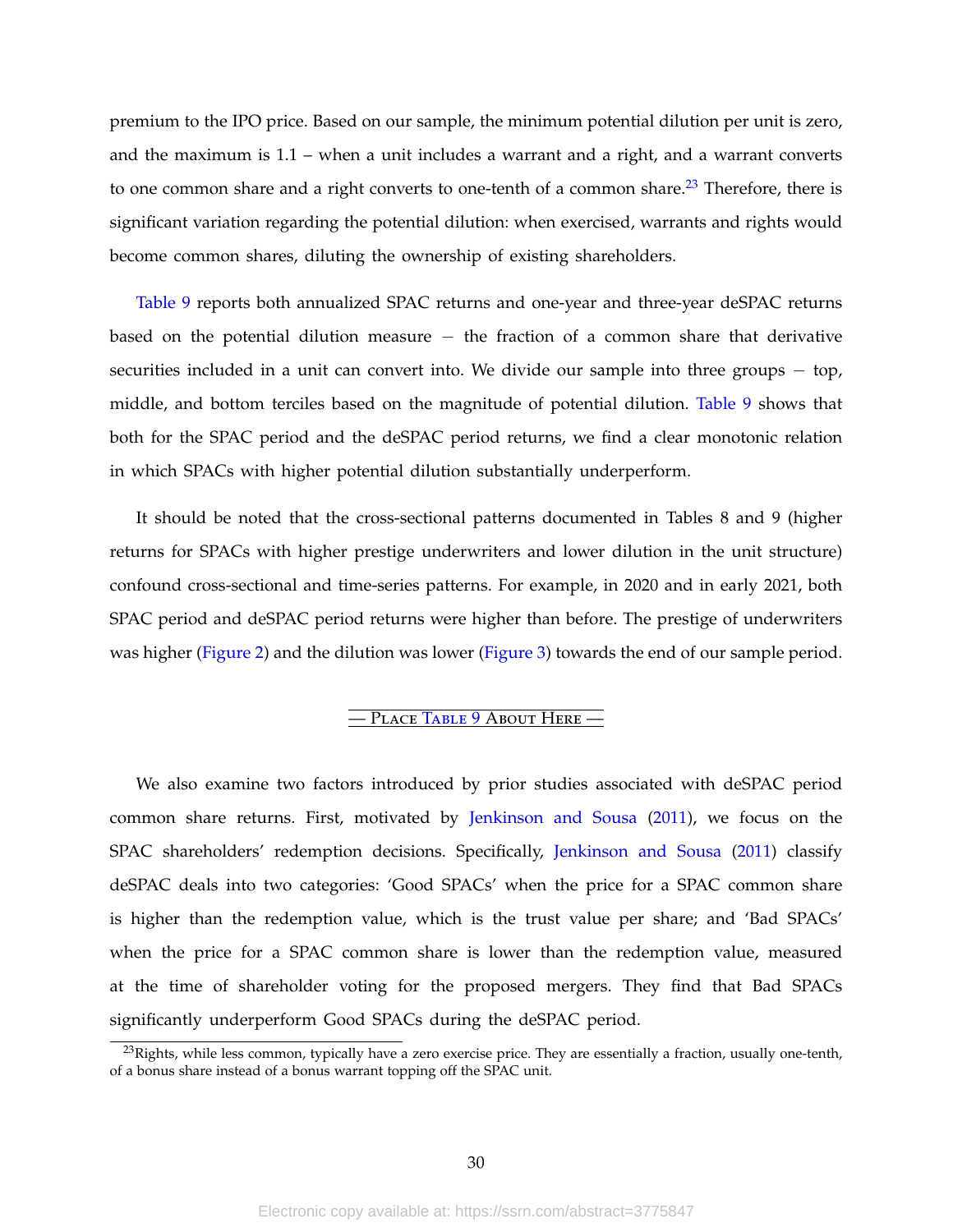We revisit this question using SPAC shareholders' redemption decisions as a proxy for the quality of the proposed merger. That is, based on our optimal redemption strategy for the SPAC period investment, investors would redeem their common shares if the redemption value is higher than the market price. Therefore, a high redemption ratio means that the market price was lower than the redemption value (Bad SPACs).

## — Place T[able](#page-56-0) 10 About Here —

In [Table 10,](#page-56-0) specifications (1) and (4) show that a high redemption ratio predicts underperformance of deSPAC period common share returns, echoing [Jenkinson and Sousa](#page-44-2) [\(2011\)](#page-44-2)'s finding. We find the same directional result for the SPAC period returns, but do not report it because the relationship is somewhat mechanical – the lower the price, the more likely that redeeming is the value-maximizing investor strategy. The coefficient of -0.572 in column (1) implies that a deal with a 5% redemption ratio will have a 50.9% better one-year return than a deal with a 95% redemption ratio, consistent with our [Table 5](#page-52-0) results with different weighting methods.

We also revisit [Dimitrova](#page-43-0) [\(2017\)](#page-43-0)'s finding that deSPAC performance is worse for deSPAC deals announced near the two-year deadline by including *Ln(Months)*, the logarithm of the number of months between the SPAC IPO and the business combination completion (or liquidation for SPAC returns). Panel B's specifications (2) and (5) show that the longer it takes to close a business combination, the lower the subsequent deSPAC period returns, although the results are not statistically significant for three-year returns. In other words, deSPAC deals rushed near the deadline underperform, confirming [Dimitrova](#page-43-0) [\(2017\)](#page-43-0)'s finding from the pre-2010 period and similar conclusions from other markets such as [Degeorge et al.](#page-43-1) [\(2016\)](#page-43-1)'s finding from private equity secondary buyout transactions.

When we include both the *redemption ratio* and *Ln(Months)* as explanatory variables, the redemption ratio plays a more important role. Other variables also predict deSPAC returns. A recent paper by [Lin, Lu, Michaely, and Qin](#page-44-13) [\(2021\)](#page-44-13) examines sponsors' connections and networks and finds that SPACs with well connected sponsors have higher chances of completing a merger and produce better deSPAC period returns. Another recent paper by [Kiesel, Klingelhofer,](#page-44-10)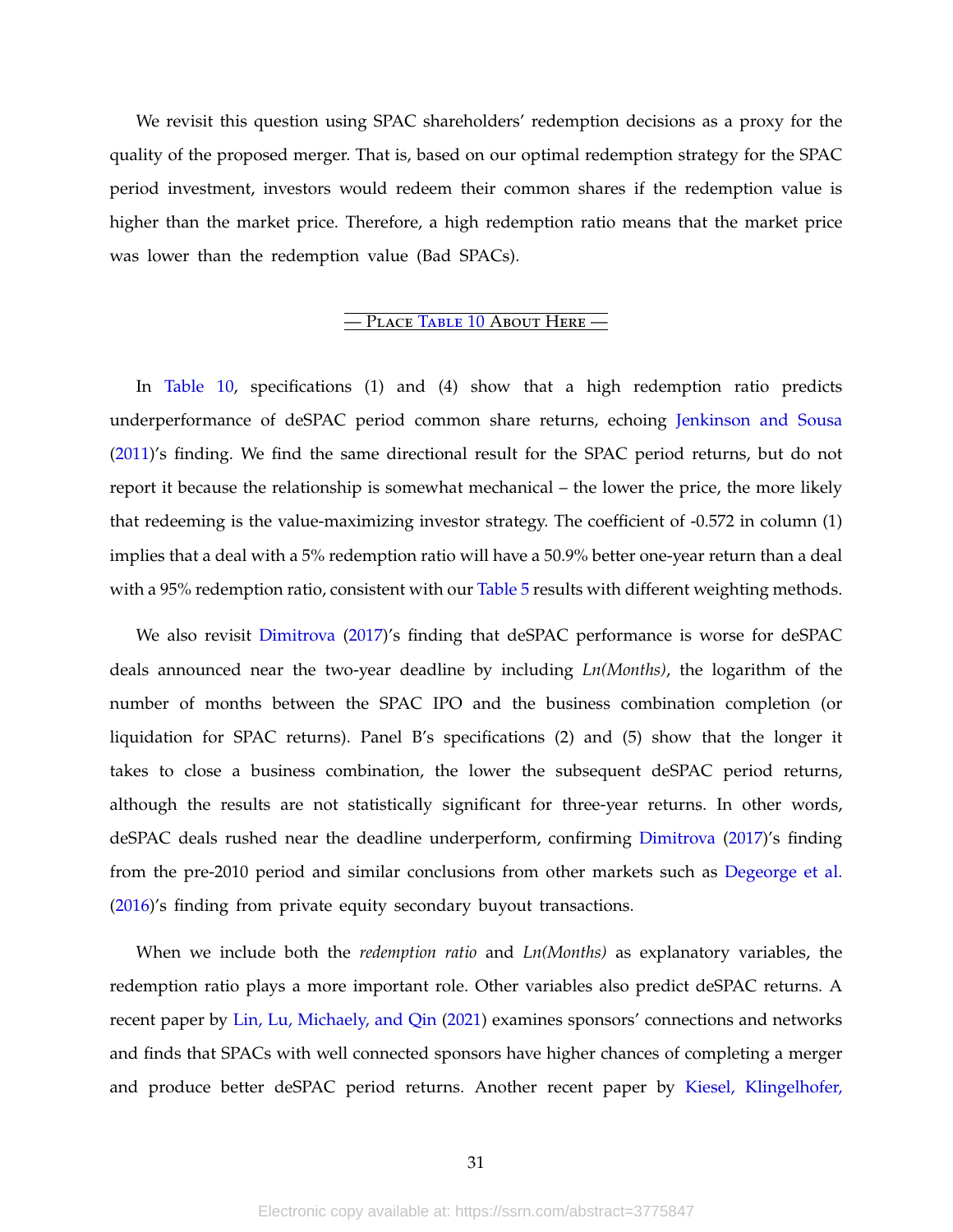[Schiereck, and Vismara](#page-44-10) [\(2021\)](#page-44-10) finds that SPACs merging with operating companies that have large assets in comparison to the SPAC's market value have higher deSPAC returns.

## **5. The Recent Evolution of the SPAC Market**

In this section, we discuss the economic reasons behind the recent changes in the SPAC market, and why the market started to boom in 2020. So far, we have argued that investing in SPAC IPOs is equivalent to investing in underpriced default-free convertible bonds with extra warrants, which have generated positive abnormal returns for SPAC period investors. What should the SPAC period returns be? We provide a simple back of the envelope calculation to demonstrate why there has been strong demand for SPAC IPOs in the market, and how sponsors have been responding.

Assume that a five-year warrant to buy one share at an exercise price of \$11.50 that can be called early by the issuer once the market price of a share hits \$18 (a typical feature) is worth \$2.00 after the merger announcement. A unit that is composed of a redeemable share plus a warrant to purchase a full share would, after a merger announcement, be worth the max of [(\$10 + interest), (the share price after a merger is announced)], plus the value of the warrant. In the current low interest rate environment, \$10 + interest might be worth \$10.10 at redemption. Assume that the shares, conditional on not being redeemed after the merger agreement is announced, are worth \$11.00. Using the average redemption ratio of 37% conditional on a completed merger (see [Table 11\)](#page-57-0), the expected value of a share is  $0.37\times\$10.10 + 0.63\times\$11.00 = \$10.67$ . The units would then have an expected ending value of  $$10.67 + $2.00 = $12.67$ . If on average a merger took 2 years to complete, the annualized return from the \$10 offer price would be about 12.6% per year. But if the unit included a warrant to buy only 1/4 of a share, the value of the warrant would not be \$2.00, but \$0.50. Then the units would be worth  $$10.67 + $0.50 = $11.17$ , and the annualized return would be just under  $5.7\frac{\textdegree}{\textdegree}^24$  $5.7\frac{\textdegree}{\textdegree}^24$ 

<span id="page-32-0"></span><sup>&</sup>lt;sup>24</sup>If the SPAC IPO contained 20 million units, the warrants, at \$2.00 each, which entitle the holder to buy one share per warrant, would be worth \$40 million in aggregate. Warrants to buy ¼ of a share would presumably be worth approximately \$10 million in aggregate. If, after the merger, there will be 75 million shares owned by legacy operating company shareholders, 20 million public shares, and 5 million sponsor shares, the \$30 million reduced value of the warrants should add \$0.30 per share to the total of 100 million shares. Our simple back of the envelope calculations do not adjust for the difference in the price per share that would exist if the aggregate value of outstanding warrants was less. We are also ignoring the possibility of a liquidation that would make the warrant worthless.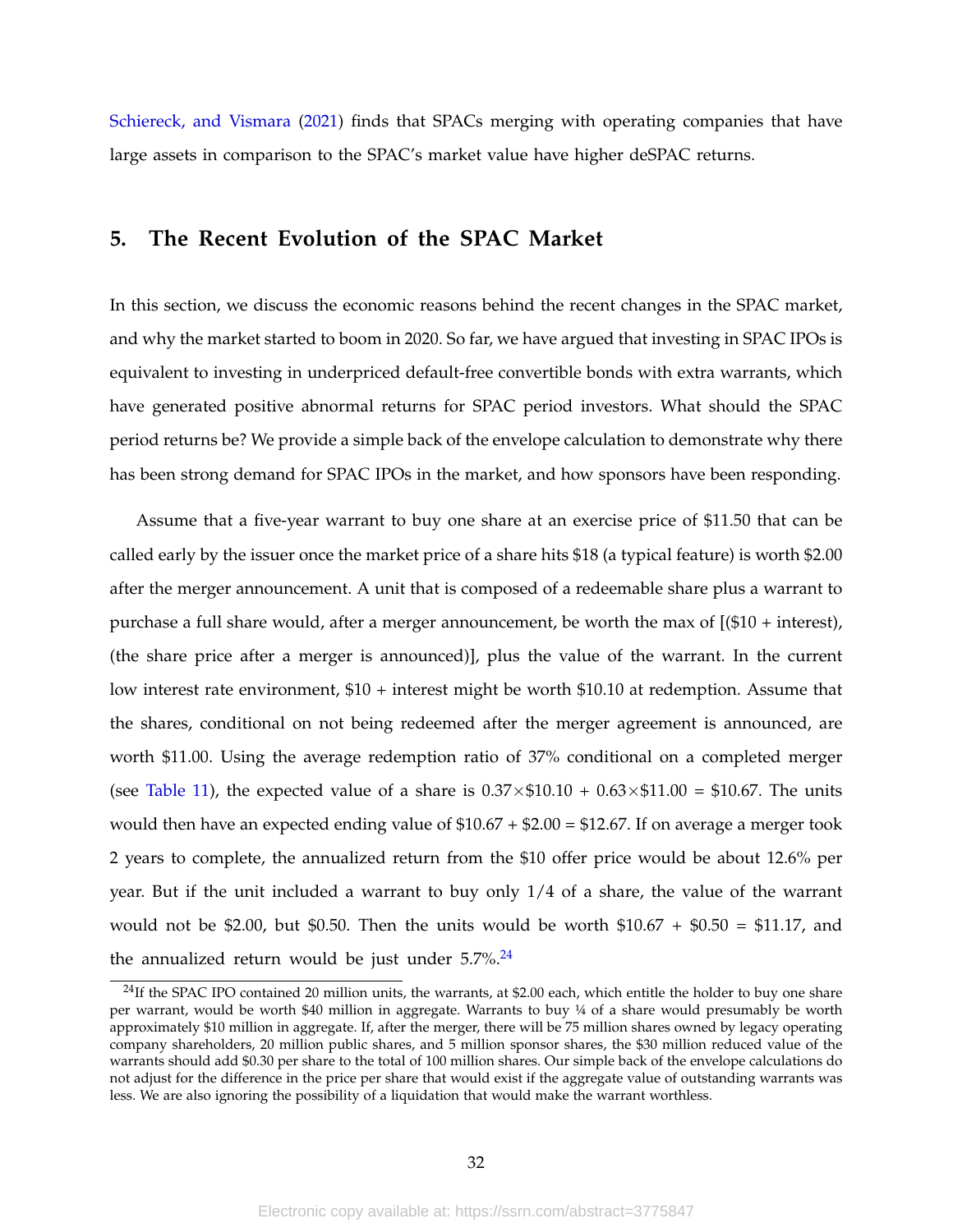An annualized return of 5.7% is still higher than the risk free rate, even though the redemption option results in no downside risk for an investor that holds until liquidation or merger completion. The redemption option, however, is generally not available until a merger announcement, exposing an investor to illiquidity and potential fire sale risk.<sup>[25](#page-33-0)</sup> Thus, equilibrium returns should be higher than the risk free rate, but by only a modest amount, suggesting that warrants to buy a large fraction of a share are excessively generous. At the risk of oversimplifying, the default-free convertible bond by itself is worth approximately \$10, and warrants are a free lunch for IPO investors.

Investors, especially the SPAC Mafia, have realized that SPACs provide overly generous deal terms. Recently, other investors have also been willing to buy in the market, driving up the firstday returns of the SPAC IPOs. Sponsors have responded by providing fewer warrants per unit. In [Figure 3,](#page-47-0) using data from January 2018 to September 2021, we show the quarterly SPAC IPO average first-day return, and the quarterly average of the potential dilution per unit. This figure illustrates these two important recent changes. First, the market became more efficient, because it has started to realize the SPAC period abnormal returns immediately as first-day returns, rather than after a merger is announced. In the first quarter of 2021, 298 SPAC IPOs occurred, with average first-day returns of 3.7%. Second, with the increased investor demand for SPAC IPOs, sponsors have started to structure SPAC IPOs with fewer warrants and less dilution. This second change reduces the wealth transfer from operating company and deSPAC period shareholders (including the sponsor) to SPAC period investors, making SPACs less attractive for IPO investors, but more attractive for deSPAC and operating company shareholders.

These trends began to reverse in the second quarter of 2021. As hundreds of SPACs went public in 2020 and early 2021, the market started to reevaluate the possibility of successful mergers and readjust expected returns. That is, having hundreds of SPACs with similar deadlines searching for target companies will eventually result in more SPACs being liquidated. Conditional on the SPACs that do consummate mergers, the increased competition will drive up the pre-money valuation that operating companies can demand, lowering the expected returns for the SPAC period investors. Thus, from the second quarter of 2021, the average first-day

<span id="page-33-0"></span><sup>&</sup>lt;sup>25</sup>In March 2020, during the short-lived Covid-19 panic, many SPAC units dropped to a market price of approximately \$9.50.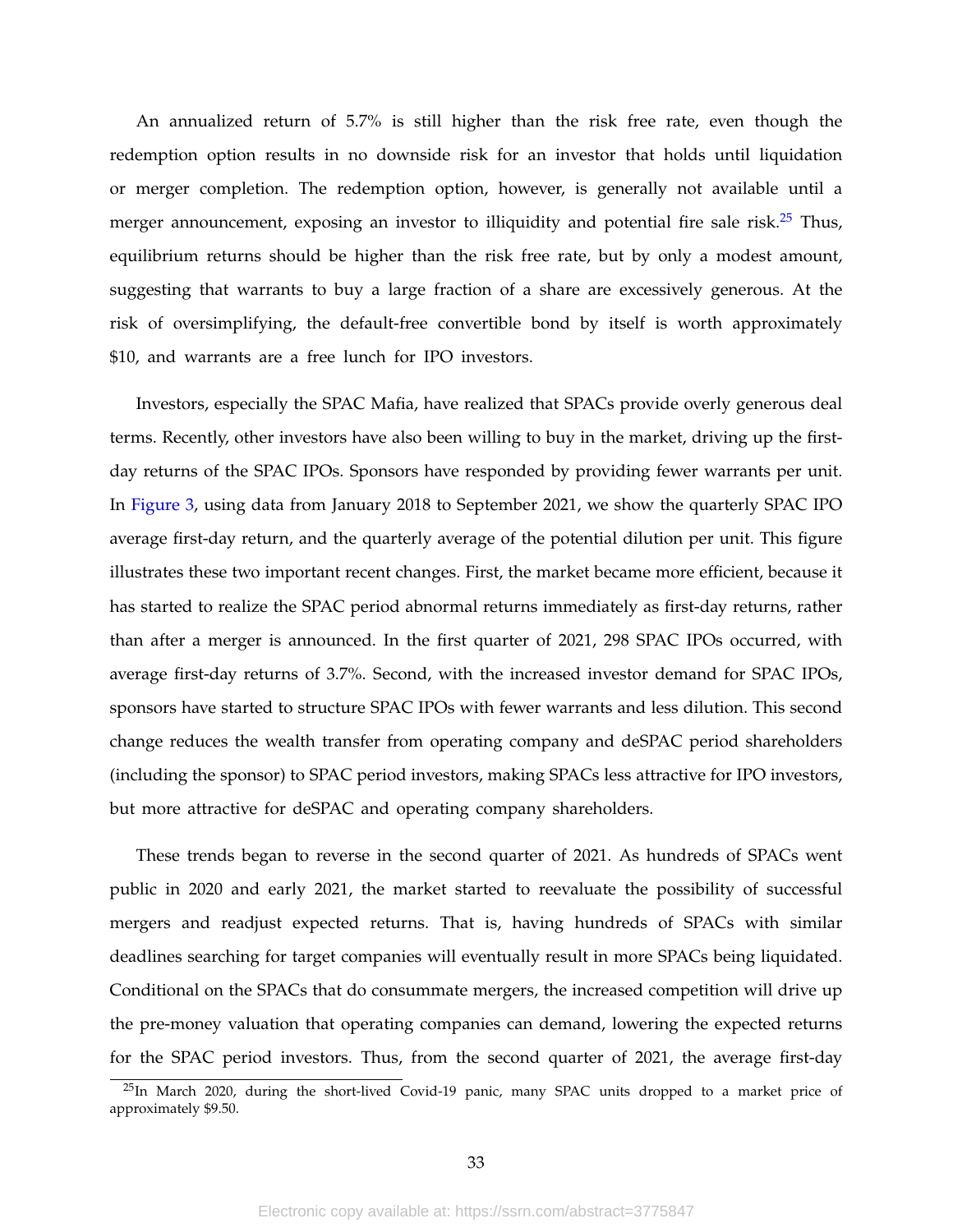return dropped, to -0.2% in the third quarter, reflecting investors' expectation adjustments. Accordingly, sponsors reversed their course, and started to offer more generous warrants to attract the SPAC stage investors. Note that the decline in first-day returns does not reflect a decline in market efficiency. Rather, it reflects revised expectations of SPAC IPO period performance due to a supply increase and changed warrant terms.

#### — Place F[igure](#page-47-0) 3 About Here —

Making SPAC units less attractive by reducing potential dilution per unit will make merging with a SPAC a more attractive alternative to the traditional IPO for operating companies. As we have seen from [Table 9,](#page-55-1) higher potential dilution per unit predicts lower deSPAC period returns. Moreover, having less dilutive warrants should minimize the incentive misalignment issue in which SPAC investors redeem their shares but still approve value destroying mergers because they hold warrants. If SPAC IPO units did not include any derivative securities, investors would have no incentive to approve value destroying mergers, and this would, in turn, incentivize sponsors to select better target companies with more reasonable valuations.

In this regard, one noticeable new trend in the market is that some SPACs have started to offer 'contingent warrants'. For example, Global Partner Acquisition Corp II, which went public on January 11, 2021, provides 1/6 of a warrant to buy a share at \$11.50. In addition, at the time of a proposed merger, any shareholders that do not redeem will be given an additional 1/6 of a warrant per share. So, if shareholders redeem, they keep 1/6 of a warrant, and if they don't, they will have 1/3 of a warrant per share. We view this type of SPAC structure, which discourages redemptions, as illustrating another possible mechanism that the market is using to adjust towards a more sustainable equilibrium in which SPAC period IPO investors collect less economic value, allowing deSPAC period investors to capture more.

Another emerging contingent feature is the earnout, or vesting, provision for sponsor promotes. These earnout provisions typically require that the stock price stays above a threshold price in order for the shares to be released to the sponsor.<sup>[26](#page-34-0)</sup> Sponsor shares, as well as private

<span id="page-34-0"></span><sup>&</sup>lt;sup>26</sup>For example, for the merger between Double Eagle Acquisition Corp. and Williams Scotsman, which was closed on November 29, 2017 and is now called WillScot Mobile Mini Holdings Corp. (Ticker Symbol WSC on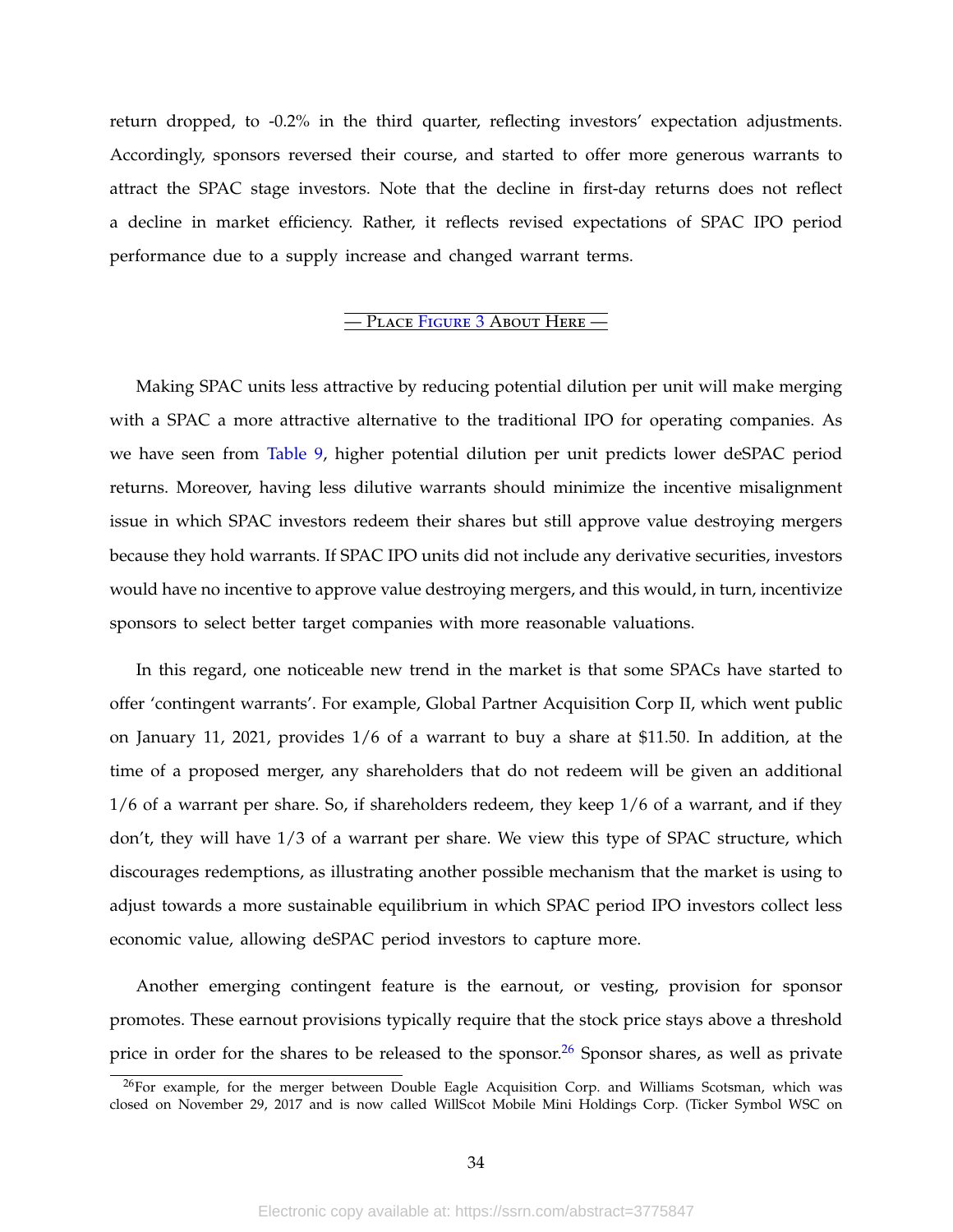placement warrants, will become worthless if a merger does not happen. The financial press and the academic literature point to the underperformance of SPAC mergers and have highlighted how this powerful incentive structure for SPAC sponsors may incentivize sponsors to go forward with a bad merger. Possibly as a response to such concerns, we have observed an upward trend in the frequency of earnout provisions. For the 153 business combinations for SPACs since 2015, 27% of them have earnout provisions for sponsor promotes (see Panel A of [Table 11\)](#page-57-0). This percentage is zero for 2016 (the first year with completed mergers for these SPAC IPOs), 8% for 2017, 17% for 2018, 32% for 2019, 34% for 2020, and 25% for the first quarter of 2021. The inclusion of these vesting provisions mitigates the concerns about the sponsor incentives.<sup>[27](#page-35-0)</sup>

Then why has there been a boom in the SPAC market in 2020 and 2021? For many years, sponsors and hedge fund IPO investors both earned attractive returns on SPACs, but the scarce factors were finding quality operating companies to merge with and investors to buy the SPAC shares at the time of the merger when hedge funds exited. In 2017-2019, for example, nine SPACs liquidated and of the completed mergers, 44 out of 64 (69%) had more than 50% of the shares redeemed. PIPE investments in many cases made up some or all of the cash that public market investors redeemed, allowing the merger to be completed. Thus, although it may have been quicker to complete a merger with a SPAC than to go public with a traditional IPO, contrary to the often repeated statement that merging with a SPAC exposed an operating company to less uncertainty about deal completion and proceeds raised, the evidence is that an operating company was exposed to substantial uncertainty about the amount of cash that could be delivered.

In 2020, 62 mergers were completed and only two SPACs liquidated. Of the 62 mergers, only 25 out of 62 (40%) had 50% or more of the SPAC shares redeemed. In the fourth quarter, there were 0 liquidations and 37 completed mergers, with only 10 out of 37 (27%) having 50% or more of the SPAC shares redeemed.

NASDAQ), the merger agreement states that "If, at any time during the period of three years following the Closing Date, the closing price of the shares of the Company (i) exceeds \$12.50 per share for 20 out of any 30 consecutive trading days, then 6,212,500 shares will be released from escrow...." Double Eagle has additional shares that are subjected to a \$15 threshold, and the earnout provisions are contingent on the public share redemptions. See [https://www.sec.gov/Archives/edgar/data/0001647088/000110465917071936/a17-27887\\_28k.htm](https://www.sec.gov/Archives/edgar/data/0001647088/000110465917071936/a17-27887_28k.htm) (retrieved as of July 2021) for more details. Multiple thresholds, which are typically two, are common.

<span id="page-35-0"></span> $^{27}$ In Section A3 of the Appendix, we provide another example of a contingent contract, focusing on the sponsor compensation.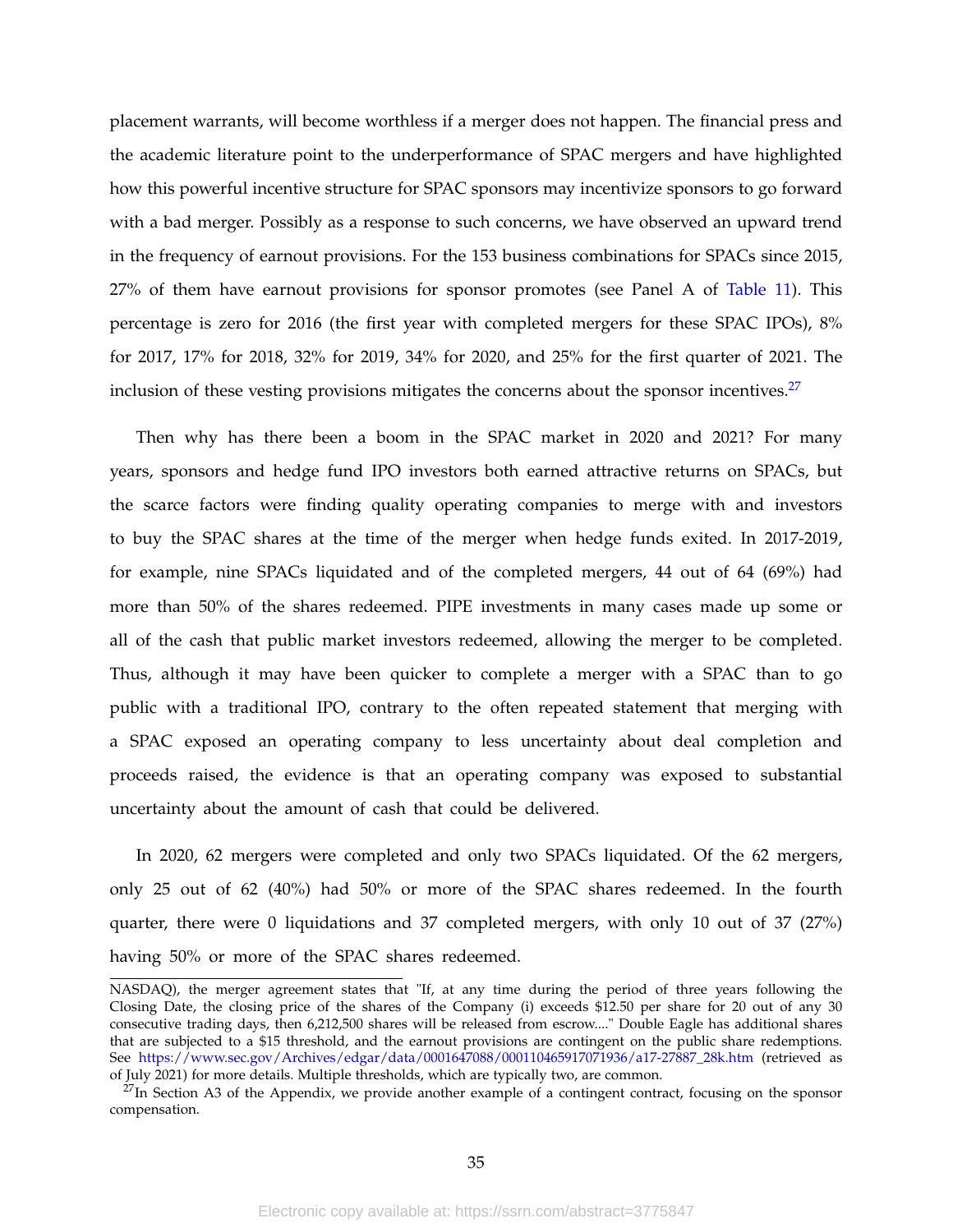Thus, what changed in 2020, especially the last quarter, was that investor sentiment towards the mergers became much more positive, allowing the sponsors to complete deals because the cash raised in the IPO was unlikely to be redeemed. For operating companies, the probability that a merger would be completed and substantial cash delivered increased, making merging with a SPAC more attractive than it had been. PIPE investments also became more common, providing additional cash and assurance that the merger would be completed.

Why did investor sentiment change in 2020? We posit that the high returns earned on several high-profile deals, including the October 2019 Virgin Galactic merger, the March 2020 Betterware merger, the April 2020 DraftKings merger, and the June 2020 Nikola and Open Lending mergers, led to an inflow of retail investors chasing past returns. The high returns continued into February 2021, when the returns on both pre-deal, announced deal, and completed deal SPACs peaked and then turned negative. Because of the relative speed with which a SPAC IPO can be completed, 298 SPAC IPOs occurred in the first quarter of 2021 alone, before a rapid deceleration occurred. During the second and third quarters, 149 SPAC IPOs occurred, still an annualized pace of 298 IPOs.

As we have noted in [Figure 3,](#page-47-0) the fraction of a warrant offered in a SPAC unit fell dramatically from the beginning of 2018 to the beginning of 2021, as sponsors found it easier to attract IPO investors. The lower warrant fraction left a larger slice of the pie for other stakeholders, including the operating company. SPAC IPO activity dropped dramatically in April 2021 due, in part, to increasing concerns about an oversupply of SPACs ("too much money chasing deals") and concerns raised by the U.S. SEC. The SEC questioned whether sponsor warrants should be expensed (much as employee stock options, which are also warrants, are), and whether the regulatory arbitrage discussed in [Section 2](#page-7-1) is in fact present.

## <span id="page-36-0"></span>**6. Sponsor and Underwriter Compensation Renegotiation**

In this section, we discuss the compensation of SPAC sponsors and SPAC IPO underwriters. For the traditional IPO, a number of papers discuss the direct costs of going public, of which the largest is the underwriting commission. The indirect costs of IPOs, most notably the underpricing, have been studied extensively as well (e.g., [Loughran and Ritter](#page-44-14) [\(2002\)](#page-44-14), among others). Many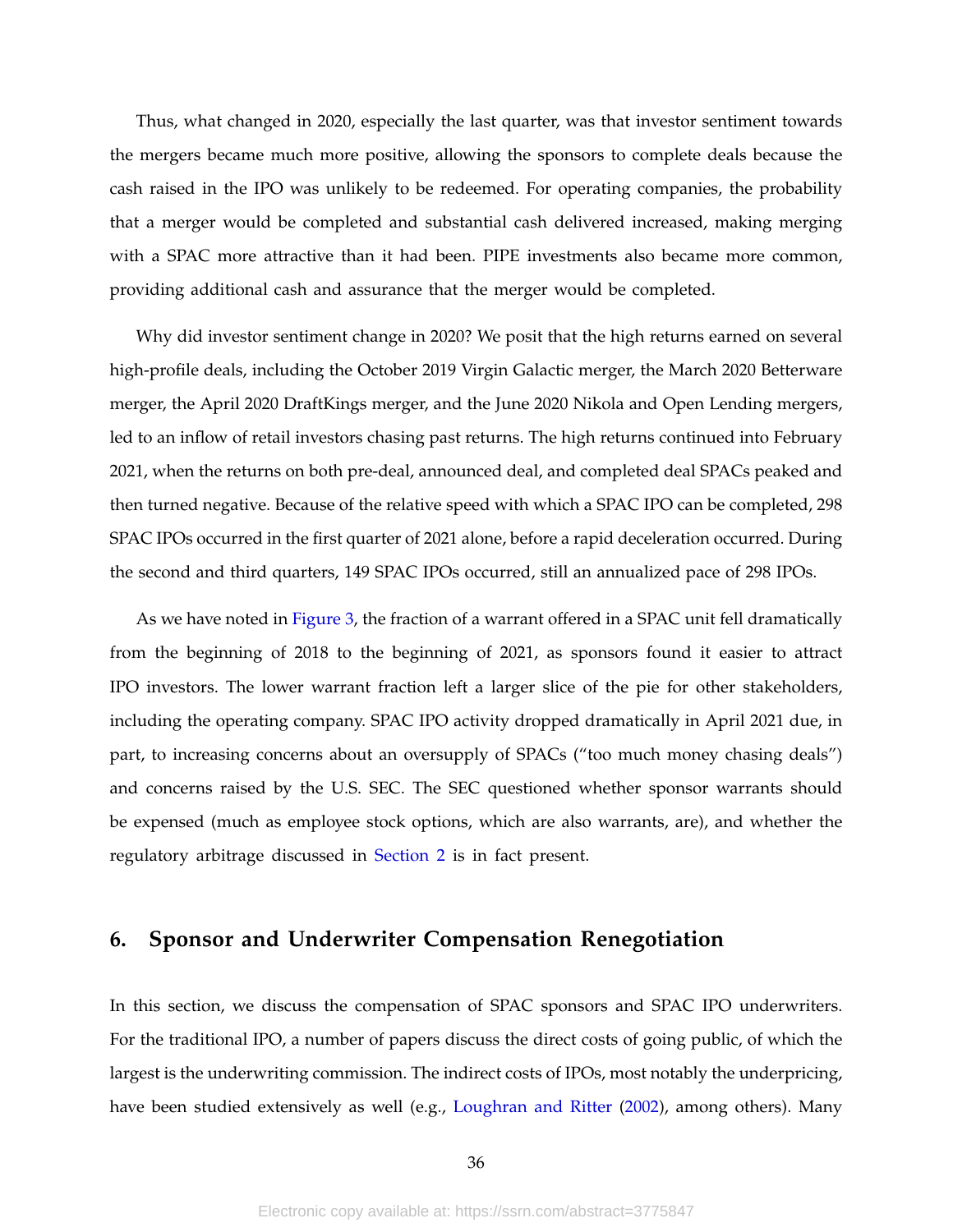other papers focus on opaque compensation structures, especially how general partners are paid in the private equity industry [\(Metrick and Yasuda](#page-44-7) [\(2010\)](#page-44-7), [Chung, Sensoy, Stern, and Weisbach](#page-43-14) [\(2012\)](#page-43-14), [Robinson and Sensoy](#page-44-15) [\(2013\)](#page-44-15), and [Phalippou et al.](#page-44-8) [\(2018\)](#page-44-8), among others). A recent study by [Phalippou](#page-44-16) [\(2020\)](#page-44-16) shows that from 2006-2019, private equity limited partners on average earned no abnormal returns, while general partners earned enormous fees.

SPAC sponsors' compensation has also been spotlighted. For example, in September 2020, then SEC Chairman Jay Clayton mentioned that the SEC was focusing on SPAC sponsors' incentives and compensation.<sup>[28](#page-37-0)</sup> We examine sponsor promotes and underwriting commissions from a new angle – the downward renegotiation of their compensation. In [Table 11,](#page-57-0) we report the ex-post renegotiation outcome of sponsor promotes and underwriter deferred commissions by focusing on the 153 business combinations by SPAC IPOs from 2015 or later that were completed by March 2021. We collect the relevant data from EDGAR filings and SPAC Research. SPAC merger agreements can include vesting (earnout) provisions for sponsor promotes, typically tied to future stock prices of the merged company. such contingent cases, we report the summary statistics on the shares subject to the vesting provisions but treat these shares as not being forfeited, to conservatively report the frequency and magnitude of sponsor compensation renegotiations.

### — Place T[able](#page-57-0) 11 About Here —

We split the 153 completed mergers into groups with below- and above-median redemption ratios. As a typical definitive agreement for a business combination specifies a minimum amount of capital to be delivered to the merging company, a sponsor's realized compensation is influenced by the SPAC shareholder redemption decisions. Panel A shows that the average redemption ratio for the below-median redemption group is 2% while it is 73% for the above-median group, confirming the bimodal nature of SPAC shareholder redemption decisions implied by the optimal redemption strategy. It also documents that even for business combinations with low redemption ratios, sponsors surrender some of their promote common shares in 39% of the deals and private placement warrants in 21% of the deals. For business combinations with high redemption ratios, sponsors more frequently forfeit their common

<span id="page-37-0"></span><sup>28</sup>[https://www.cnbc.com/video/2020/09/24/sec-chairman-jay-clayton-on-disclosure-concerns-surround-going](https://www.cnbc.com/video/2020/09/24/sec-chairman-jay-clayton-on-disclosure-concerns-surround-going-public-through-a-spac.html)[public-through-a-spac.html](https://www.cnbc.com/video/2020/09/24/sec-chairman-jay-clayton-on-disclosure-concerns-surround-going-public-through-a-spac.html) - Retrieved as of July 2021.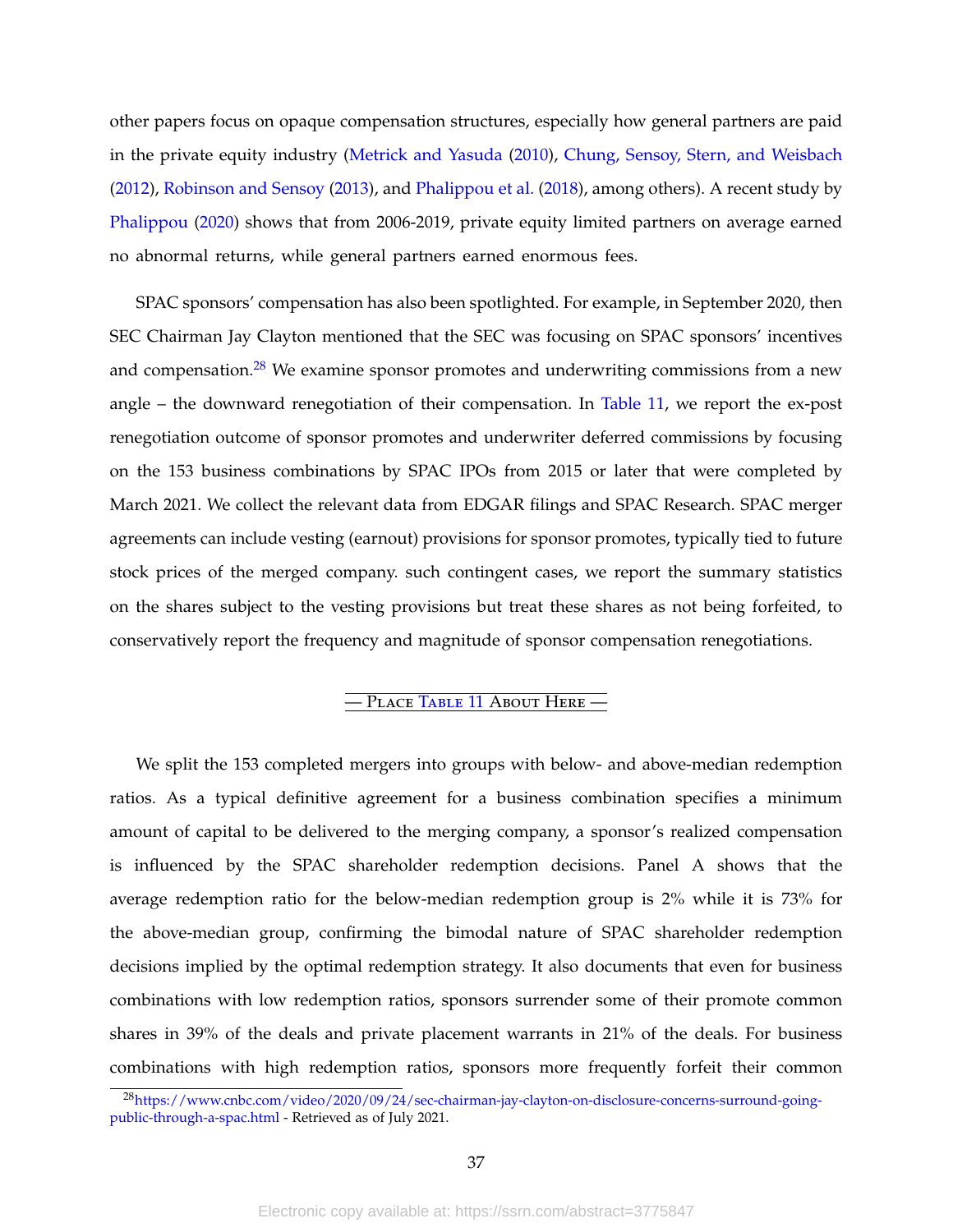shares and warrants. In Panel B of [Table 11,](#page-57-0) we report the magnitudes of these forfeitures, and the same pattern arises − while sponsors surrender 9% of their promote common shares on average for business combinations with low redemption ratios, they forfeit 25% of their promote common shares for high redemption deals. The percentages of forfeitures of private placement warrants are 12% and 26%, respectively, for low and high redemption groups.

For underwriters, it is common for them to receive 2% of the 5.5% underwriting commission at the time of the IPO for all shares sold, but the remaining 3.5% is deferred until the business combination. The renegotiations of the deferred underwriter commissions show the same pattern as sponsor promotes: underwriters give up some portion of their commissions more often for higher redemption deals, although it is not as frequent as sponsor haircuts. Conditional on nonzero forfeiture, the average total underwriting commission including the already paid up-front fee becomes 3.65% (2% + 3.5% x (1 – 53%)), instead of 5.5%.

We then focus on the extra payments that are offered to various investors to induce their investments. New capital, including both FPA and PIPE investments, has become an important component for many SPAC mergers. [Table 11](#page-57-0) reports that 80% of the business combinations involve new capital. The amount of new capital contributed differs across deals, and the format also varies, as some include preferred shares and convertible debt.<sup>[29](#page-38-0)</sup> On average, new capital accounts for 41% of total cash delivered to merging companies.

PIPE investments serve two important functions. The PIPE investment, when done by an outside entity such as a private equity firm or a mutual fund, serves to certify that the deal is attractive, and thus discourages redemptions. In addition, if there are substantial redemptions, the PIPE investment provides capital to meet the minimum cash requirement of a merger agreement.

We measure inducements by dividing the number of common shares and/or warrants granted to various parties by the number of sponsor promote common shares and/or warrants. Investors can receive shares, warrants, or both as inducements. We measure these two types separately, and the average inducements are 7% for common shares and 22% for warrants. PIPE investors and non-redeeming SPAC investors often receive these

<span id="page-38-0"></span><sup>&</sup>lt;sup>29</sup>We include investments in preferred equity and convertible debt as part of the new capital in [Table 11.](#page-57-0) Many business combinations in recent years also involve syndicated loans. We do not count these loans arranged along with the merger as part of the new capital.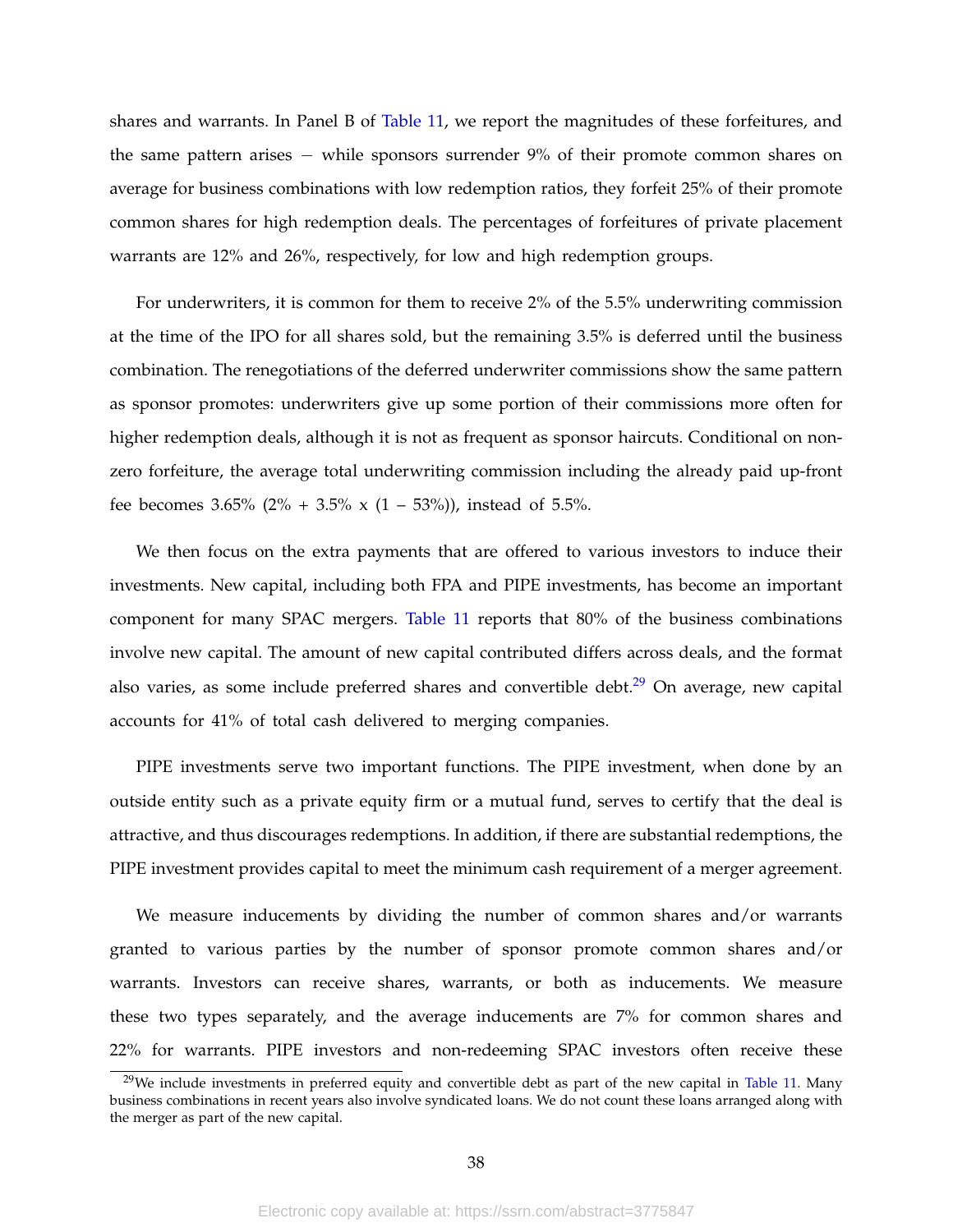inducements from the forfeited shares or warrants by the sponsor. Our interpretation is that sponsors transfer some of the stock and warrants to PIPE investors to keep weak deals from collapsing, and underwriters forego some of their deferred compensation for the same reason. It is noteworthy that, sometimes, the inducements are larger than the sponsor haircuts, which happens when merging company shareholders also pay part of the inducements, in the process diluting their ownership (or equivalently, reducing the pre-money valuation of the operating company). Therefore, the inducement depends on the bargaining power dynamics during the deSPACing process (between the announcement of a definitive merger agreement and the completion of a business combination). $30$ 

With all these considerations and adjustments, Panel B of [Table 11](#page-57-0) reports that the mean and median cash delivered per share numbers are \$7.48 and \$8.13, respectively. Our per share cash numbers are higher than the median of \$5.70 per share for 47 SPACs between January 2019 and June 2020 in [Klausner et al.](#page-44-1) [\(2021\)](#page-44-1) for two reasons. First, [Klausner et al.](#page-44-1) [\(2021\)](#page-44-1) subtract the value of both public and private placement (sponsor) warrants in the calculation of cash delivered. We include the value of warrants in calculating the costs of going public via merging with a SPAC in Panel A of [Table 1,](#page-48-0) but we do not subtract the value of warrants in calculating the per share cash delivered in Panel B of [Table 11](#page-57-0) because these warrants do not have any cash implications at the merger. Second, in their sample period, there were higher redemptions and fewer PIPE investments than in our longer sample period.

Our measure of sponsor haircuts and inducements in [Table 11](#page-57-0) should be understood as a lower bound. For example, in some PIPE deals, the sponsor paid placement agent fees. $31$  The payment came from the sponsor's own pocket, but we do not include them as haircuts or inducements as the payment is not based on sponsor promotes or warrants. Not all of these types of transactions (e.g., sponsors providing benefits to PIPE investors at their own expense) are easily identified in EDGAR filings.

<span id="page-39-0"></span><sup>&</sup>lt;sup>30</sup>The forfeitures of sponsor shares or warrants can happen with investor inducements. When both sponsor forfeitures and investor inducements exist, forfeitures are generally greater than the inducements, reducing the diluting effect of these sponsor promotes for the operating company.

<span id="page-39-1"></span><sup>31</sup>For example, "*Certain offering related expenses were paid by Nebula Acquisition Corp (sponsor), including customary fees payable to the placement agents, Deutsche Bank Securities Inc. ("Deutsche Bank") and Goldman Sachs & Co., LLC ("Goldman Sachs")*." <https://www.sec.gov/Archives/edgar/data/1806201/000119312520150226/d921991d424b3.htm>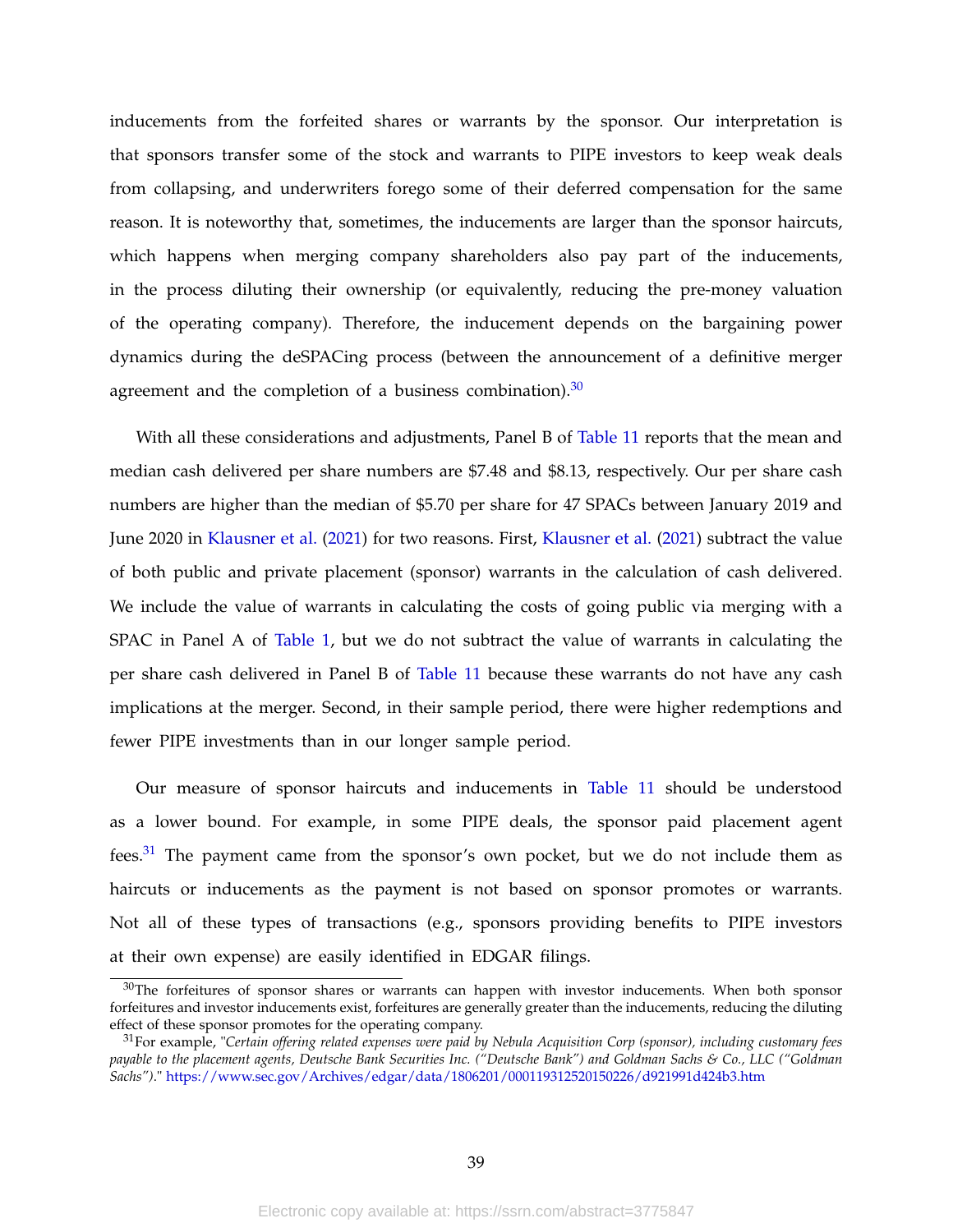Analysis of [Table 11](#page-57-0) leads to an important conclusion that has not been emphasized in the financial press or the academic literature − the sponsor's slice of the pie is often reduced when a merger occurs. On average, sponsors forfeit 17% of the common shares they receive as promotes and 19% of their private placement warrants. Furthermore, 11% of the promotes are on average subject to vesting provisions, and the shares that they retain are also subject to lockup provisions that usually last at least one year. $32$  Since sponsors often invest their own capital as PIPE investors, the sponsor's actual profit would be even lower for weak deals as the stock price tends to drop below the IPO price, which is usually the price that sponsors pay to purchase common shares as a PIPE investor.

## **7. Conclusions**

We analyze the economic structure of SPACs, focusing on the three key participants in the market: investors, operating companies, and sponsors. From an investor's point of view, between the SPAC IPO and the business combination or liquidation, we find lucrative riskadjusted returns considering the downside protected nature of the investment. Specifically, for 210 SPAC IPOs purchased at the offer price from January 2010 – December 2019, the average annualized return during this SPAC period has been 15.9%, with all 210 returns being positive. Investing in SPAC IPOs can be viewed as investing in underpriced *default-free* convertible bonds with extra warrants. Our back of the envelope calculation shows that the SPAC IPO investors are being given free warrants.

On the other hand, investor returns in the deSPAC period on the merged companies are mixed. For the 114 SPACs that completed a merger with an operating company from January 2012 − September 2020, weighting each deal equally, common share investors have lost money on average, while warrant investors have earned positive returns. The equally weighted average one-year return on the merged company shares has been -8.1%, underperforming the market by 24.7%. However, investor returns on a dollar-weighted basis are not as bad as the EW numbers would suggest, with a dollar-weighted average return of 4.5%. This improvement

<span id="page-40-0"></span><sup>&</sup>lt;sup>32</sup>[Klausner et al.](#page-44-1) [\(2021\)](#page-44-1) also use net promotes (i.e., after forfeitures) when they discuss sponsor profits.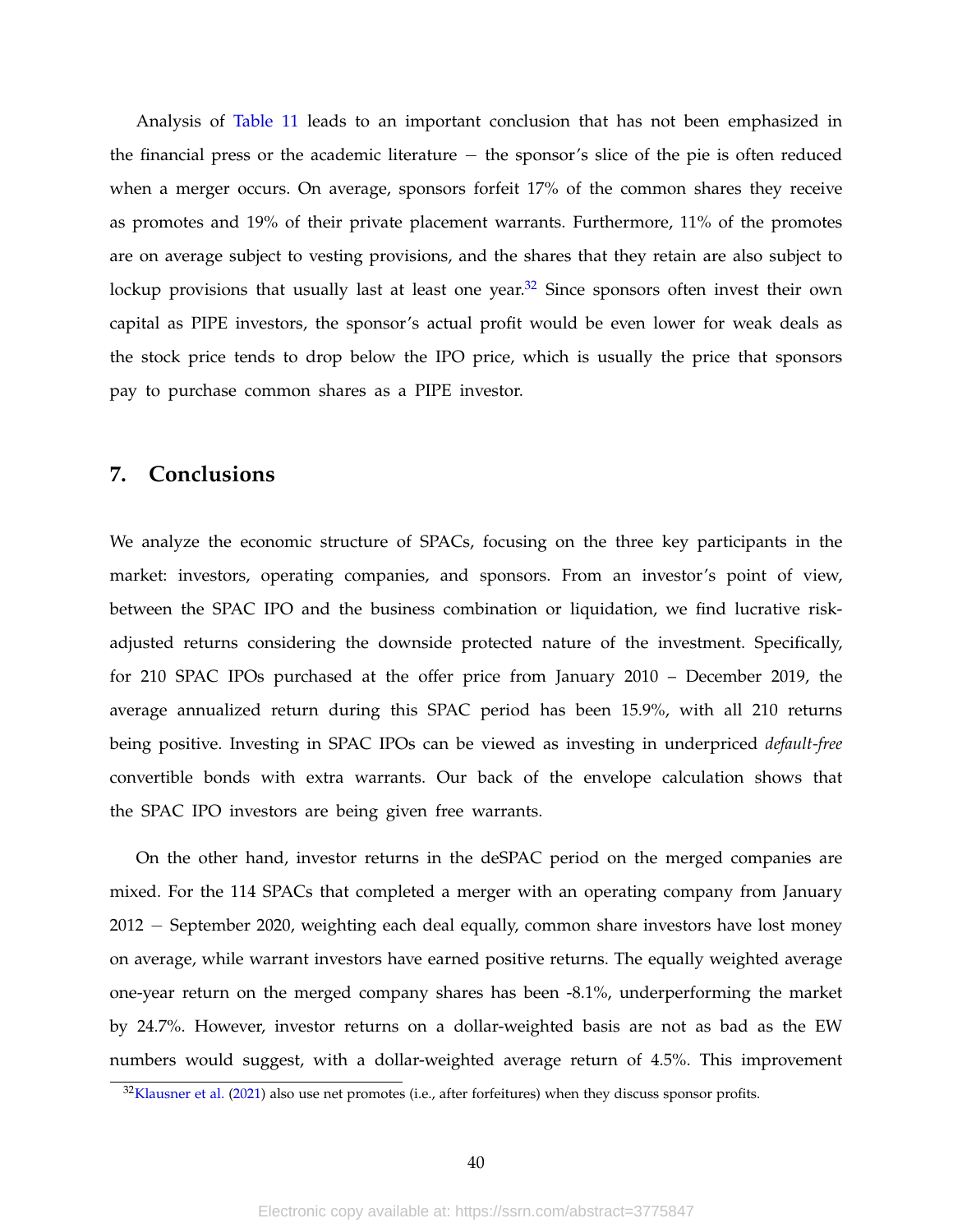is due to the tendency for investors to redeem many of the shares for the mergers that generate disappointing subsequent returns. For the 105 out of 114 merged companies that had outstanding warrants, the EW average one-year return has been 68.0%. Consequently, focusing exclusively on the EW common share returns paints a worse picture of the deSPAC period investment returns than the average public investor experience.

From a private operating company's point of view, we show that merging with a SPAC is much more expensive than a traditional IPO. The cost to the median company of going public, as a percentage of post-merger or post-issue market cap, is 14.6% when merging with a SPAC, vs. 3.2% when using a traditional IPO. Then why do some companies still choose a SPAC merger over a traditional IPO? We identify the economic roles of SPAC sponsors and SPAC IPO investors and how these roles can create relative advantages of merging with a SPAC.

Specifically, for some operating companies, it is believed that merging with a SPAC is a quicker way to raise capital and go public than a traditional IPO. Although our numbers do not support the idea that merging with a SPAC is necessarily faster than conducting a traditional IPO, we posit that the conventional wisdom that 'merging with a SPAC is faster' influences the decision making. For operating companies that do not already have audited financial statements, merging with a SPAC may indeed be faster than a traditional IPO. Importantly, until recently, the conventional wisdom was that the merger permits the sponsor to make forward-looking statements that fall under the safe harbor provisions of U.S. merger law, whereas a traditional IPO does not offer these safe harbor provisions, although recent statements from the SEC may reduce this regulatory arbitrage. Furthermore, the redemption option that SPAC public shareholders have incentivizes the SPAC sponsor to negotiate a deal that is favorable to both the operating company and the SPAC shareholders, in order to induce the shareholders to approve the merger and not redeem their shares. Alternatively stated, the redemption option helps align sponsor and public shareholder interests.

We document that the sponsors frequently take haircuts in order to ensure that the SPAC has enough cash to consummate the merger. Sponsors often give up some of their shares (17% on average) and/or warrants (19% on average). Frequently, these forfeitures are transferred to some existing shareholders to induce them not to redeem, or to PIPE investors to induce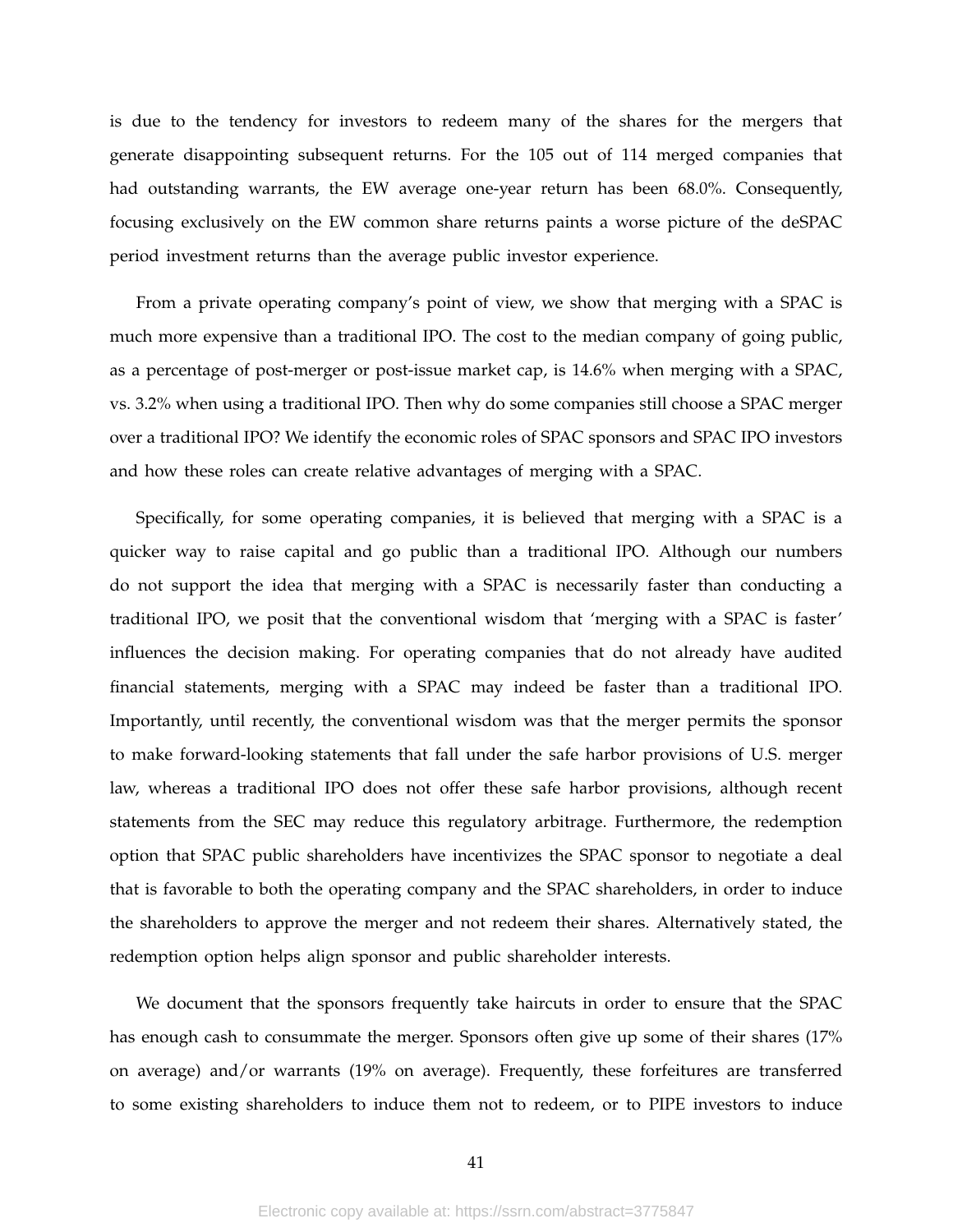them to inject cash. Furthermore, the IPO underwriters sometimes agree to forego some of their deferred compensation to ensure the completion of a merger. Importantly, these haircuts are state-contingent: sponsors take larger haircuts and provide more inducements, and underwriters surrender commissions more, for weaker deals. Increasingly, some sponsor shares are subject to vesting provisions, resulting in additional forfeitures if stock price targets are not achieved. Thus, we show that average sponsor profits are not as lucrative as sometimes assumed, especially for underperforming deals.

The SPAC market has experienced rapid changes recently. In the first quarter of 2021, 298 SPACs went public with an average first-day return of 3.7%. This is a significant jump from the 1.6% average in 2020, which was already higher compared to prior years. Until the end of 2020, the SPAC period return was mostly realized when the merger is announced. However, the average first-day return of 3.7% in the first quarter of 2021 shows that the market started to reprice the SPAC units immediately, reducing the abnormal returns for investors who purchase SPACs in the market, similar to what we find for operating company IPOs. The first-day jumps disappeared in the second quarter of 2021, as the competition among hundreds of SPACs lowered the expected returns.

On a point forward basis, there are reasons to believe that deSPAC period returns may still be disappointing, but SPACs may stay as an alternative to traditional IPOs. The 248 SPACs that went public in 2020, combined with the flood of 447 SPAC IPOs in the first three quarters of 2021, raise the possibility that too many SPACs are chasing deals, increasing the valuations that operating companies can negotiate. The high prices paid will reduce subsequent deSPAC period returns. On the other hand, the terms of SPAC IPOs are being adjusted, with a downtrend in the fraction of shares that each warrant in a unit will buy (or a lower fraction of a warrant to buy one share), implying less dilution when a merger is consummated. This change limits SPAC period investors' returns by reducing the wealth transfer from deSPAC period shareholders to SPAC period unitholders. Some SPAC IPOs, as well as follow-on merger negotiations, have started to offer contingent sponsor compensation and contingent warrants, incentivizing sponsors to find better deals and SPAC period investors not to redeem. We view the market as adjusting toward a more sustainable equilibrium.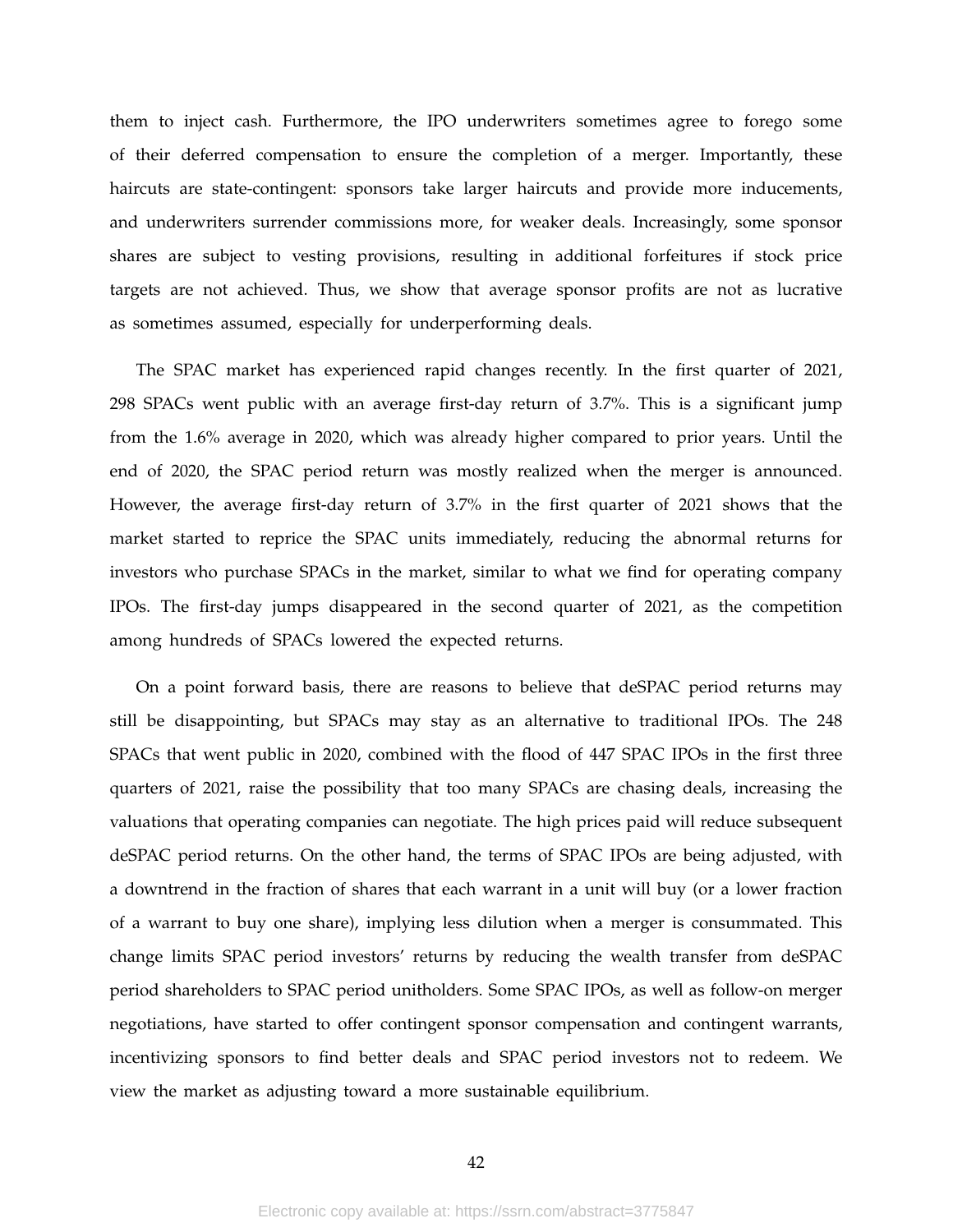## **References**

- <span id="page-43-4"></span>BAI, J., A. MA, AND M. ZHENG (2021): "Reaching for Yield in the Going-Public Market: Evidence from SPACs," *SSRN Working Paper*.
- <span id="page-43-10"></span>Blomkvist, M. and M. Vulanovic (2020): "SPAC IPO waves," *Economics Letters*, 197, 109645.
- <span id="page-43-13"></span>Carter, R. and S. Manaster (1990): "Initial Public Offerings and Underwriter Reputation," *Journal of Finance*, 45, 1045–1067.
- <span id="page-43-11"></span>Carter, R. B., F. H. Dark, and A. K. Singh (1998): "Underwriter Reputation, Initial Returns, and the Long-Run Performance of IPO Stocks," *Journal of Finance*, 53, 285–311.
- <span id="page-43-3"></span>Cazier, R. A., K. J. Merkley, and J. S. Treu (2020): "When are Firms Sued for Qualitative Disclosures? Implications of the Safe Harbor for Forward-Looking Statements," *The Accounting Review*, 95, 31–55.
- <span id="page-43-2"></span>Chaplinsky, S., K. W. Hanley, and K. Moon (2017): "The JOBS Act and the Costs of Going Public," *Journal of Accounting Research*, 55, 795–836.
- <span id="page-43-14"></span>Chung, J.-W., B. A. Sensoy, L. Stern, and M. S. Weisbach (2012): "Pay for Performance from Future Fund Flows: The Case of Private Equity," *Review of Financial Studies*, 25, 3259–3304.
- <span id="page-43-7"></span>Cumming, D., L. H. Hass, and D. Schweizer (2014): "The Fast Track IPO – Success Factors for Taking Firms Public with SPACs," *Journal of Banking & Finance*, 47, 198–213.
- <span id="page-43-1"></span>Degeorge, F., J. Martin, and L. Phalippou (2016): "On Secondary Buyouts," *Journal of Financial Economics*, 120, 124–145.
- <span id="page-43-0"></span>Dimitrova, L. (2017): "Perverse Incentives of Special Purpose Acquisition Companies, the "Poor Man's Private Equity Funds"," *Journal of Accounting and Economics*, 63, 99–120.
- <span id="page-43-8"></span>Fama, E. F. and K. R. French (1993): "Common Risk Factors in the Returns on Stocks and Bonds," *Journal of Financial Economics*, 33, 3–56.
- <span id="page-43-12"></span>FERNANDO, C. S., V. A. GATCHEV, AND P. A. SPINDT (2005): "Wanna Dance? How Firms and Underwriters Choose Each Other," *Journal of Finance*, 60, 2437–2469.
- <span id="page-43-5"></span>Gryglewicz, S., B. Hartman-Glaser, and S. Mayer (2021): "PE for the Public: The Rise of SPACs," *SSRN Electronic Journal*.
- <span id="page-43-9"></span>Hong, H. AND J. C. STEIN (1999): "A Unified Theory of Underreaction, Momentum Trading, and Overreaction in Asset Markets," *Journal of Finance*, 54, 2143–2184.
- <span id="page-43-6"></span>Howe, J. and S. O'Brien (2012): "SPAC Performance, Ownership, and Corporate Governance," *Advances in Financial Economics*, 15, 1–14.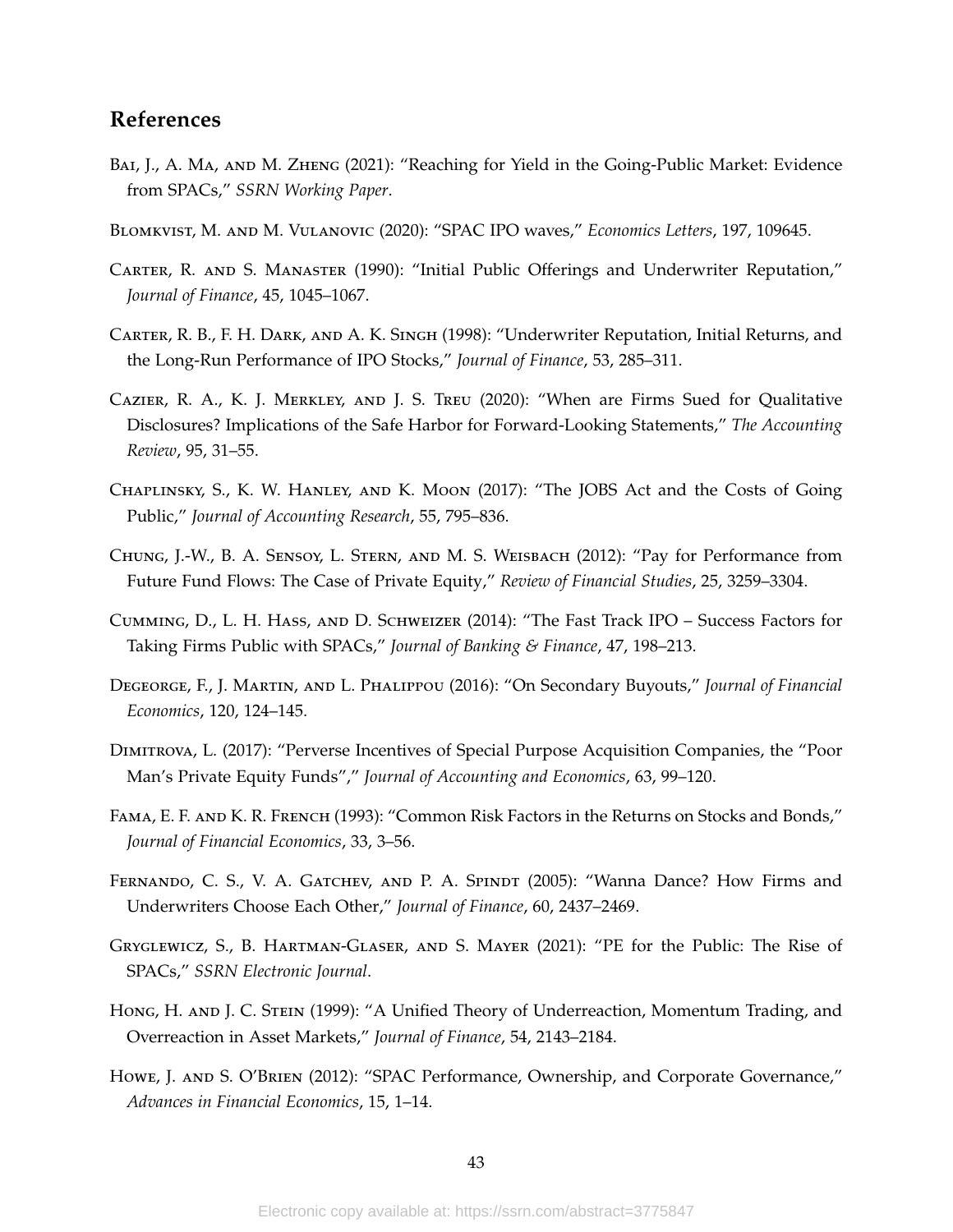- <span id="page-44-9"></span>Hsu, D. H. (2004): "What Do Entrepreneurs Pay for Venture Capital Affiliation?" *Journal of Finance*, 59, 1805–1844.
- <span id="page-44-2"></span>Jenkinson, T. and M. Sousa (2011): "Why SPAC Investors Should Listen to the Market," *Journal of Applied Finance*, 21, 38–57.
- <span id="page-44-10"></span>Kiesel, F., N. Klingelhofer, D. Schiereck, and S. Vismara (2021): "deSPACS," *Working Paper*.
- <span id="page-44-1"></span>Klausner, M. D., M. Ohlrogge, and E. Ruan (2021): "A Sober Look at SPACs," *SSRN Working Paper*.
- <span id="page-44-17"></span>Lakicevic, M. and M. Vulanovic (2013): "A story on SPACs," *Managerial Finance*, 39, 384–403.

<span id="page-44-4"></span>Lewellen, S. (2009): "SPACs as an Asset Class," *SSRN Working Paper*.

- <span id="page-44-13"></span>Lin, C., F. Lu, R. Michaely, and S. Qin (2021): "SPAC IPOs and Sponsor Network Centrality," *SSRN Working Paper*, 59.
- <span id="page-44-14"></span>Loughran, T. and J. R. Ritter (2002): "Why Don't Issuers Get Upset About Leaving Money on the Table in IPOs?" *Review of Financial Studies*, 15, 413–443.
- <span id="page-44-12"></span>——— (2004): "Why Has IPO Underpricing Changed Over Time?" *Financial Management*, 33, 5–37.
- <span id="page-44-7"></span>Metrick, A. and A. Yasuda (2010): "The Economics of Private Equity Funds," *Review of Financial Studies*, 23, 2303–2341.
- <span id="page-44-16"></span>Phalippou, L. (2020): "An Inconvenient Fact: Private Equity Returns and the Billionaire Factory," *Journal of Investing*, 30, 11–39.
- <span id="page-44-8"></span>Phalippou, L., C. Rauch, and M. Umber (2018): "Private Equity Portfolio Company Fees," *Journal of Financial Economics*, 129, 559–585.
- <span id="page-44-3"></span>Renaissance Capital, I. (2020): "SPAC Returns Fall Short of Traditional IPO Returns on Average," *Renaissance Capital Blog Post Report*.
- <span id="page-44-0"></span>RITTER, J. R. (2020): "IPO Statistics for 2020 and Earlier Years," *https://site.warrington.ufl.edu/ritter/files/IPO-Statistics.pdf*.
- <span id="page-44-15"></span>Robinson, D. T. and B. A. Sensoy (2013): "Do Private Equity Fund Managers Earn Their Fees? Compensation, Ownership, and Cash Flow Performance," *Review of Financial Studies*, 26, 2760– 2797.
- <span id="page-44-6"></span>RODRIGUES, U. AND M. STEGEMOLLER (2013): "Exit, Voice, and Reputation: The Evolution of SPACs," *Delaware Journal of Corporate Law*, 37, 849–927.
- <span id="page-44-5"></span>Stulz, R. M. (2020): "Public versus Private Equity," *Oxford Review of Economic Policy*, 36, 275–290.

<span id="page-44-11"></span>Vulanovic, M. (2017): "SPACs: Post-Merger Survival," *Managerial Finance*, 43, 679–699.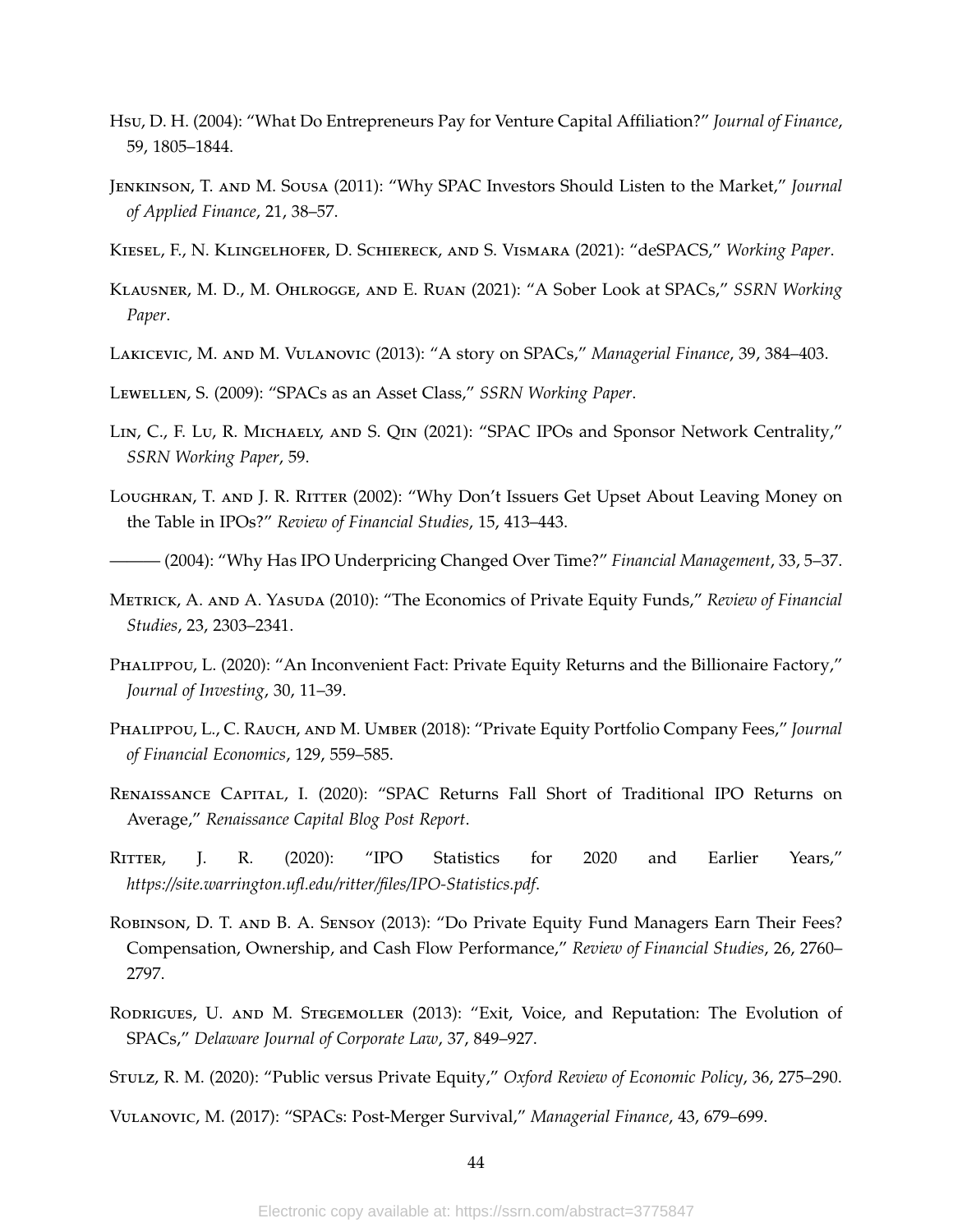#### **Figure 1. Number of SPAC IPOs and Proceeds**

<span id="page-45-0"></span>[Figure 1](#page-45-0) reports SPAC IPO activities between January 2010 and September 2021 – the number of SPAC IPOs (dotted line, left axis) and total proceeds (bar, right axis). We exclude 15 SPAC IPOs that were only traded in Over-The-Counter (OTC) markets. Proceeds do not include underwriter over-allotment options, are adjusted to January 2021 purchasing power using the CPI, and are reported in billions of dollars.

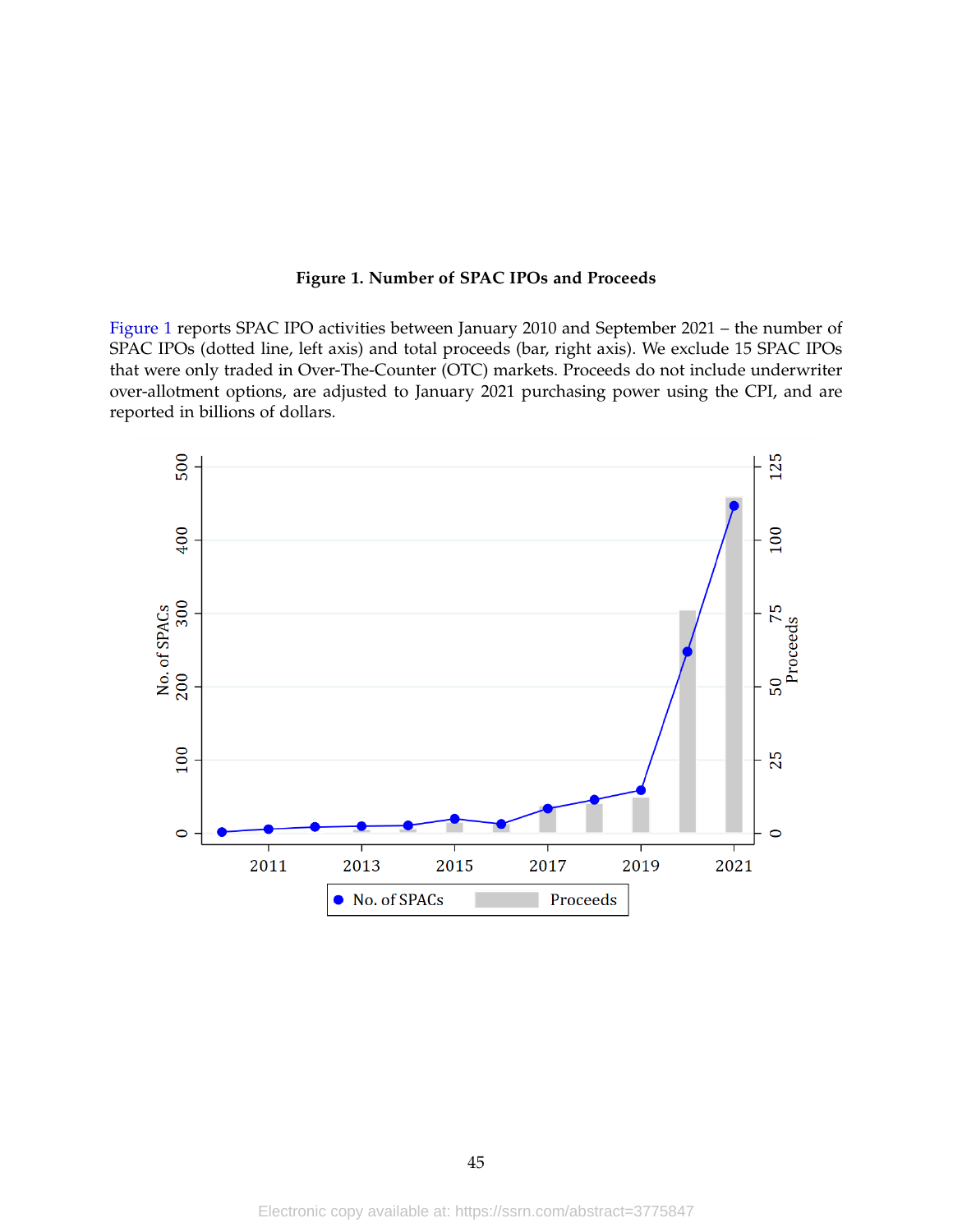#### **Figure 2. Underwriters**

<span id="page-46-0"></span>Panel A reports the equally weighted average lead left underwriters' reputation ranks between January 2010 and September 2021. The reputation ranks are from [Loughran and Ritter](#page-44-12) [\(2004\)](#page-44-12), defined as the prestige rank on a 1 to 9 scale (9 for high prestige) following [Carter and Manaster](#page-43-13) [\(1990\)](#page-43-13). Panel B reports the combined market share of three prestigious underwriters - Goldman Sachs, Morgan Stanley, and J.P. Morgan. Each IPO is weighted equally.





**Panel B.** Three Prestigious Underwriters



Electronic copy available at: https://ssrn.com/abstract=3775847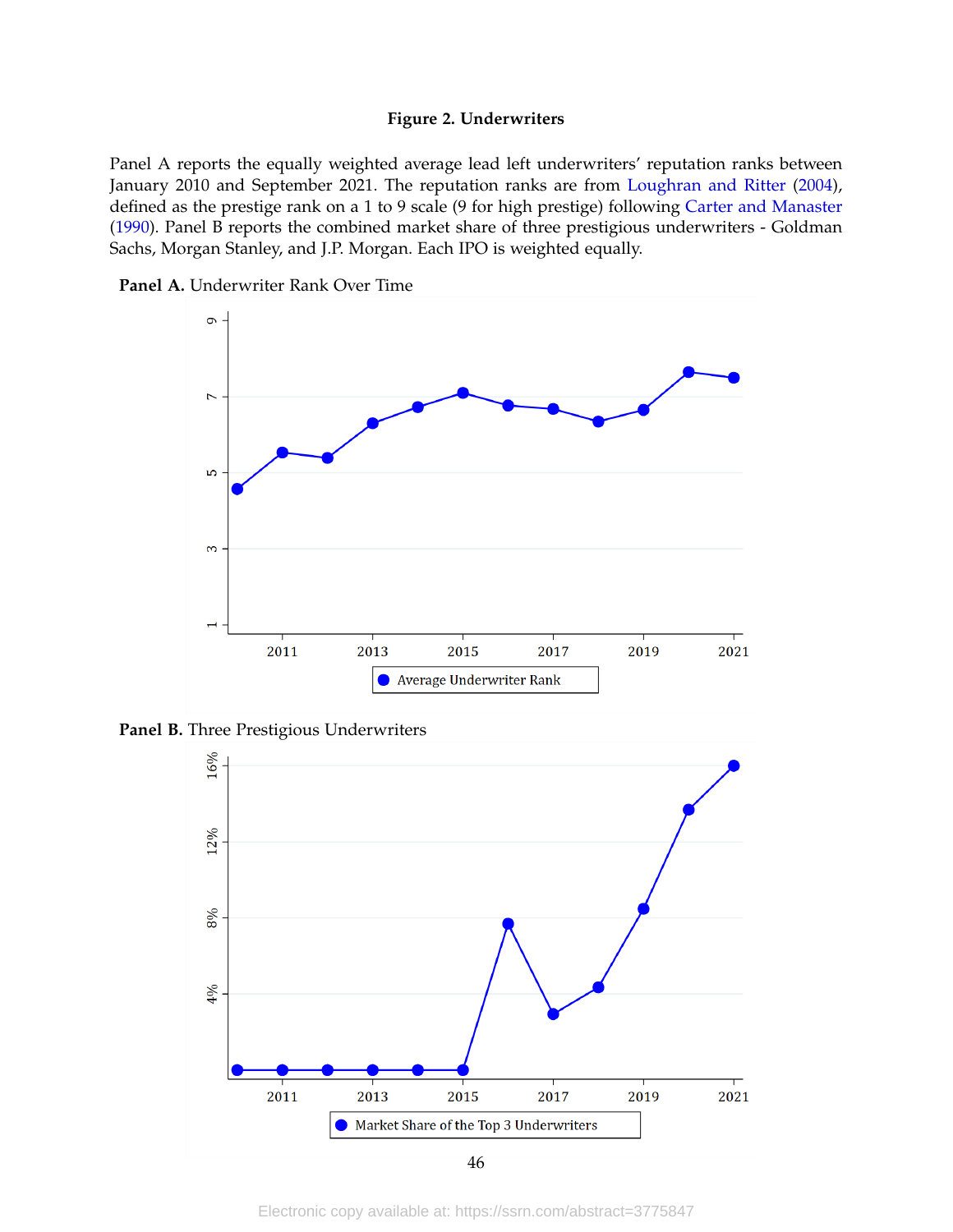#### **Figure 3. The Recent Evolution of the SPAC Market**

<span id="page-47-0"></span>[Figure 3](#page-47-0) shows the evolution of the SPAC market from the first quarter of 2018 to the third quarter of 2021. We report the quarterly averages of the dilution per unit (blue dots, left axis) and the SPAC IPO first-day return (red triangles, right axis). The first-day return is defined as (the closing market price on the first-day of trading − the offer price) / the offer price. Dilution per unit is the fraction of a common share that derivative securities included in a unit can convert into, expressed as a percentage of a share. For example, if SPAC A's unit comes with one common share and a quarter of a warrant, and if one warrant can convert into a common share, we classify SPAC A as having a 25% dilution. If SPAC B's unit comes with one common share, one warrant, and one right, and if a warrant converts to a common share and a right converts to one-tenth of a common share, we classify SPAC B as having a 110% dilution.

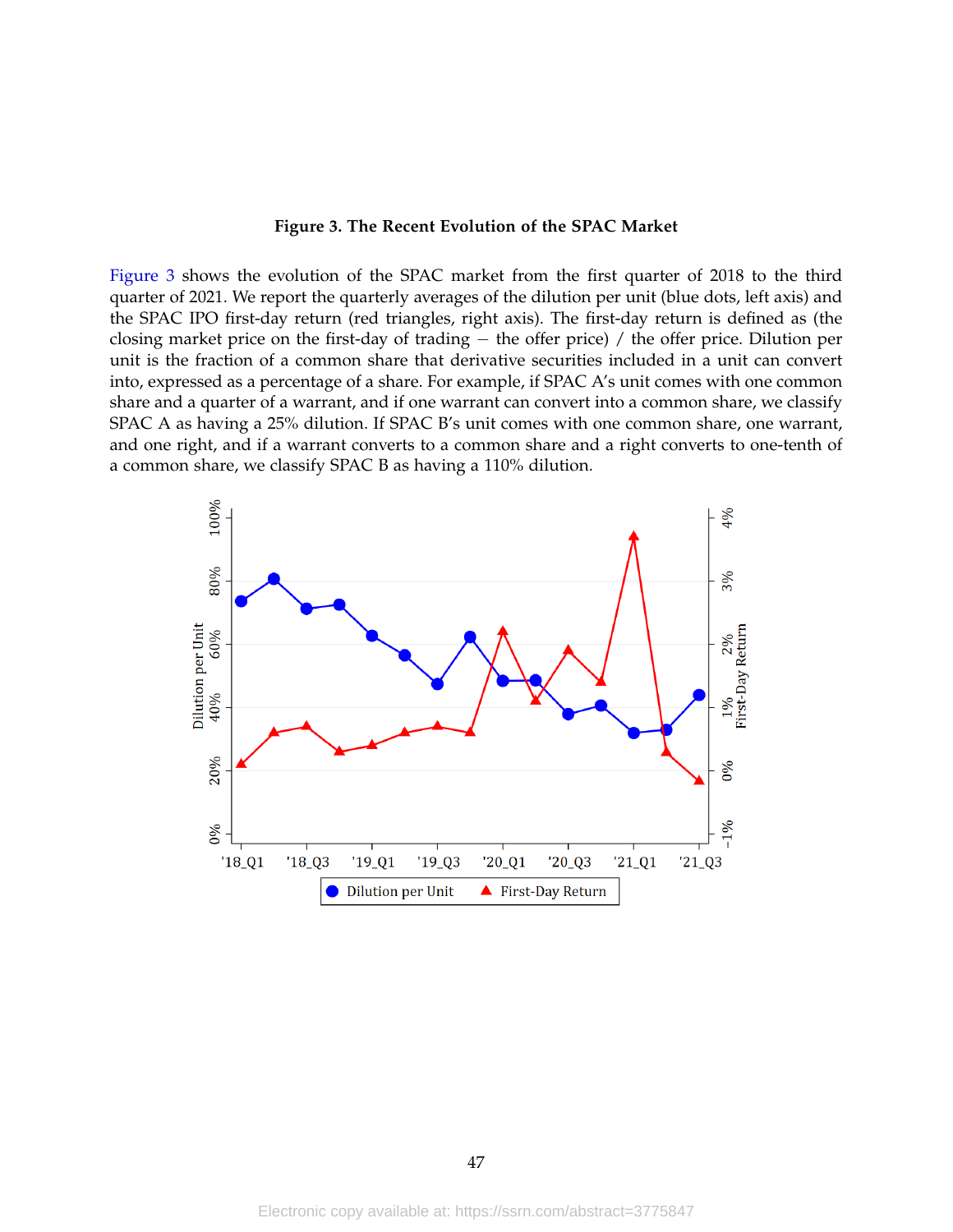#### <span id="page-48-0"></span>**Table 1. The Relative Costs of Going Public and the Speed of Merging with a SPAC**

Panel A reports the costs, not including registration, legal, and auditing fees, of three different going public methods: merging with a SPAC, a traditional IPO, or a direct listing. For both SPACs and traditional IPOs, the costs are defined to be the difference between the market value of "outside" securities and the net cash received by the operating company and selling shareholders. For SPACs, outside securities are shares and warrants held by public investors, PIPE investors, and sponsors. For traditional IPOs, outside securities are the shares issued in the IPO. For direct listings, the costs are the fees paid to financial advisors. For traditional IPOs, our cost measure is equivalent to the sum of underwriting commissions plus money left on the table. We use 150 SPAC mergers (after excluding 3 deals in which no cash was delivered due to high redemptions and no PIPE investment), 677 traditional IPOs, and 7 direct listings between January 2015 and March 2021. For the denominator, proceeds refer to the net cash delivered after underwriting commissions and other costs. Market cap refers to the post-merger (or post-issuance) market capitalization valued at the first closing market price. For SPAC mergers, cash delivered includes the dollar value of the trust account and the proceeds from the realized forward purchase agreement (FPA) and PIPE investments. For the traditional IPOs, we exclude IPOs raising more than \$500 million, those with an offer price below \$5 per share, unit offers, ADRs, closed-end funds, natural resource limited partnerships, REITs, bank and S&L IPOs, and small best efforts offers. **Panel B** reports average and median days between merger announcements and completion of business combinations based on the year of merger announcements. The sample consists of 267 merger intent announcements between January 2017 and March 2021. There were 9 merger announcements in 2020 and 2021 that did not complete the business combination as of October 31, 2021. For these 9 announcements, we include the days between announcement and October 31, 2021.

|                 | $SPACE (N=150)$   |                     |                   | Traditional IPO (N=677) |                     |  | Direct Listing $(N=7)$   |                     |  |
|-----------------|-------------------|---------------------|-------------------|-------------------------|---------------------|--|--------------------------|---------------------|--|
|                 | Costs<br>Proceeds | Costs<br>Market Cap | Costs<br>Proceeds |                         | Costs<br>Market Cap |  | Costs<br>Proceeds        | Costs<br>Market Cap |  |
| 10th percentile | 16.1%             | 4.6%                | $-4.1\%$          |                         | $-0.8\%$            |  | $\overline{\phantom{a}}$ | 0.1%                |  |
| 25th percentile | 29.3%             | $8.3\%$             | $6.9\%$           |                         | $1.1\%$             |  | $\overline{\phantom{a}}$ | 0.1%                |  |
| Median          | 48.3%             | 14.6%               | 21.9%             |                         | $3.2\%$             |  | $\overline{\phantom{a}}$ | $0.3\%$             |  |
| 75th percentile | 88.9%             | 27.9%               | 49.9%             |                         | $7.1\%$             |  | $\overline{\phantom{a}}$ | 1.1%                |  |

**Panel A. The Relative Costs of Going Public**

|  |  |  | Panel B. Days between Merger Announcements and Business Combinations |  |  |  |
|--|--|--|----------------------------------------------------------------------|--|--|--|
|--|--|--|----------------------------------------------------------------------|--|--|--|

| Year         | No. of Announcements | <b>Average Days</b> | Median Days |
|--------------|----------------------|---------------------|-------------|
| 2017         | 16                   | 138                 | 140         |
| 2018         | 29                   | 161                 | 147         |
| 2019         | 36                   | 174                 | 143         |
| 2020         | 96                   | 132                 | 121         |
| 2021(Q1)     | 90                   | 172                 | 164         |
| <b>Total</b> | 267                  | 154                 | 148         |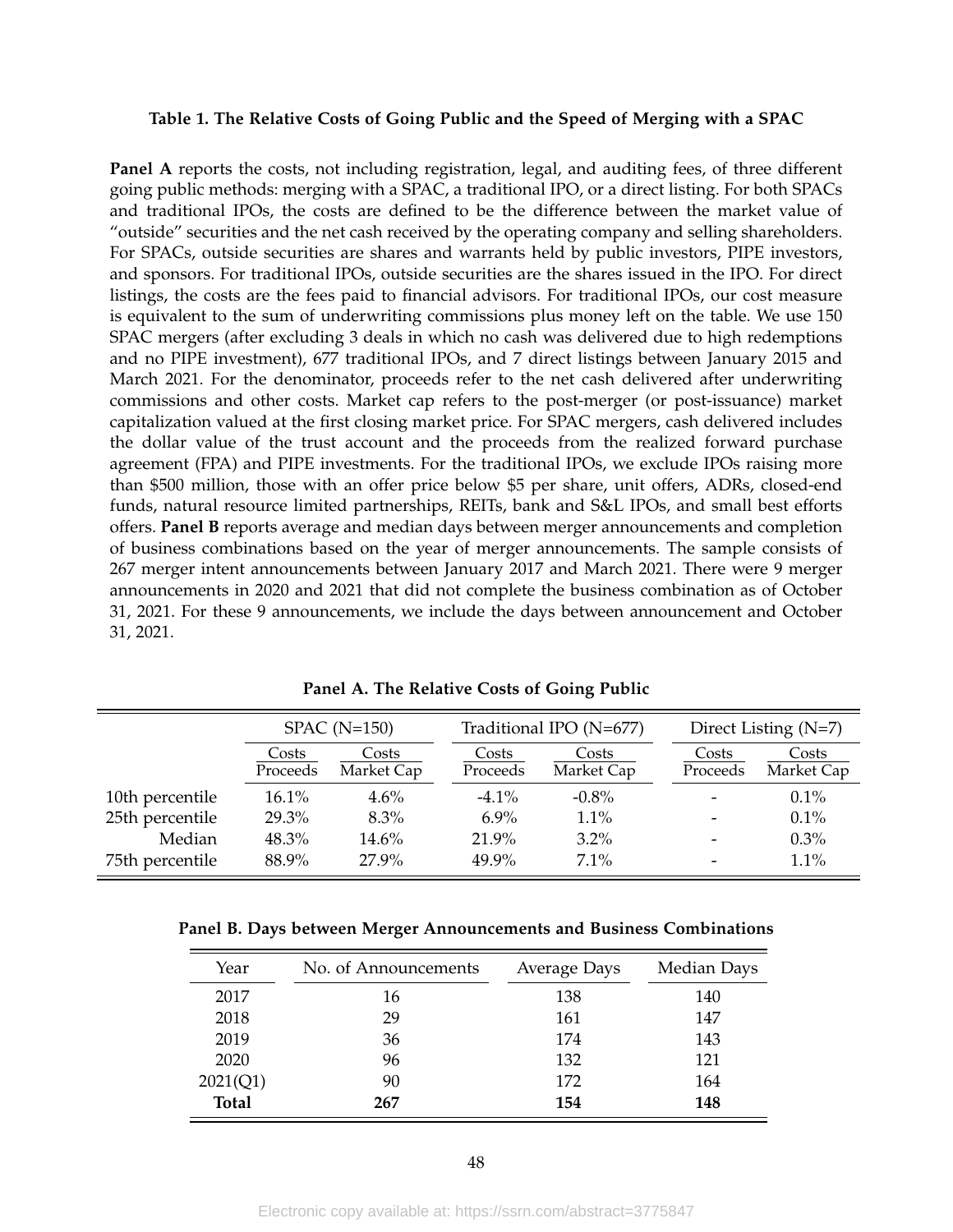#### **Table 2. Characteristics of Companies Merging with SPACs and Conducting an IPO**

<span id="page-49-0"></span>**Panel A** compares the observable characteristics of companies merging with SPACs and companies conducting a traditional IPO (or a direct listing). The sample consists of 145 business combinations and 1,080 traditional IPOs and direct listings between January 2013 and December 2020. Sales are measured based on the last 12 months (LTM) revenue prior to the listing date, adjusted to January 2021 purchasing power and reported in millions. Age is calculated as the difference between the calendar year of listing and the founding year, capped at 80 years. Profitability is a (0,1) dummy variable based on the LTM pro forma net income prior to the listing date (or the previous fiscal year if the LTM net income is not available). For industry classification, we follow Jay Ritter's SIC code based classification (see [Ritter](#page-44-0) [\(2020\)](#page-44-0)) for tech and biotech companies. For energy companies, we include gold, mines, coal, oil, and utility industries from the Fama-French 49 Industry Portfolio classification on Ken French's website. Countries refer to the main country of operation. **Panel B** reports results from Probit models  $(1 = SPAC)$ merger,  $0 = \text{IPO}$  or direct listing) defined in [equation \(1\),](#page-17-2) given by

Merging with a SPAC<sub>i</sub> =  $a * Ln(sales)_i + b * Ln(age)_i + c * Profitable_i + d * Tech_i + e * Biotechn_i + e_i$ 

|             | Firms Merging with SPACs |     |     | Firms Doing a Traditional IPO |         |     |     |     |
|-------------|--------------------------|-----|-----|-------------------------------|---------|-----|-----|-----|
|             | Average                  | 25% | 50% | 75%                           | Average | 25% | 50% | 75% |
| Sales (\$M) | 377                      | 25  | 149 | 424                           | 742     | 1   | 74  | 379 |
| Age (Years) | 19                       | 6   | 11  | 25                            | 16      | 6   | 10  | 17  |
| Profitable  | 31%                      |     |     |                               | 27%     |     |     |     |
| Industry    |                          |     |     |                               |         |     |     |     |
| Tech        | 24%                      |     |     |                               | 28%     |     |     |     |
| Biotech     | 8%                       |     |     |                               | 37%     |     |     |     |
| Energy      | 9%                       |     |     |                               | $4\%$   |     |     |     |
| Others      | 59%                      |     |     |                               | 31%     |     |     |     |
| Countries   |                          |     |     |                               |         |     |     |     |
| <b>USA</b>  | 76%                      |     |     |                               | 77%     |     |     |     |
| Foreign     | 24%                      |     |     |                               | 23%     |     |     |     |
| (China)     | 10%                      |     |     |                               | 11%     |     |     |     |

**Panel A. Comparing Observable Characteristics**

#### **Panel B. Probit Regressions**

|                  | Merging with a $SPAC = 1$ |             |            |             |  |  |  |
|------------------|---------------------------|-------------|------------|-------------|--|--|--|
|                  | (1)                       | (2)         | (3)        | (4)         |  |  |  |
| Log(Sales)       | $0.050**$                 | $-0.091***$ | $0.076***$ | $-0.067**$  |  |  |  |
|                  | (0.023)                   | (0.030)     | (0.025)    | (0.032)     |  |  |  |
| Log(Age)         | $-0.002$                  | 0.048       | $-0.052$   | $-0.007$    |  |  |  |
|                  | (0.066)                   | (0.069)     | (0.071)    | (0.074)     |  |  |  |
| Profitable Dummy | $-0.007$                  | $-0.098$    | 0.094      | $-0.036$    |  |  |  |
|                  | (0.113)                   | (0.118)     | (0.121)    | (0.126)     |  |  |  |
| Tech Dummy       |                           | $-0.122$    |            | $-0.279**$  |  |  |  |
|                  |                           | (0.111)     |            | (0.120)     |  |  |  |
| Biotech Dummy    |                           | $-1.412***$ |            | $-1.609***$ |  |  |  |
|                  |                           | (0.186)     |            | (0.204)     |  |  |  |
| Year FE          | No                        | No          | Yes        | Yes         |  |  |  |
| N. Observations  | 1,225                     | 1,225       | 1,225      | 1,225       |  |  |  |
| Pseudo R-sq      | 0.009                     | 0.086       | 0.127      | 0.207       |  |  |  |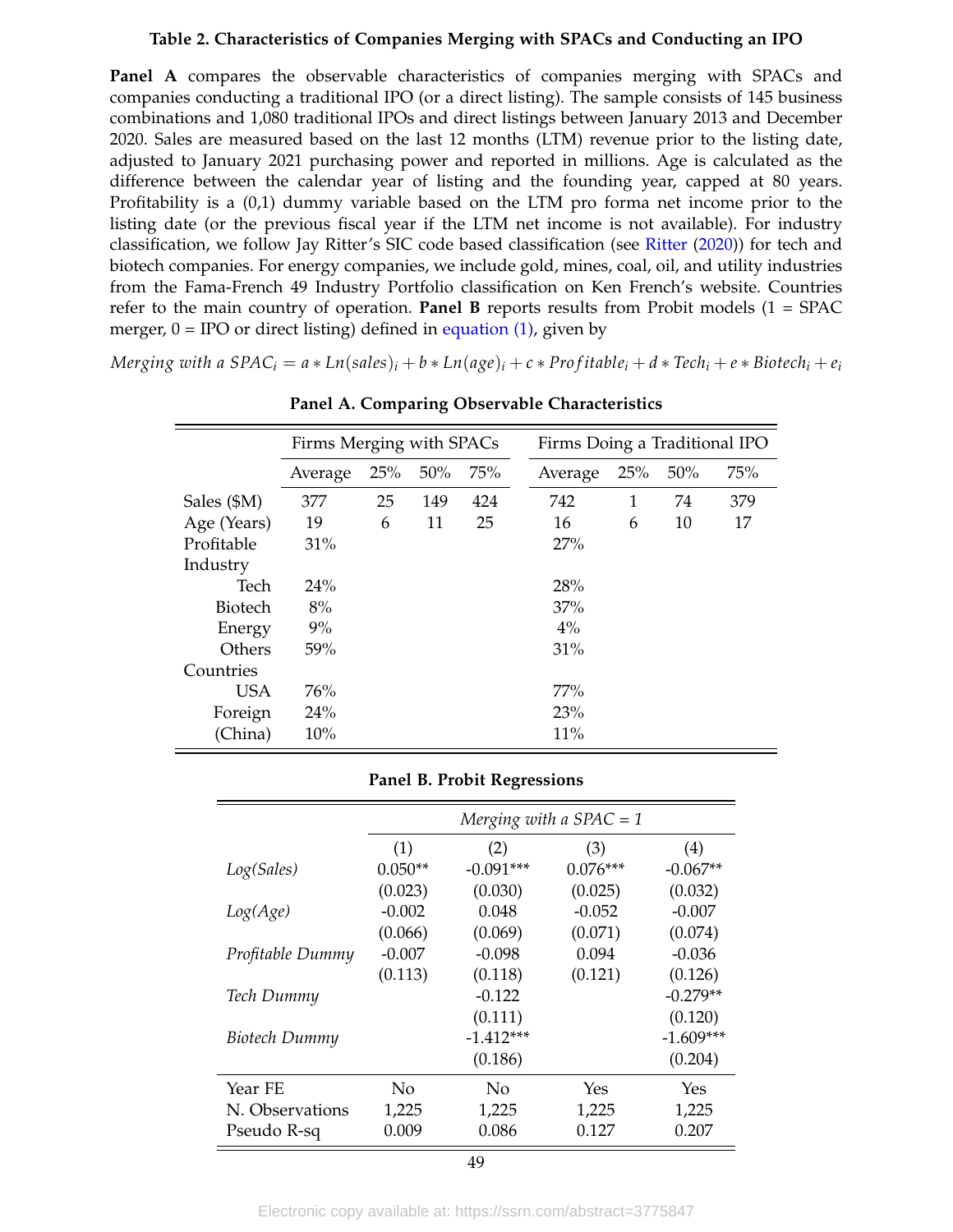#### **Table 3. SPAC and Operating Company IPOs**

<span id="page-50-0"></span>There are 905 SPAC IPOs between January 2010 and September 2021 after excluding 15 IPOs from 2010-2011 only traded in Over-The-Counter (OTC) markets. For the same period, there are 1,581 traditional, operating company IPOs after excluding those with an offer price below \$5 per share, unit offers, ADRs, closed-end funds, natural resource limited partnerships, REITs, bank and S&L IPOs, and small best efforts offers. Proceeds do not include underwriter over-allotment options, are adjusted to January 2021 purchasing power using the CPI, and are reported in millions of dollars.

|              |                | Number of IPOs |  | Total Proceeds (\$m) |           |  |             | Average Proceeds (\$m) |
|--------------|----------------|----------------|--|----------------------|-----------|--|-------------|------------------------|
| Year         | <b>SPAC</b>    | Operating      |  | <b>SPAC</b>          | Operating |  | <b>SPAC</b> | Operating              |
| 2010         | $\overline{2}$ | 91             |  | 125                  | 35,985    |  | 63          | 395                    |
| 2011         | 6              | 81             |  | 536                  | 32,027    |  | 89          | 395                    |
| 2012         | 9              | 93             |  | 548                  | 35,915    |  | 61          | 386                    |
| 2013         | 10             | 158            |  | 1,504                | 47,192    |  | 150         | 299                    |
| 2014         | 11             | 206            |  | 1,738                | 47,162    |  | 158         | 229                    |
| 2015         | 20             | 118            |  | 4,049                | 24,613    |  | 202         | 209                    |
| 2016         | 13             | 75             |  | 3,561                | 13,826    |  | 274         | 184                    |
| 2017         | 34             | 106            |  | 9,690                | 24,753    |  | 285         | 234                    |
| 2018         | 46             | 134            |  | 10,478               | 35,295    |  | 228         | 263                    |
| 2019         | 59             | 112            |  | 12,590               | 40,718    |  | 213         | 364                    |
| 2020         | 248            | 165            |  | 76,373               | 62,742    |  | 308         | 380                    |
| 2021(Q3)     | 447            | 242            |  | 114,890              | 86,695    |  | 257         | 359                    |
| <b>Total</b> | 905            | 1,581          |  | 236,083              | 487,193   |  | 261         | 308                    |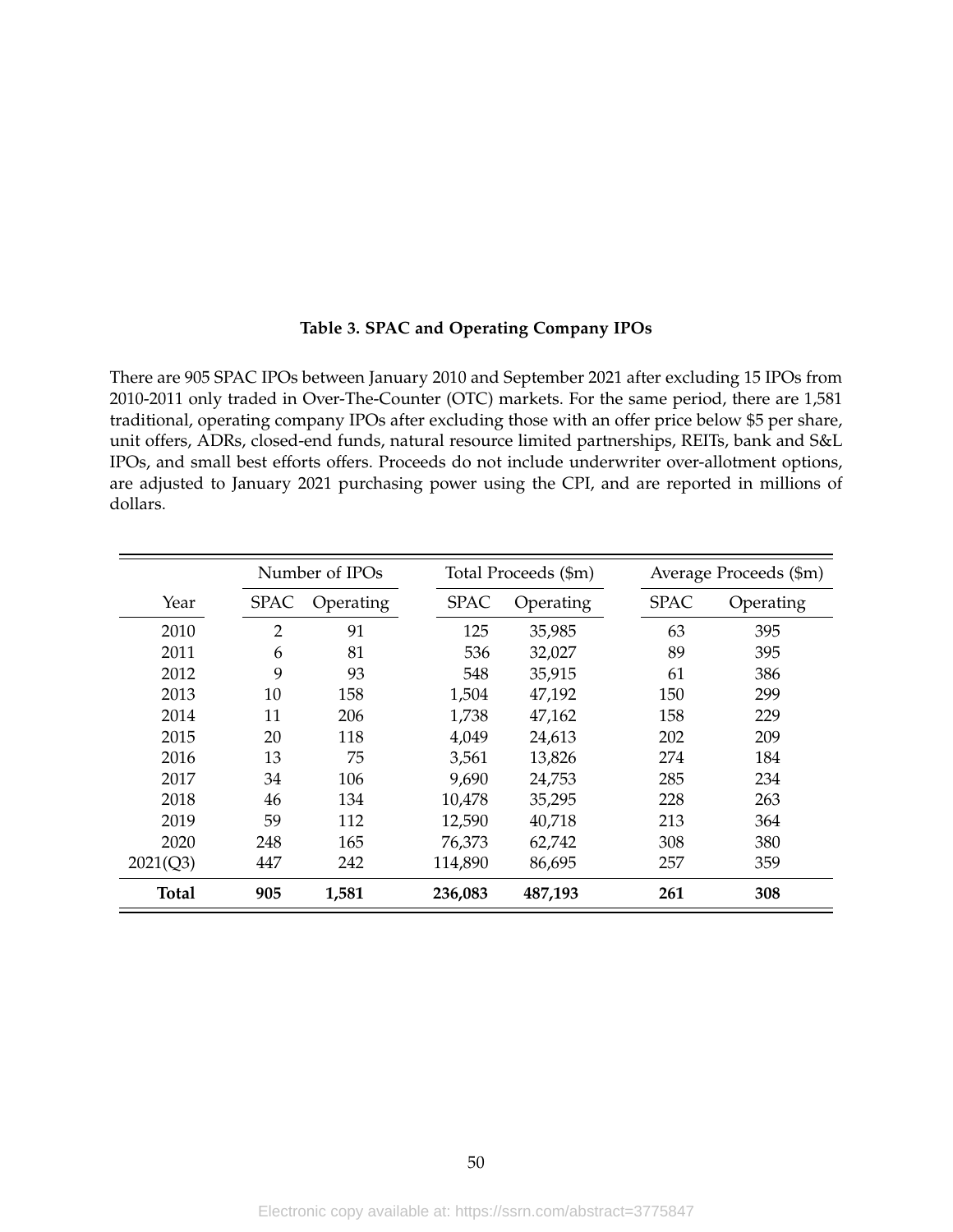#### **Table 4. SPAC Period Returns**

<span id="page-51-0"></span>**Panel A** reports equally weighted annualized SPAC period returns for SPACs that went public between January 2010 and December 2019 that were exchange-listed based on [equation \(2\).](#page-21-1) We calculate annualized returns based on the optimal redemption strategy in which an investor purchases a SPAC unit at the offer price and sells (or redeems, if redemption is available and the redemption value is higher than the market price) each component of the SPAC unit at the closing price of five trading days prior to the consummation of a business combination or liquidation. To avoid any look-ahead bias in the return calculations, we include 6 ongoing SPACs as of September 30, 2021 and use market prices at the end of September 2021 for their returns. **Panel B** reports the average returns and duration (average months) based on the status of these 210 SPACs. Average months refer to the months between the SPAC IPO date and a business combination completion date, the liquidation date, or September 30, 2021 (for ongoing SPACs). **Panel C** reports annualized SPAC period returns based on equally weighting, SPAC IPO proceeds weighting, and the median for the 210 SPAC IPOs.

| Year         | Number of SPACs | <b>Annualized Returns</b> |
|--------------|-----------------|---------------------------|
| 2010         | 2               | 1.4%                      |
| 2011         | 6               | $3.4\%$                   |
| 2012         | 9               | $3.9\%$                   |
| 2013         | 10              | 11.0%                     |
| 2014         | 11              | 5.4%                      |
| 2015         | 20              | 6.1%                      |
| 2016         | 13              | 19.6%                     |
| 2017         | 34              | $9.5\%$                   |
| 2018         | 46              | 19.1%                     |
| 2019         | 59              | 26.1%                     |
| <b>Total</b> | 210             | 15.9%                     |

#### **Panel A. Based on Year of SPAC IPO**

#### **Panel B. Based on Outcomes**

|                  |     | Outcome Number of SPACs Annualized Returns | Average Months |
|------------------|-----|--------------------------------------------|----------------|
| Merger Completed | 185 | $17.7\%$                                   | 21.3           |
| Liquidated       | 19  | $2.0\%$                                    | 26.8           |
| Ongoing          |     | 4.8%                                       | 28.7           |
| <b>Total</b>     | 210 | $15.9\%$                                   | 22.0           |

#### **Panel C. Different Weighting Methods**

|                            | <b>Annualized Returns</b> |
|----------------------------|---------------------------|
| Equally Weighted Mean      | $15.9\%$                  |
| IPO Proceeds Weighted Mean | $19.0\%$                  |
| Median                     | $6.4\%$                   |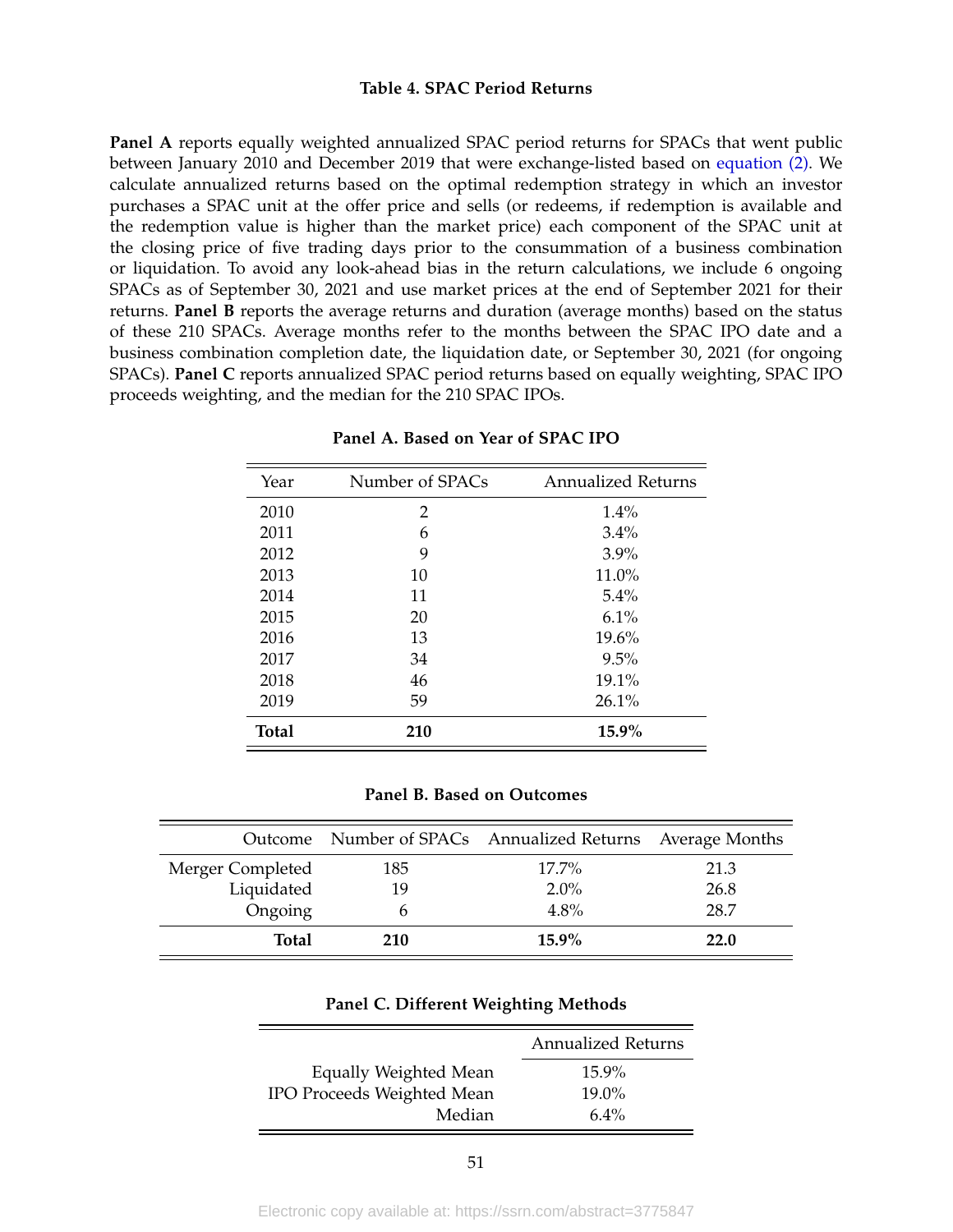#### **Table 5. deSPAC Period Common Share Returns**

<span id="page-52-0"></span>**Panel A** reports average equally weighted deSPAC period common share returns based on a buy-and-hold strategy [\(equation \(3\)\)](#page-23-1) in which an investor purchases common shares of a merged company on the first day of trading as a new entity and holds them for one year or three years. The year column represents the year of the merger. The sample consists of 114 business combinations consummated between January 2010 and September 2020. The returns include dividend yields and capital gains. When the full one-year or three-year data are not available, we calculate the returns based on available data. For example, if a merged company started to trade in March 2020 and delisted in August 2020, we report the buy-and-hold returns from March 2020 to August 2020 for both one-year and three-year returns (not annualized). Returns end on September 30, 2021. The CRSP return is the total return on the CRSP value-weighted market index, matched to each investment period. **Panel B** reports average deSPAC period common share returns based on equally weighting, post-merger market capitalization weighting, SPAC IPO proceeds weighting, public cash weighting, and the median returns. Public cash is the actual cash delivered to the merging companies from public SPAC shareholders, defined as *Initial Trust*  $\times$  (1 – Redemption Ratio).

|              |          |              | One Year Returns |           |  |              | Three Year Returns |            |
|--------------|----------|--------------|------------------|-----------|--|--------------|--------------------|------------|
| Year         | Number   | <b>SPACs</b> | <b>CRSP</b>      | Diff.     |  | <b>SPACs</b> | <b>CRSP</b>        | Diff.      |
| 2010         | $\Omega$ |              |                  |           |  |              |                    |            |
| 2011         | 0        | -            |                  |           |  |              |                    |            |
| 2012         | 1        | $-53.2\%$    | $20.4\%$         | $-73.6\%$ |  | $-98.1\%$    | $37.2\%$           | $-135.3\%$ |
| 2013         | 5        | $-30.1%$     | 17.9%            | $-48.0\%$ |  | $-41.1%$     | 28.0%              | $-69.1\%$  |
| 2014         | 4        | $-51.6\%$    | $5.7\%$          | $-57.3\%$ |  | $-89.6%$     | $26.7\%$           | $-116.2\%$ |
| 2015         | 9        | $-19.5\%$    | $0.7\%$          | $-20.2\%$ |  | 87.7%        | $33.1\%$           | 54.6%      |
| 2016         | 9        | $-5.2\%$     | 19.0%            | $-24.2%$  |  | $-35.1%$     | 40.3%              | $-75.3\%$  |
| 2017         | 13       | $-11.0\%$    | $11.7\%$         | $-22.6%$  |  | $-44.5\%$    | $30.3\%$           | $-74.7\%$  |
| 2018         | 23       | $-35.0\%$    | 8.8%             | $-43.8\%$ |  | $-7.0\%$     | 48.4%              | $-55.4\%$  |
| 2019         | 25       | $2.0\%$      | 8.8%             | $-6.8\%$  |  | 29.8%        | $45.2\%$           | $-15.5\%$  |
| 2020         | 25       | 24.0%        | 39.9%            | $-15.9\%$ |  | $10.5\%$     | 44.3%              | $-33.8%$   |
| <b>Total</b> | 114      | $-8.1\%$     | 16.5%            | $-24.7\%$ |  | 0.7%         | 41.1%              | $-40.4\%$  |

**Panel A. Common Shares**

#### **Panel B. Different Weighting Methods**

|                                      | One Year Returns | Three Year Returns |
|--------------------------------------|------------------|--------------------|
| Equally Weighted Mean                | $-8.1\%$         | $0.7\%$            |
| Post-Merger Market Cap Weighted Mean | $6.7\%$          | $-2.8\%$           |
| IPO Proceeds Weighted Mean           | $-3.8\%$         | 2.3%               |
| Public Cash Weighted Mean            | 4.5%             | 8.1%               |
| Median                               | $-21.2\%$        | $-22.0\%$          |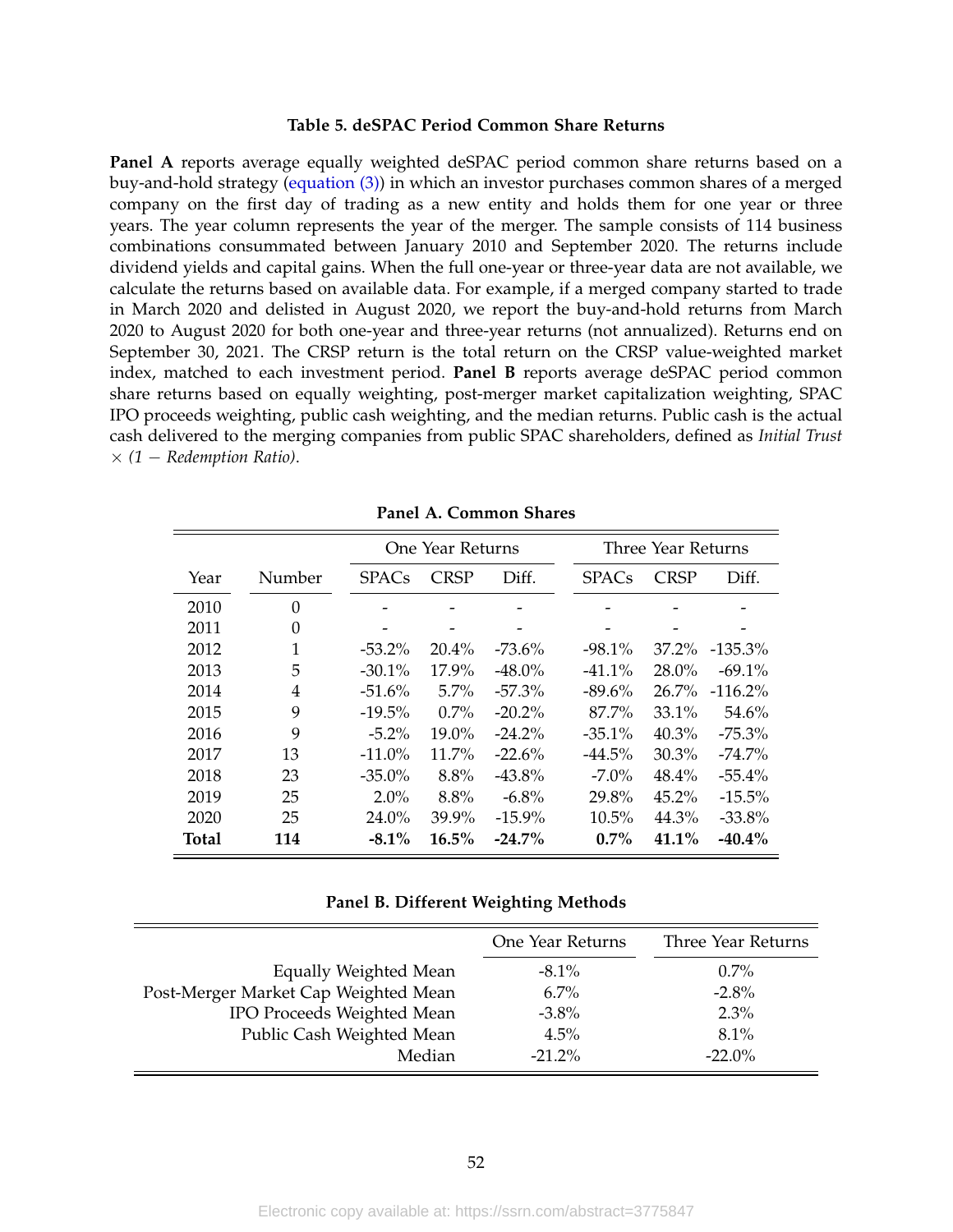#### <span id="page-53-0"></span>**Table 6. deSPAC Period Common Share Returns** − **Fama and French's Three Factor Model**

[Table 6](#page-53-0) reports the regression results based on the [Fama and French](#page-43-8) [\(1993\)](#page-43-8) three-factor model as defined in [equation \(5\).](#page-26-0)

$$
R_{p,t} - R_{f,t} = a + b * (R_{m,t} - R_{f,t}) + c * SMB_t + d * HML_t + e_{p,t}
$$

We form a portfolio when there are at least two observations for a given month. Firms are added to the portfolio in the calendar month following a business combination, and kept in the portfolio for 12 months or 36 months, respectively, unless they are delisted earlier. Based on our sample of SPACs that went public in 2010 and later that were exchange-listed, the first business combination occurred in October 2012 and the second in February 2013. Accordingly, the sample period starts in March 2013 and ends in September 2021, forming 103 monthly portfolios. Market is the excess return of the value-weighted CRSP index, SMB is the return on small stocks minus the return on big stocks, and HML is the return on high book-to-market firms minus the return on low book-to-market firms, all measured for a given month. An alpha of -0.017 is -1.7% per month. Standard errors are reported in parentheses. Statistical significance levels: \*\*\* *p*-value<0.01, \*\* *p*-value<0.05, \* *p*-value<0.10.

|            | One-Year deSPAC Common Returns |                | Three-Year deSPAC Common Returns |                   |  |
|------------|--------------------------------|----------------|----------------------------------|-------------------|--|
|            | Equally Weighted               | Value-Weighted | <b>Equally Weighted</b>          | Value-Weighted    |  |
|            | (1)                            | (2)            | (3)                              | $\left( 4\right)$ |  |
| Alpha      | $-0.010$                       | $-0.017*$      | $-0.008$                         | $-0.019**$        |  |
|            | (0.010)                        | (0.009)        | (0.010)                          | (0.009)           |  |
| Market     | 1.098***                       | $1.167***$     | $1.095***$                       | 1.109***          |  |
|            | (0.240)                        | (0.226)        | (0.245)                          | (0.220)           |  |
| <b>SMB</b> | $1.130***$                     | $0.961***$     | $1.150***$                       | $0.888**$         |  |
|            | (0.371)                        | (0.350)        | (0.379)                          | (0.341)           |  |
| <b>HML</b> | 0.395                          | $-0.137$       | 0.404                            | $-0.0476$         |  |
|            | (0.295)                        | (0.278)        | (0.301)                          | (0.271)           |  |
| N. Obs     | 103                            | 103            | 103                              | 103               |  |
| Adj. R-Sq  | 0.315                          | 0.304          | 0.308                            | 0.292             |  |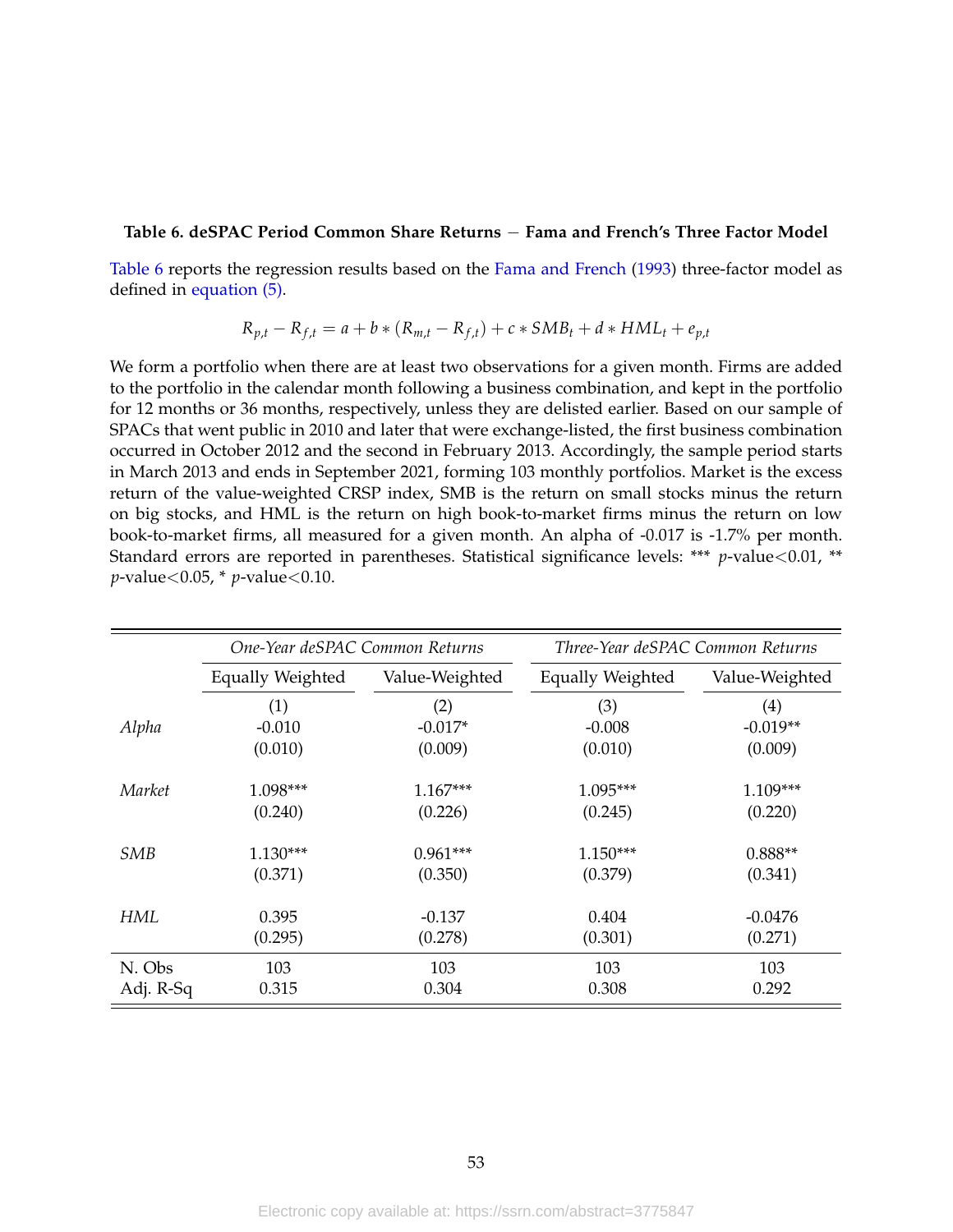#### **Table 7. deSPAC Period Warrant Returns**

<span id="page-54-0"></span>**Panel A** reports equally weighted deSPAC period warrant returns based on a buy-and-hold strategy [\(equation \(4\)\)](#page-23-2) in which an investor purchases a merged company warrants on the first day of trading as a new entity and holds them for one year or three years. The year column represents the year of the merger. Panel A reports returns on warrants for 105 out of 114 business combinations that have warrants, consummated between January 2010 and September 2020. Returns end on September 30, 2021. Returns include capital gains only, as warrants do not pay dividends. 'Units' column represents a deSPAC period investment strategy (mix of common shares and warrants) replicating the initial specification of the SPAC IPO unit. When the full one-year or three-year data are not available, we calculate the returns based on available data. For example, if a merged company started to trade in March 2020 and delisted in August 2020, we report the buy-and-hold returns from March 2020 to August 2020 as both one-year and three-year returns (not annualized). **Panel B** reports deSPAC period warrant returns, based on equally weighting, SPAC IPO proceeds weighting, the warrant price at the first trading day as a deSPAC company weighting, and the median. Common stock returns are from CRSP. Warrant returns are from Bloomberg and Refinitiv.

|              |          |           | One Year Returns |           |           | Three Year Returns |           |
|--------------|----------|-----------|------------------|-----------|-----------|--------------------|-----------|
| Year         | Number   | Common    | Warrants         | Units     | Common    | Warrants           | Units     |
| 2010         | $\theta$ |           |                  |           |           |                    |           |
| 2011         | $\theta$ |           |                  |           |           |                    |           |
| 2012         | 1        | $-53.2\%$ | $-7.1\%$         | $-49.8\%$ | $-98.1\%$ | $-98.6\%$          | $-98.2\%$ |
| 2013         | 4        | $-28.7\%$ | 81.3%            | $-17.6\%$ | $-43.7\%$ | $35.0\%$           | $-34.8\%$ |
| 2014         | 3        | $-46.5\%$ | $-38.3\%$        | $-47.1%$  | $-94.6\%$ | $-91.1%$           | $-94.7\%$ |
| 2015         | 6        | $-45.6\%$ | $-40.9\%$        | $-45.9\%$ | $-10.3\%$ | 68.6%              | $-5.5\%$  |
| 2016         | 8        | 1.4%      | $6.2\%$          | $1.6\%$   | $-28.8\%$ | $-16.6%$           | $-28.6\%$ |
| 2017         | 11       | $-13.8%$  | $2.2\%$          | $-12.8%$  | $-37.5%$  | $-29.2\%$          | $-36.9%$  |
| 2018         | 22       | $-38.8%$  | $-16.1\%$        | $-37.1\%$ | $-4.6%$   | $43.2\%$           | $-0.5\%$  |
| 2019         | 25       | 2.0%      | 33.4%            | 2.6%      | 29.8%     | 215.7%             | 30.5%     |
| 2020         | 25       | 24.0%     | 265.2%           | 28.5%     | 10.5%     | 234.3%             | 15.7%     |
| <b>Total</b> | 105      | $-8.8\%$  | $68.0\%$         | $-6.6\%$  | $-3.4\%$  | 113.6%             | $-0.3\%$  |

**Panel A. Warrants**

#### **Panel B. Different Weighting Methods**

|                               | One Year Returns | Three Year Returns |
|-------------------------------|------------------|--------------------|
| Equally Weighted              | 68.0%            | 113.6%             |
| <b>IPO Proceeds Weighted</b>  | $55.1\%$         | 74.2%              |
| Warrant Price at T=0 Weighted | 25.6%            | 42.7%              |
| Median                        | $-8.7\%$         | $-21.8\%$          |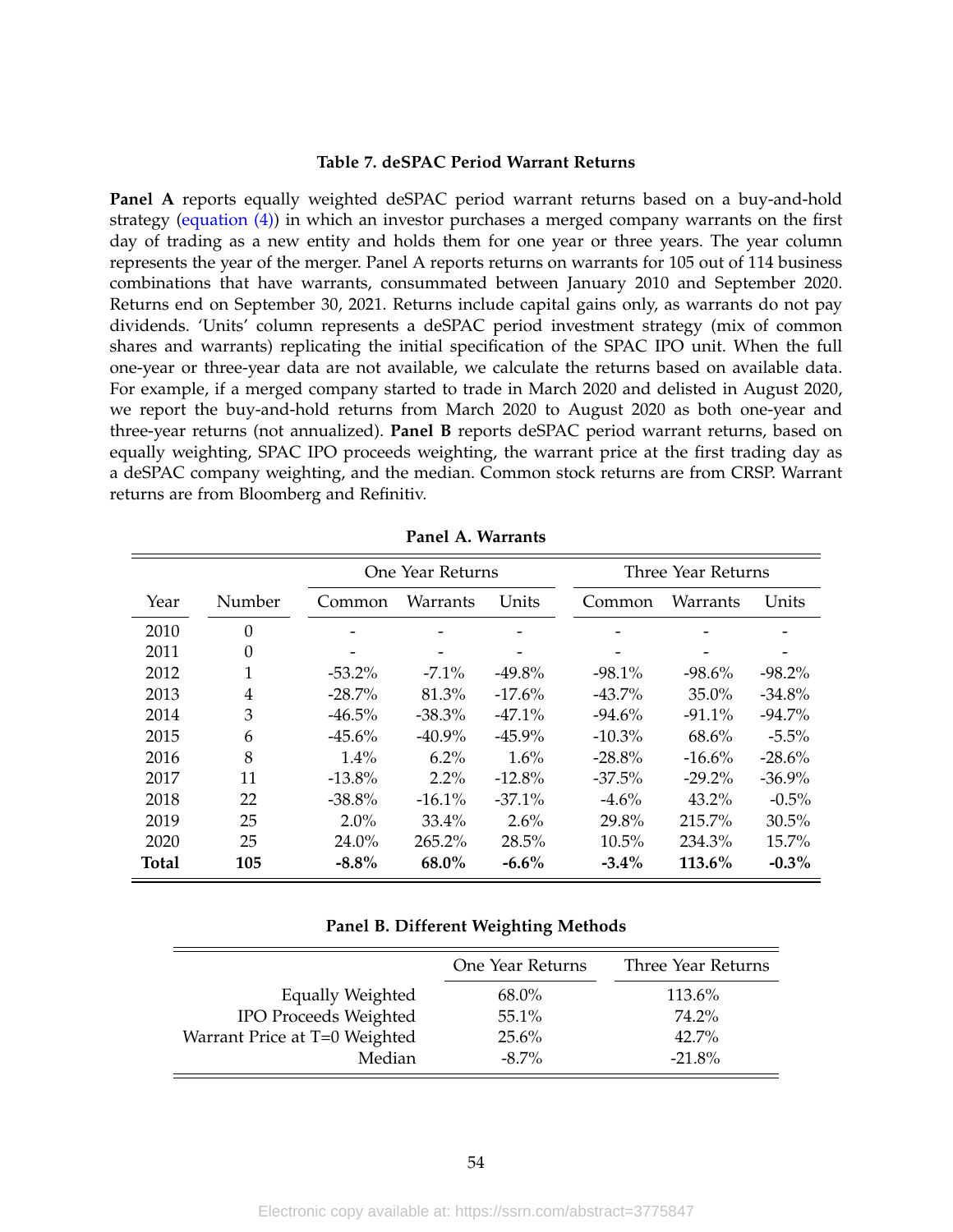#### **Table 8. Underwriter Prestige Ranks and SPAC and deSPAC Period Returns**

<span id="page-55-0"></span>[Table 8](#page-55-0) reports the relation between underwriter prestige ranks and both SPAC and deSPAC period returns. *UWRANK* is the lead (left) underwriters' reputation rank from [Loughran and](#page-44-12) [Ritter](#page-44-12) [\(2004\)](#page-44-12), defined as the prestige rank on a 1 to 9 scale (9 for high prestige) following [Carter](#page-43-13) [and Manaster](#page-43-13) [\(1990\)](#page-43-13). For the SPAC period returns, we use 210 SPAC IPOs between January 2010 and December 2019, following [Table 4.](#page-51-0) For the deSPAC period returns, we use 114 completed business combinations between January 2010 and September 2020, following [Table 5.](#page-52-0) When the full one-year or three-year data are not available, we calculate the returns based on available data. For example, if a merged company started to trade in March 2020 and delisted in August 2020, we report the buy-and-hold returns from March 2020 to August 2020 as both one-year and three-year returns. Each observation is equally weighted.

|                  | <b>SPAC</b> Period<br><b>Annualized Returns</b> |  |                  | deSPAC Period Common Shares |
|------------------|-------------------------------------------------|--|------------------|-----------------------------|
|                  |                                                 |  | One-Year Returns | Three-Year Returns          |
| UWRANK $<$ 5     | $8.7\%$                                         |  | $-27.7\%$        | $-45.7\%$                   |
| 5 < UWRANK < 8.5 | 13.3%                                           |  | $-2.3\%$         | $34.9\%$                    |
| 8.5 < UWRANK     | 21.6%                                           |  | $-0.7\%$         | $0.1\%$                     |

#### **Table 9. Potential Dilution per Unit and SPAC and deSPAC Period Returns**

<span id="page-55-1"></span>[Table 9](#page-55-1) reports the relation between potential dilution per unit and investor returns on units during the SPAC period and on common shares during the deSPAC period. We first calculate the fraction of a common share that derivative securities included in a unit can convert into. For example, if SPAC A's unit comes with one common share and a quarter of a warrant, and if one warrant can convert into one common share, we classify SPAC A as having a 1/4 dilution. If SPAC B's unit comes with one common share, one warrant, and one right, and if a warrant converts into a common share and a right converts to one-tenth of a common share, we classify SPAC B as having a 1.1 dilution. We report SPAC period and deSPAC period common share returns for low, middle, and high dilution groups based on this measure. For the SPAC period returns, we use 210 SPAC IPOs between January 2010 and December 2019, following [Table 4.](#page-51-0) For the deSPAC period returns, we use 114 completed business combinations between January 2010 and September 2020, following [Table 5.](#page-52-0) Each observation is equally weighted.

|                       | <b>SPAC Period</b>        |                  | deSPAC period Common Shares |
|-----------------------|---------------------------|------------------|-----------------------------|
|                       | <b>Annualized Returns</b> | One-Year Returns | Three-Year Returns          |
| Dilution $\leq 1/3$   | 23.7%                     | $26.3\%$         | $40.3\%$                    |
| 1/3 <  Dilution < 2/3 | $14.1\%$                  | $-14.2\%$        | $4.3\%$                     |
| 2/3 <  Dilution       | 13.5%                     | $-23.4\%$        | $-33.1\%$                   |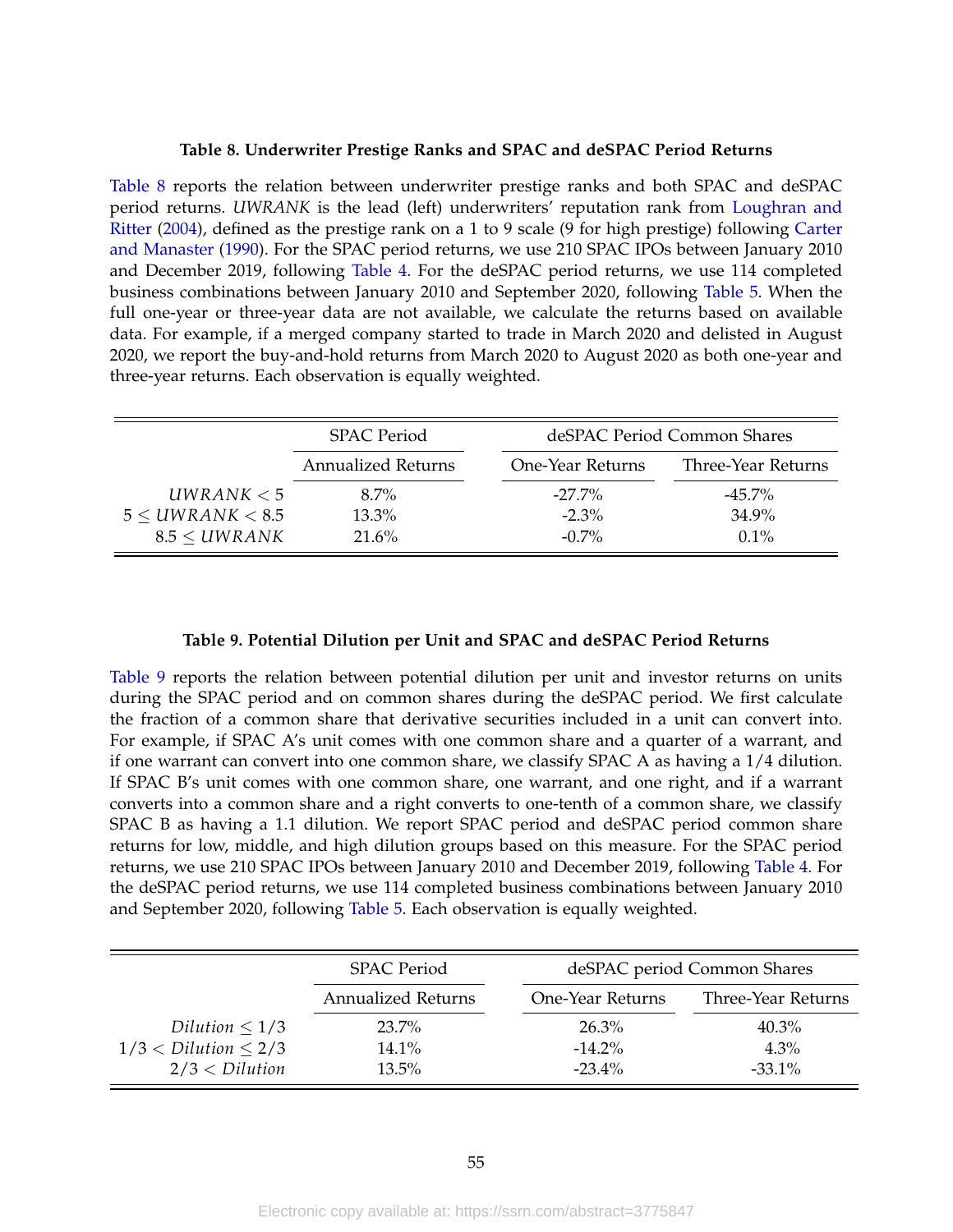### <span id="page-56-0"></span>**Table 10. Redemptions and Time between SPAC IPO and Business Combination and deSPAC Period Returns**

[Table 10](#page-56-0) examines whether SPAC shareholder redemption decisions and the time between SPAC IPO and business combination completion predict deSPAC period returns. The sample consists of 114 business combinations completed between January 2010 and September 2020. It reports output from regressions having one-year and three-year deSPAC returns as the dependent variables. Returns and redemption ratios are measured in decimal format (e.g., a return of -30% and a redemption ratio of 90% are measured as -0.30 and 0.90). *Log(months)* refers to the natural logarithm of the number of months between the IPO date of a SPAC and its business combination date. Standard errors are reported in parentheses. Statistical significance levels: \*\*\* *p*-value<0.01, \*\* *p*-value<0.05, \* *p*-value<0.10.

| Dependent Variable | One-Year deSPAC Common Returns |            |                   |                                |          | Three-Year deSPAC Common Returns |
|--------------------|--------------------------------|------------|-------------------|--------------------------------|----------|----------------------------------|
| Redemption Ratio   | (1)<br>$-0.572***$             | (2)        | (3)<br>$-0.464**$ | $\left( 4\right)$<br>$-0.442*$ | (5)      | (6)<br>$-0.426*$                 |
|                    | (0.206)                        |            | (0.195)           | (0.234)                        |          | (0.241)                          |
| Log(Months)        |                                | $-0.503**$ | $-0.307$          |                                | $-0.227$ | $-0.0480$                        |
|                    |                                | (0.241)    | (0.234)           |                                | (0.341)  | (0.364)                          |
| Year FE            | Yes                            | Yes        | Yes               | Yes                            | Yes      | Yes                              |
| N. Observations    | 114                            | 114        | 114               | 114                            | 114      | 114                              |
| Adj. R-Squared     | 0.101                          | 0.070      | 0.110             | 0.040                          | 0.026    | 0.031                            |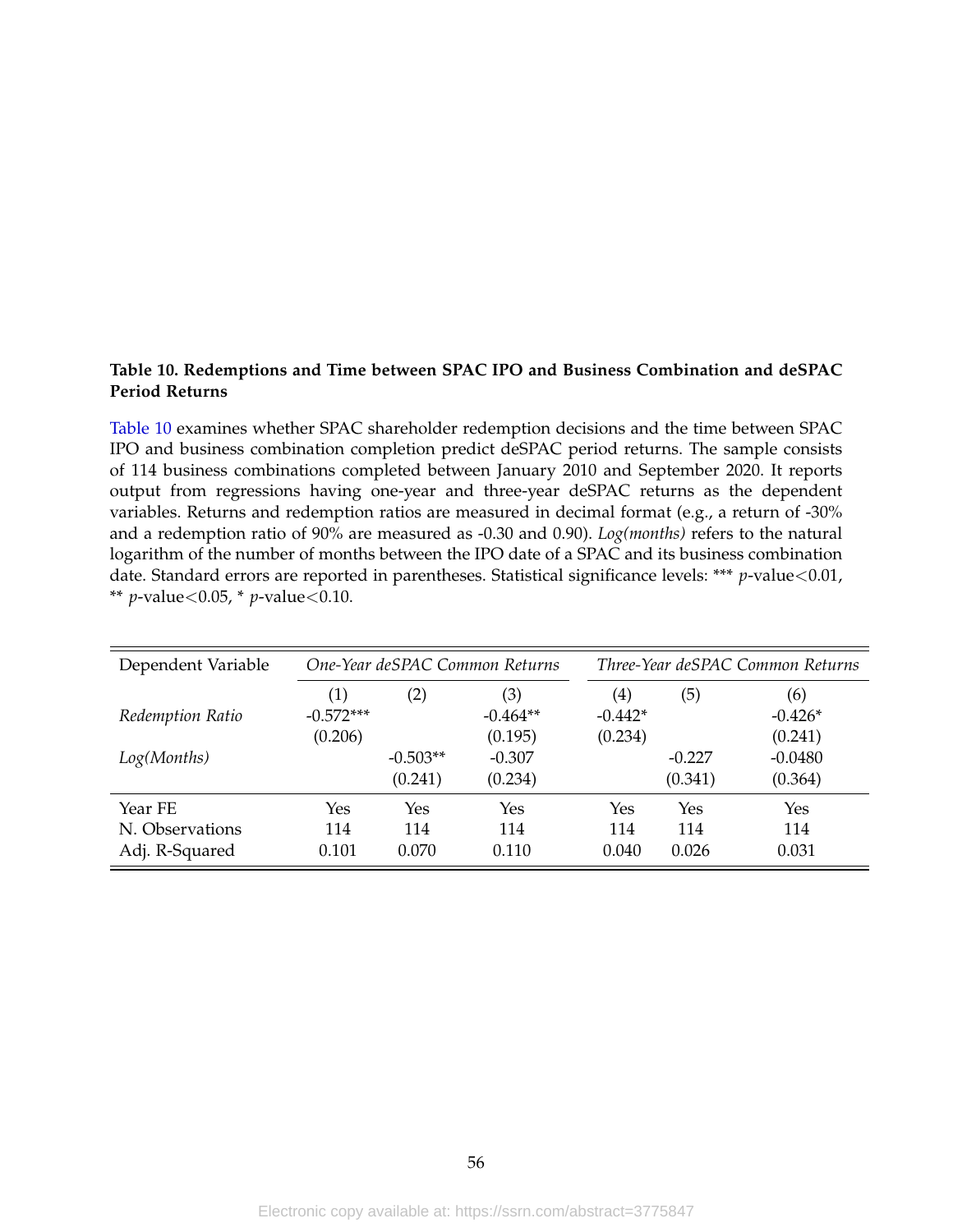### <span id="page-57-0"></span>**Table 11. deSPAC Negotiations: Forfeitures, Inducements, New Capital, and Vesting Provisions**

[Table 11](#page-57-0) examines some outcome characteristics of business combination negotiations. The sample consists of 153 business combinations completed as of March 2021 by the SPACs that went public since January 2015. **Panel A** reports the average redemptions and the frequencies of sponsors forfeiting their promotes, inclusions of vesting (earnout) provisions on sponsor promotes, underwriters surrendering their deferred commissions, inducements paid, and new capital involved in the merger. **Panel B** reports means and medians (in parentheses) on the magnitudes of the forfeitures, sponsor shares subject to vesting restrictions, inducements, and new capital. We report the statistics for the whole sample and the low- and high-redemption sub-samples based on the median redemption ratio of 22%.

|                                               | Total<br>Sample | Low<br>Redemption | High<br>Redemption |
|-----------------------------------------------|-----------------|-------------------|--------------------|
| Average Redemption Ratio                      | 37%             | 2%                | 73%                |
| Percentage of deSPAC deals in which           |                 |                   |                    |
| (1) Sponsors Forfeit Common Shares            | 53%             | 39%               | 66%                |
| (2) Sponsors Forfeit Warrants                 | $30\%$          | 21%               | 39%                |
| (3) Sponsor Shares Have Vesting Provisions    | 27%             | 26%               | 27%                |
| (4) Underwriters Forfeit Deferred Commissions | $7\%$           | $4\%$             | 9%                 |
| (5) Provide Inducements                       | 31%             | $24\%$            | 38%                |
| (6) Have New Capital (e.g., PIPEs)            | 80%             | 86%               | 74%                |

#### **Panel A. Frequency of Haircuts and Inducements**

#### **Panel B. Magnitude of Haircuts and Inducements**

|                                                   | Total<br>Sample | Low<br>Redemption | High<br>Redemption |
|---------------------------------------------------|-----------------|-------------------|--------------------|
| (1) % of Sponsor Common Shares Forfeited          | $17\%$ (3%)     | $9\% (0\%)$       | $25\%$ (23%)       |
| (2) % of Sponsor Warrants Forfeited               | $19\% (0\%)$    | $12\% (0\%)$      | $26\% (0\%)$       |
| (3) % of Sponsor Shares Having Vesting Provisions | $11\% (0\%)$    | $13\% (0\%)$      | $9\% (0\%)$        |
| (4) % of Underwriter Deferred Fees Forfeited      | $4\%$ (0%)      | $2\%$ (0%)        | $5\%$ (0%)         |
| Conditional on Non-Zero Forfeiture                | 53% (57%)       | 53% (59%)         | 53% (55%)          |
| (5) Inducement Shares as % of Sponsor Shares      | $7\%$ (0%)      | $4\%$ (0%)        | $11\% (0\%)$       |
| Inducement Warrants as % of Sponsor Warrants      | $22\%$ (0%)     | $16\% (0\%)$      | $29\% (0\%)$       |
| (6) New Capital as % of Total Cash Delivered      | 41% (41%)       | $37\%$ (39%)      | $46\% (44\%)$      |
| New Capital as % of SPAC IPO Proceeds             | $62\%$ (40%)    | 84% (65%)         | $41\%$ (23%)       |
| (7) Cash Delivered per Share                      | \$7.48 (\$8.13) | $$8.59$ (\$8.62)  | \$6.38 (\$7.04)    |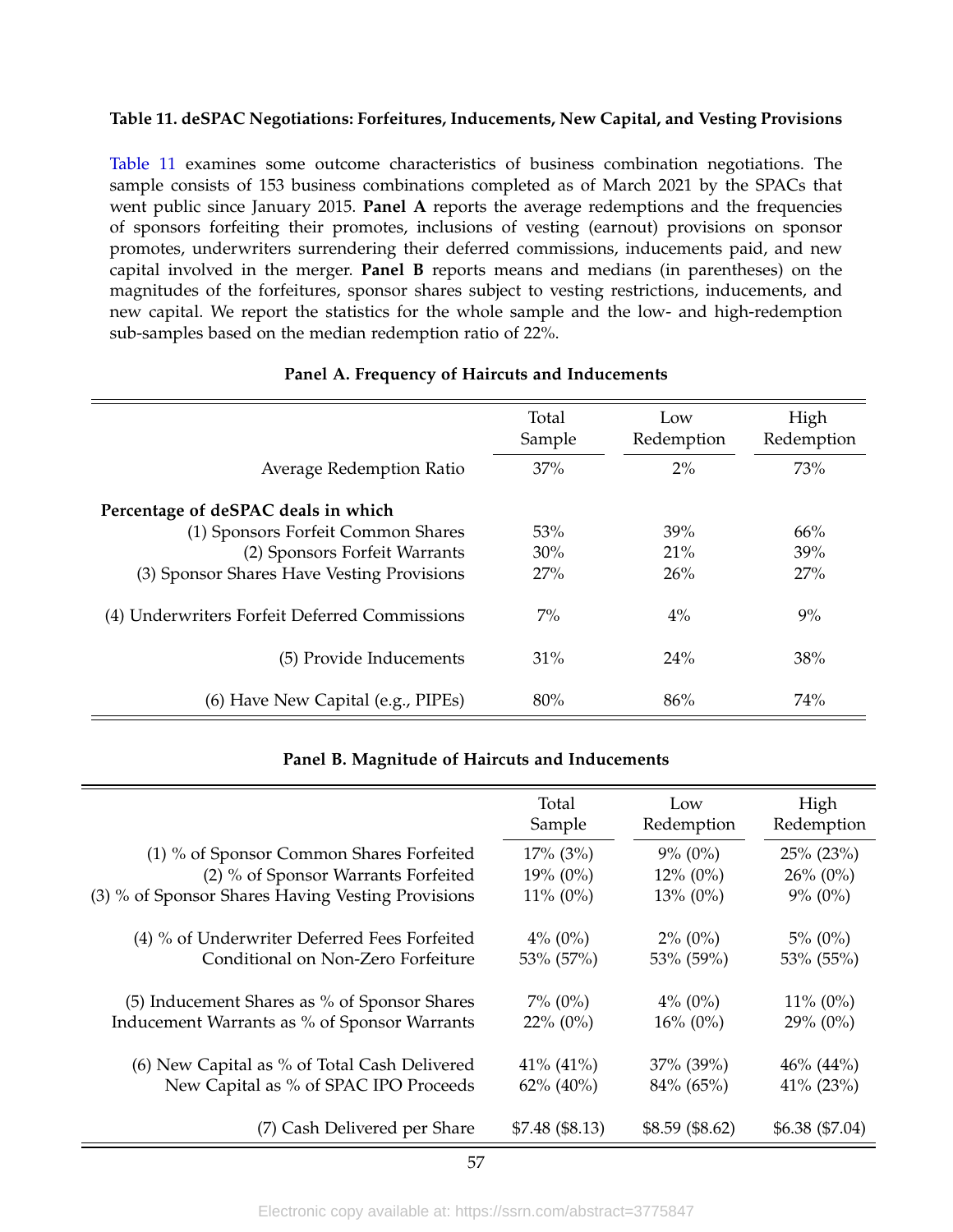## **Appendix**

## **A1. The Life Cycle of SPACs based on Examples**

The complicated structure of SPACs can be best understood with examples. We provide three cases – Social Capital Hedosophia, which merged with Virgin Galactic Holdings, as a successful SPAC, and Barington/Hilco Acquisition and Allegro Merger, two SPACs that announced business combinations but liquidated in the end, as examples of unsuccessful SPACs.

#### **A1.1. Social Capital Hedosophia (currently Virgin Galactic)**

Social Capital Hedosophia Holdings Corp. (SCH), which is now traded as Virgin Galactic, was launched as a partnership between two venture capital firms – Social Capital, which was founded by Chamath Palihapitiya, and Hedosophia, which was founded by Ian Osborne. SCH went public on September 14, 2017, offering 60 million units at the price of \$10 per unit, raising \$600 million (69 million units and \$690 million, including the the full exercise of the underwriter over-allotment option). Credit Suisse was the sole underwriter. SCH set 24 months as a deadline to complete a business combination.

Each unit of SCH consists of one Class A common share, and one-third of one warrant, with each whole warrant allowing the purchase of one Class A common share at \$11.50, conditional on the consummation of a business combination and exercisable within five years from the business combination date. Units were scheduled to be traded separately as common shares and warrants on the 52nd day following the IPO, but at the discretion of the underwriter (Credit Suisse), units became unbundled on September 29, 2017.

On July 9, 2019, about 22 months after its IPO, SCH announced a definitive agreement outlining a business combination with Virgin Galactic, Virgin Group's spaceflight company. However, SCH could not close the announced merger before its initial 24 months deadline, which was September 2019. SCH sought a three-month extension of a deadline, giving shareholders an option to redeem their shares if they do not agree with the proposed charter extension.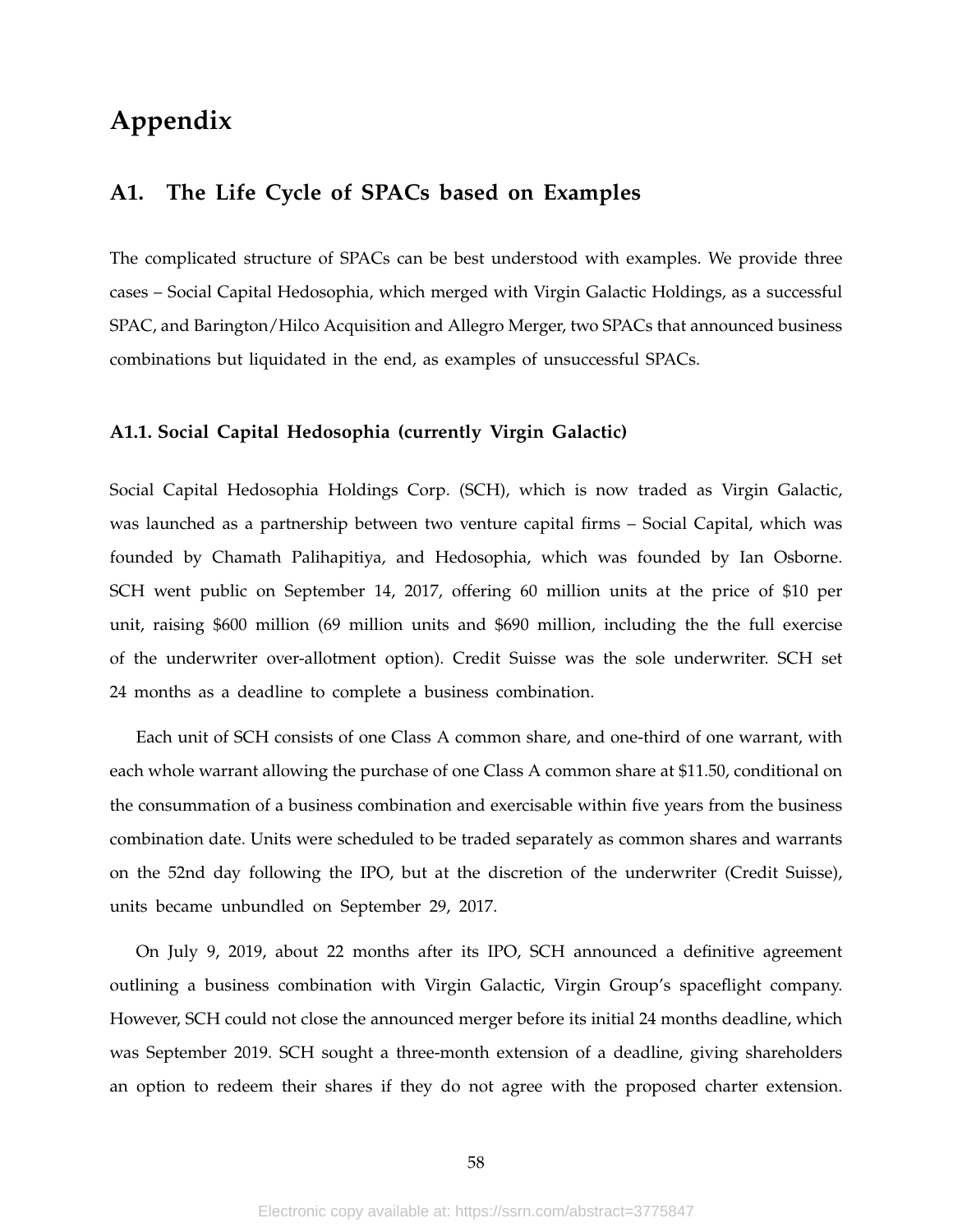As a result, 3.7 million shares, which is 5.5% of the total shares, were redeemed at \$10.37 per share. Upon the business combination, SCH gave shareholders another option to redeem their shares. This time, 12.1 million shares, or 17.5% of the total shares, were redeemed at \$10.33. The deal was completed on October 25, 2019, set to start trading as a new entity 'Virgin Galactic Holdings Inc' on the next trading day, October 28, 2019 (Monday).

Sponsors, both Social Capital and Hedosophia, did not forfeit any founder shares or warrants. Instead, Chamath Palihapitiya, the founder of Social Capital and SCH, provided extra capital as a PIPE investor, investing \$100 million by purchasing 10 million common shares at \$10 per share. SCH also invited Boeing as a second PIPE investor, receiving a \$20 million investment by issuing 1,924,402 common shares at a price of \$10.40 per share.

Based on the optimal redemption strategy of purchasing units in the IPO and selling or redeeming common shares and derivative securities five trading days prior to the business combination (to avoid settlement complications or inducing a look-ahead bias), a SPAC investor who bought one unit of SCH, consisting of one common share and one-third of one warrant, on the IPO date at \$10.00, would cash out at \$11.23, earning a 5.72% of annualized return.

The stock price of Virgin Galactic peaked at \$33.87 on February 17, 2020, just before the COVID-19 pandemic hit the market. It was traded at \$18.29 on October 27, 2020, the last day of the one-year investment period. Based on our deSPAC period buy-and-hold investment returns, an investor who bought one share of Virgin Galactic at the first trading date price of \$11.79 would have earned 55% for the first year, while the value-weighted CRSP return for the same period was 14%, resulting in a 41% abnormal return. For the same period, a warrant investor would have earned 140%.

#### **A1.2. Barington/Hilco Acquisition and Allegro Merger (Both Liquidated)**

Barington/Hilco Acquisition Corp (BHAC) went public on February 6, 2015, offering 4 million units at a price of \$10 per unit, raising \$40 million (4.29 million units and \$42.9 million, including the partial exercise of the underwriter over-allotment option). EarlyBirdCapital was the lead bookrunner. BHAC set 18 months as an original deadline to consummate a business combination.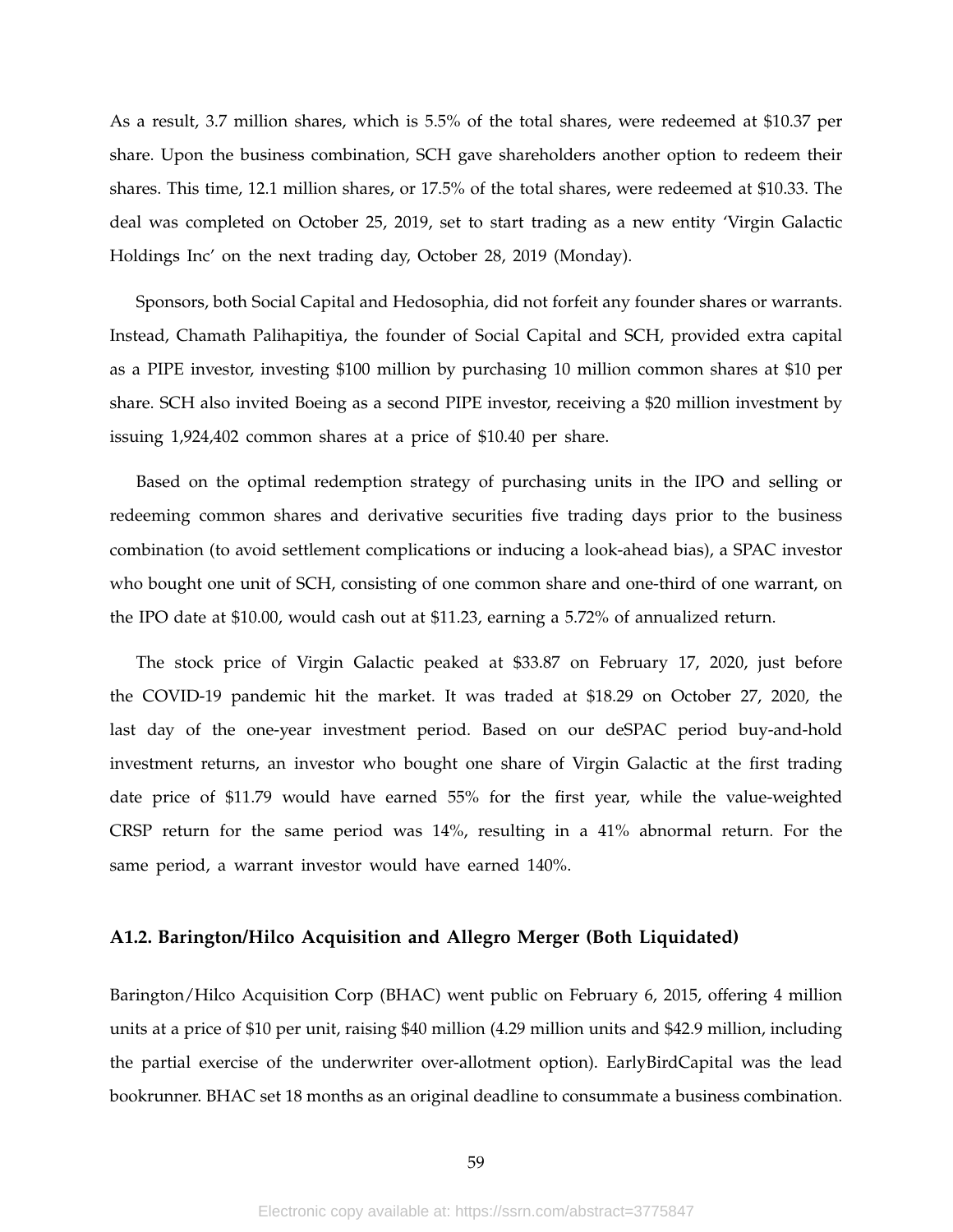However, BHAC extended the charter six times total before it finally liquidated on October 31, 2018, almost 45 months after its IPO on February 6, 2015.

BHAC announced two unsuccessful definitive agreements during its life span. The first target was Oomba, an online social networking and tournament gaming platform, announced on May 16, 2017. However, on November 30, 2017, BHAC announced that it has terminated the definitive merger agreement it entered with Oomba, because *'Oomba breached several of its obligations under the Merger Agreement, including, but not limited to, its obligation to deliver to the Company audited financial statements'*. [33](#page-60-0) About three months later, BHAC announced that it entered into a letter of intent with Specialty Brands Holdings. Specialty Brands would spinoff its Papa Gino's Pizzeria by merging it with BHAC on February 14, 2018. However, on April 25, 2018, BHAC announced the termination of the agreement because *'the proposed purchase price for the Company was not in its best interest or that of BHAC. . . . the parties were unable to agree upon a revised purchase price. . . '*. [34](#page-60-1) BHAC eventually announced its liquidation on October 31, 2018.

Allegro Merger (Allegro) went public on July 3, 2018, offering 13 million units at the price of \$10 per unit, raising \$130 million (14.95 million units and \$149.5 million, including the full exercise of the underwriter over-allotment option). Cantor Fitzgerald was the lead bookrunner. Allegro set 18 months as an original deadline to finish a business combination and extended it once before liquidating on March 31, 2020, about 21 months after its IPO on July 3, 2018.

Allegro announced a definitive agreement with TGI Fridays (TGIF) on November 8, 2019. The agreement included specific closing conditions such as requiring that Allegro would deliver at least \$30 million in cash and assume TGIF's \$350 million of net debt. However, as the COVID-19 pandemic hit the market, the deal was cancelled. On March 31, 2020, Allegro and TGIF mutually determined to terminate the deal because of *'extraordinary market conditions and the failure to meet necessary closing conditions, to terminate their previously announced merger agreement'*. [35](#page-60-2) Allegro announced its liquidation from the same filing.

Although both BHAC and Allegro failed to complete business combinations and eventually liquidated, SPAC stage investors earned annualized returns of 3.06% and 1.82% from BHAC

<span id="page-60-0"></span><sup>33</sup>See <https://www.sec.gov/Archives/edgar/data/1622175/000161577417007044/0001615774-17-007044-index.htm>

<span id="page-60-1"></span><sup>34</sup>See <https://www.sec.gov/Archives/edgar/data/1622175/000161577418002903/0001615774-18-002903-index.htm>

<span id="page-60-2"></span><sup>35</sup>See <https://www.sec.gov/Archives/edgar/data/1720025/000121390020008287/0001213900-20-008287-index.htm>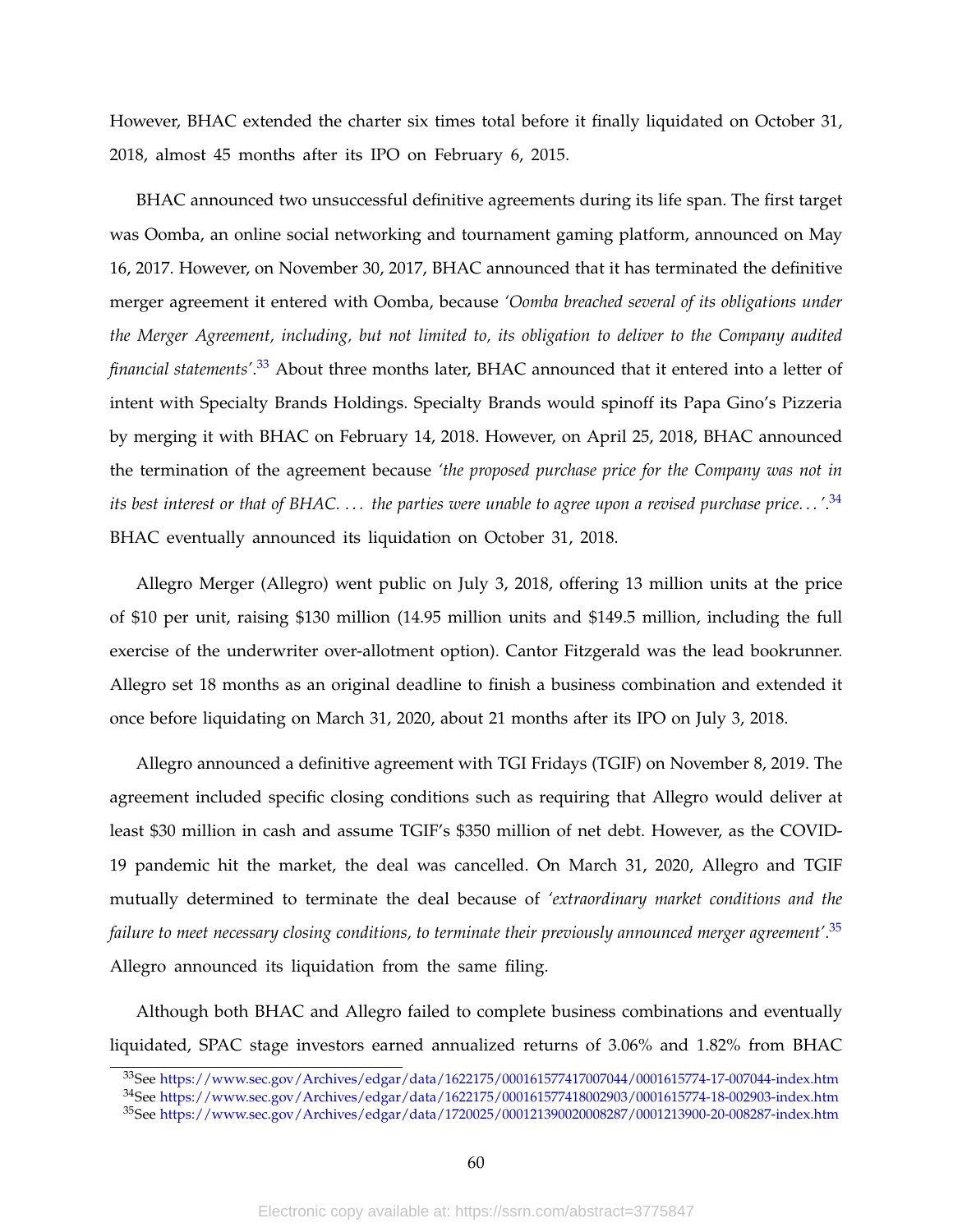and Allegro, respectively, based on our optimal redemption strategy. It is noteworthy that Allegro decided to liquidate in late March 2020 and returned the capital to its investors in early April 2020, when the US stock market suffered a significant drop from the COVID-19 pandemic. That is, even in the middle of the market crash, Allegro returned all the proceeds to investors with interest.

#### **A1.3. The Evolution of the SPAC Structure: From the 'SPAC 1.0 & 2.0' to the 'SPAC 3.0'**

Practitioners frequently refer to the period between 1993 and 1999 as 'SPAC 1.0', and the period between 2000 and 2009 as 'SPAC 2.0', and from 2010 as 'SPAC 3.0', in general. $36$  Here, we summarize five key differences between SPACs that went public before 2010 (SPAC 1.0 and 2.0) and in 2010 or later (SPAC 3.0). Note that the below differences are based on the general trend – as each SPAC is entitled to decide its own structure, the comparison may not be true for some SPACs.

First, although there were 158 SPAC IPOs between 1997 and 2008, 72, or 46%, were traded in OTC markets.<sup>[37](#page-61-1)</sup> From 2010, only 15 SPAC IPOs out of 393, or 4%, were traded in OTC markets, and since 2011, all have been traded on organized exchanges.<sup>[38](#page-61-2)</sup> As the comparison of [Table 3](#page-50-0) and [Table A1](#page-66-0) demonstrates, SPACs that went public in 2008 or before tend to be significantly smaller than SPACs that went public in 2010 or later.

Second, in the SPAC 3.0 period, a typical underwriting commission consists of a 2% up-front fee and a 3.5% deferred fee payable only upon the completion of a business combination. However, it used to be the case that during the SPAC 1.0 and 2.0 periods, underwriter commissions were 7% (up to 10% during SPAC 1.0), and most of them were up-front.

Third, partly because of the large up-front underwriting fee, only about 85% of the IPO proceeds were deposited into the trust account prior to 2004, gradually increasing to high-90% by 2008 (See [Jenkinson and Sousa](#page-44-2) [\(2011\)](#page-44-2) and [Lakicevic and Vulanovic](#page-44-17) [\(2013\)](#page-44-17)). It is only after 2010 that 100% of SPAC IPO proceeds were deposited into the trust account. In recent years, some SPACs have deposited more than 100% of IPO proceeds in the trust account to attract the SPAC period investors.

<span id="page-61-0"></span><sup>36</sup>There are different versions of the classifications, such as referring to post 2015 as SPAC 3.5 or SPAC 3.0.

<span id="page-61-1"></span><sup>37</sup>The first SPAC IPO occurred in 1997 and the second in 2003. There was no SPAC IPO in 2009.

<span id="page-61-2"></span><sup>38</sup>Five SPAC IPOs in 2010 and ten in 2011.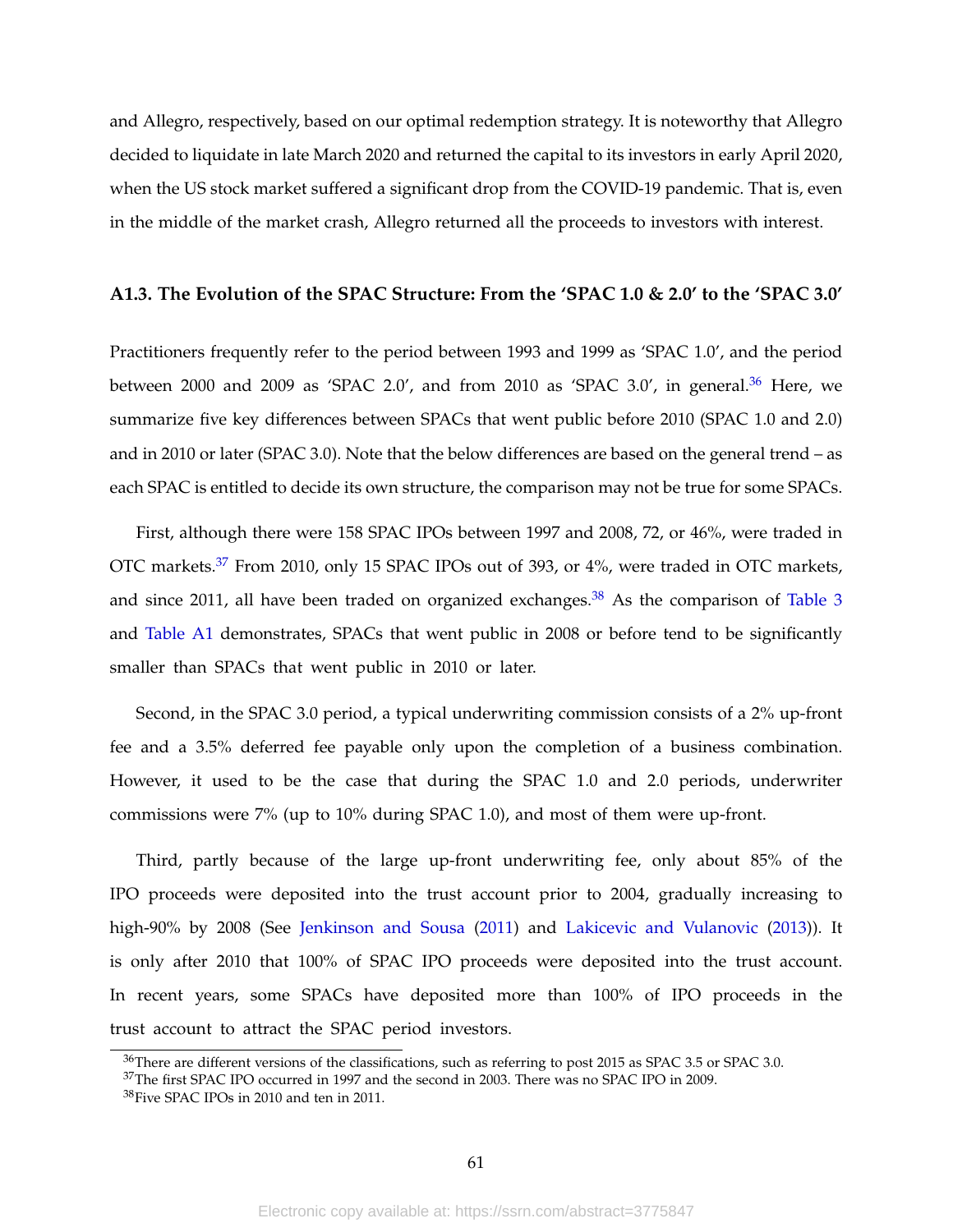Fourth, SPACs going public in 2010 and later are composed of units with fewer warrants, and the exercise prices are higher. That is, prior to 2010, the exercise price of warrants was at a 15% to 30% discount to the IPO price, but it changed to a 15% premium to the IPO price from 2010 (i.e., \$11.50 for a SPAC IPO priced at \$10). At the same time, SPACs that went public before 2010 provided warrants that can convert into 1 - 2 shares per unit, but a typical SPAC unit from 2010 provides warrants that can convert into 1/4 - 1 shares. We see a downward trend in recent years, especially in 2020 and 2021 (See [Figure 3\)](#page-47-0).

Fifth, before 2010, SPAC shareholders can either vote to approve a business combination or redeem their shares by rejecting the proposed business combination. In other words, shareholders could not approve a business combination and redeem their shares. From 2010, shareholders can make these two decisions separately, allowing them to approve a deal while still redeeming their shares. Accordingly, while [Jenkinson and Sousa](#page-44-2) [\(2011\)](#page-44-2) report that 26% (15 out of 58) of the SPACs that went public between August 2003 and June 2008 were liquidated, we find that only 15% (17 out of 114) of the SPACs that went public between January 2010 and May 2018 were liquidated.

#### **A1.4. Current Status of SPACs**

Panels A and B of [Figure A1](#page-65-0) report the current status of SPACs as of December 2020, based on the SPAC IPO years, dividing it into three categories – completed business combinations, liquidated, and seeking business combinations. For example, in 2017, a total of 34 SPACs went public, and 29 (85%) of them completed business combinations; 3 (9%) of them are liquidated; and 2 (6%) of them are still seeking business combinations as of December 2020. Two SPACs that went public in 2017 are still seeking business combinations as of December 2020 although the typical lifecycle of a SPAC is 24 months, because sponsors can ask shareholders for charter extensions. 10 out of 248 SPACs that went public in 2020 have completed a business combination as of December 2020.

## **A2. Additional Cross-Sectional Variations in deSPAC Returns**

[Table A2](#page-67-0) summarizes returns based on different operational aspects of merging companies. Panel A shows that operating companies with a positive net income for the twelve months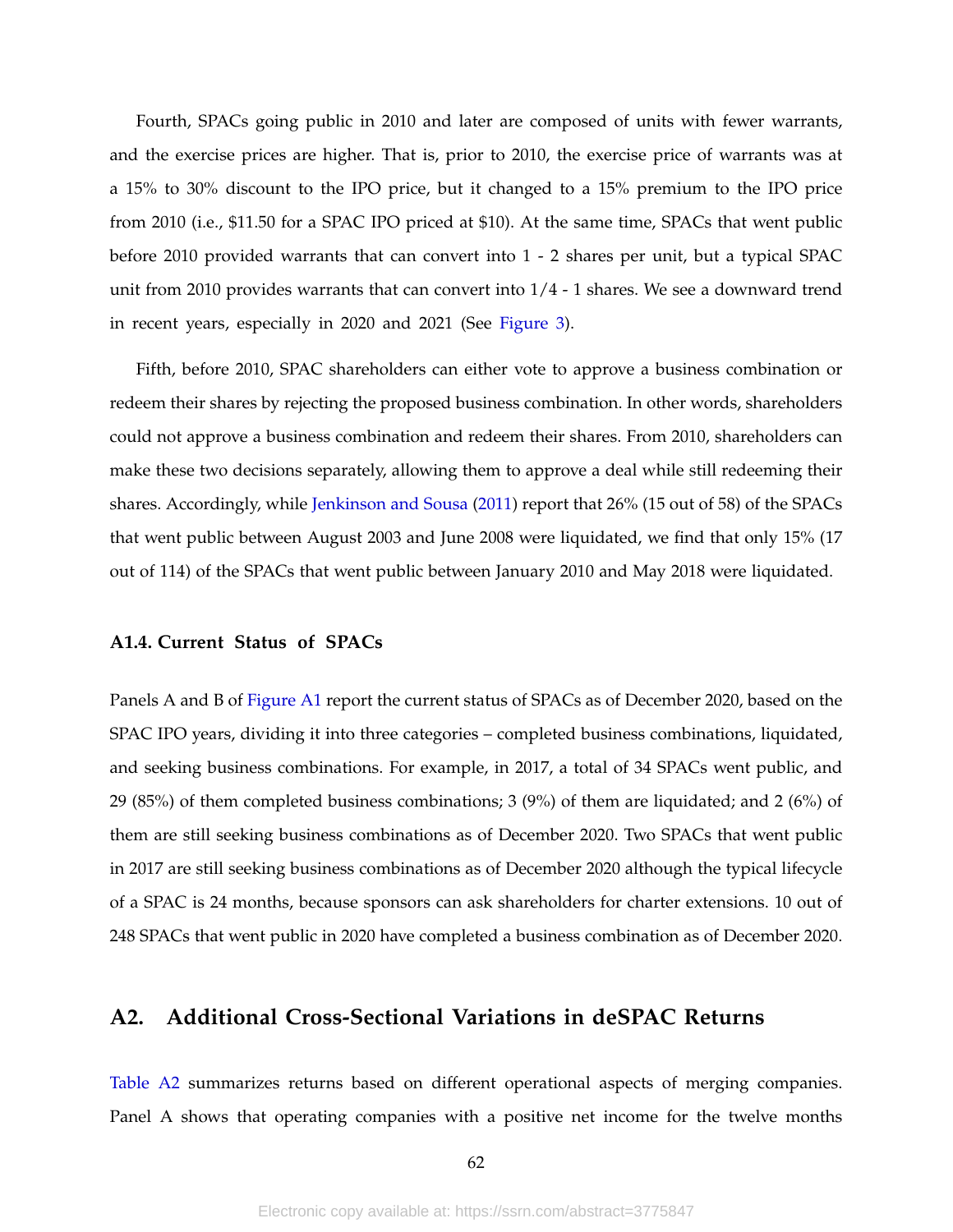before the business combination tend to perform better than companies with a negative net income. Also, companies that had sales of more than \$100M produce higher returns than their smaller counterparts. This is consistent with a pattern found in traditional IPOs.<sup>[39](#page-63-0)</sup> Panel B reports that biotech companies tend to perform better, while energy companies underperform, a pattern also documented by [Renaissance Capital](#page-44-3) [\(2020\)](#page-44-3). Panel C shows that foreign companies account for about 30% of deSPAC mergers, and they tend to underperform compared to domestic counterparts.

## **A3. State-Contingent Sponsor Compensation Renegotiations**

It is not unusual for SPAC sponsors to have complicated state-contingent compensation structures. For example, the merger agreement between Acies Acquisition Corp ("ACAC") and PlayStudios (a mobile game developer), according to the SEC form 8-K filings, includes the following features.<sup>[40](#page-63-1)</sup>

The sponsor will forfeit 403,594 Class B promote shares if more than 25% of public shares are redeemed, and an additional 403,594 shares will be forfeited if more than 50% are redeemed, with a proportional amount forfeited if between 25% and 50% are redeemed. Furthermore, the merger agreement also includes earnout provisions for sponsor promotes − 450,000 promote shares will be forfeited unless the post-merger stock price stays above \$15.00 for a certain number of days, and another 450,000 promote shares will be forfeited unless the stock price stays above \$12.50 for a certain number of days. In addition, the sellers (operating company shareholders) will be given 7,500,000 shares if the common stock price equals or exceeds \$12.50 for a certain number of days at least 150 days after, but within 5 year of closing; and an extra 7,500,000 shares if the common stock price equals or exceeds \$15.00 for a certain number of days for the same period. The additional common shares would offset the dilutive effects from SPAC warrants.

Therefore, the SPAC shareholders will be diluted if the post-merger operating company stock price goes up sufficiently, but the operating company and public SPAC shareholders will gain from the forfeiture (anti-dilutive) effect of sponsor shares being canceled if the stock price does

<span id="page-63-0"></span><sup>39</sup>See Table 16b from <https://site.warrington.ufl.edu/ritter/files/IPO-Statistics.pdf>

<span id="page-63-1"></span><sup>40</sup>See <https://www.sec.gov/Archives/edgar/data/1823878/000110465921010465/0001104659-21-010465-index.htm>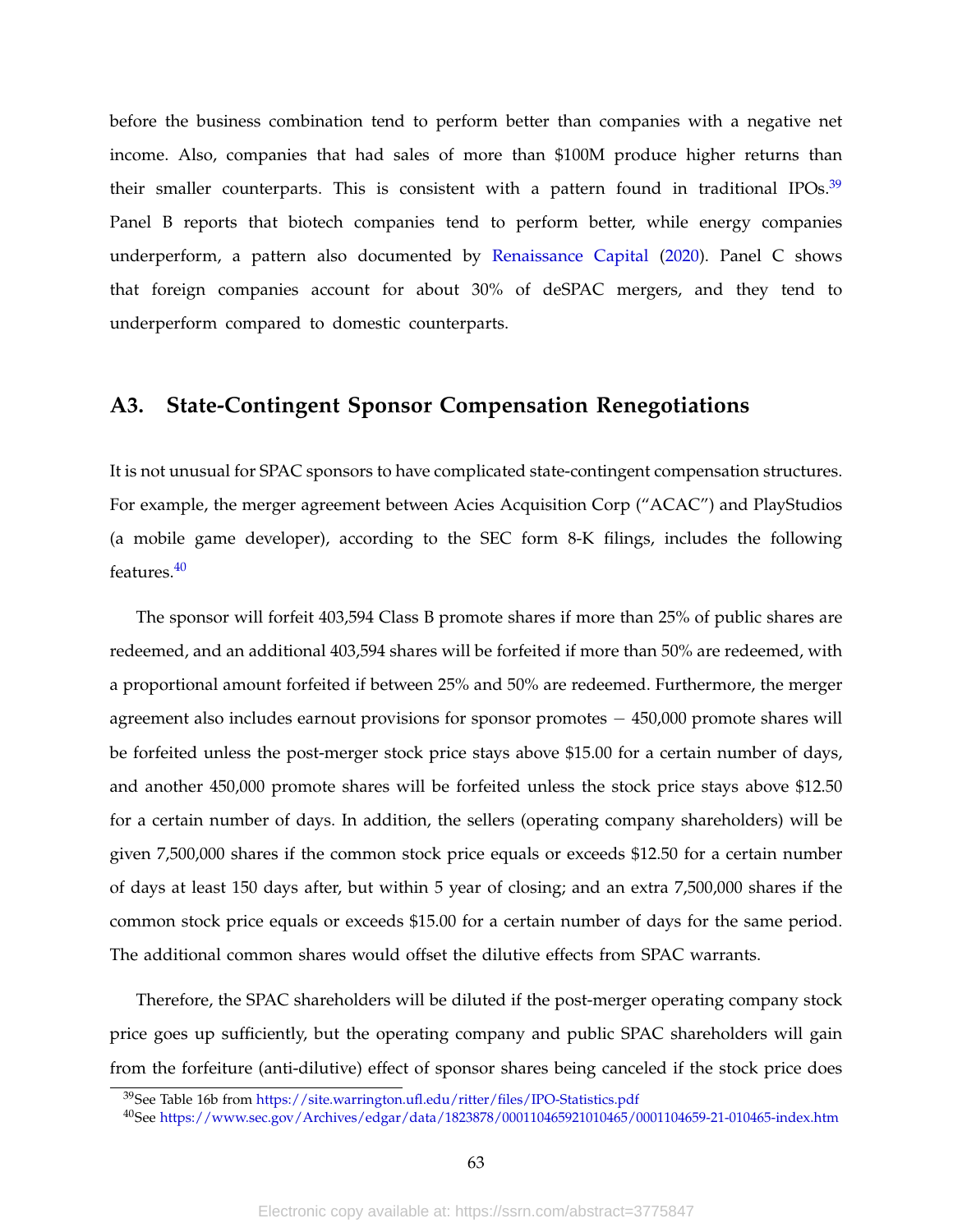not go up. The merger agreement requires the SPAC to deliver \$200 million in cash (ACAC had \$215 million in trust), and values the common equity of PlayStudios at \$1.041 billion. The \$1.041 billion pre-money valuation is based on PlayStudios stockholders receiving 89.1 million shares of ACAC common stock and \$150 million in cash. \$250 million has been committed from PIPE investors at \$10 per share. Essentially all shares of the sponsors and PlayStudios shareholders will be subject to a 12-month lockup.

Post-merger, there would be up to 21.525 million public shares, 89.1 million Playstudios shares, 5.3 million sponsor shares, and 25 million PIPE investor shares, for a total of about 141 million shares outstanding, plus about 26 million warrants that entitle each warrant holder to buy 1/3 share at \$11.50. The common stock traded at \$11.35, above the redemption price, following the merger announcement, which was greeted positively by shareholders. On a fully diluted basis, there would be 141 million  $+ 8.7$  million shares from potential warrant exercise + possibly 15 million shares from the earnout.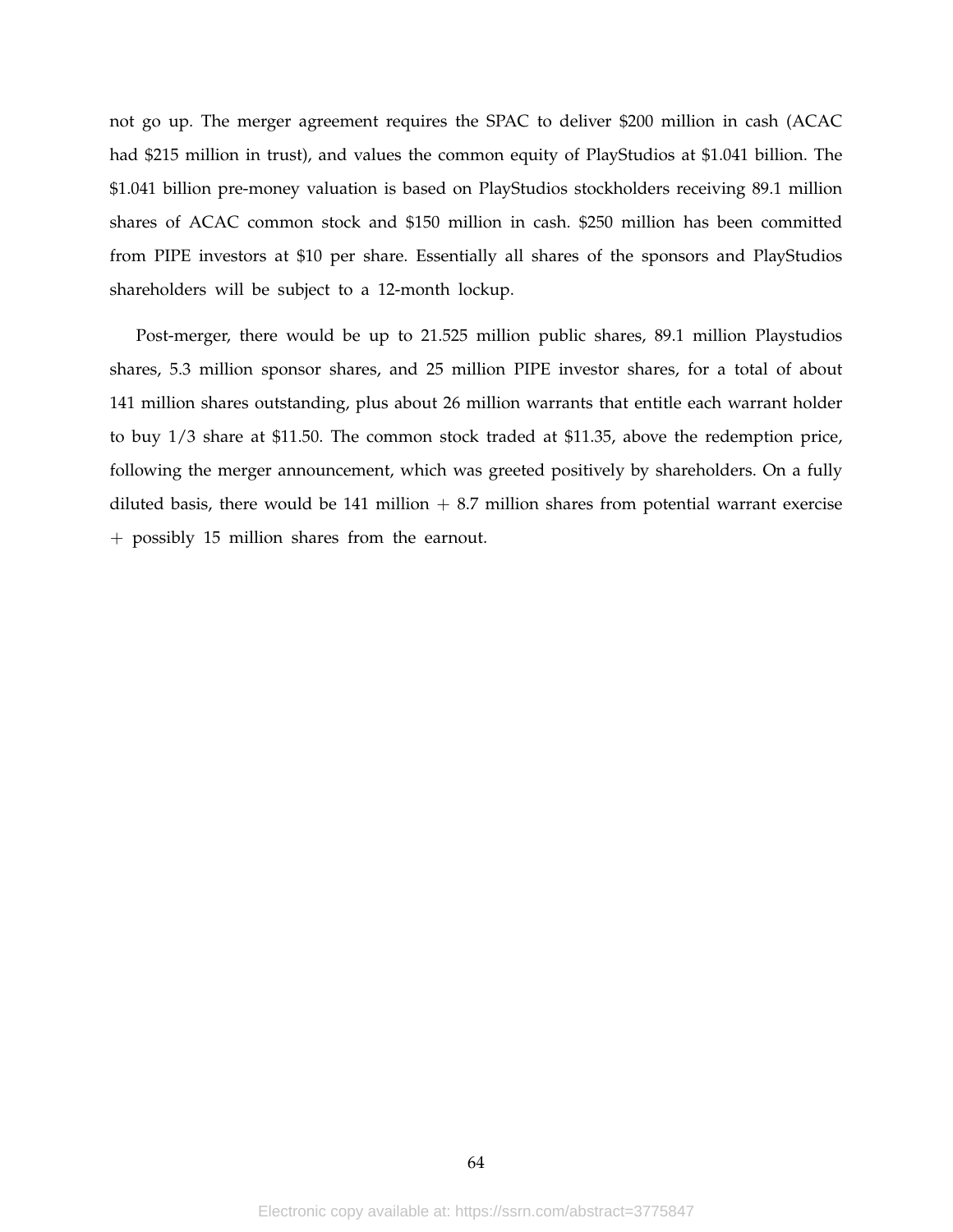#### **Figure A1. SPAC IPOs by Outcome**

<span id="page-65-0"></span>**Panel A** reports the outcome of each SPAC based on the year that a SPAC went public. A closed business combination means that a SPAC consummated a merger and started to trade as a newly merged company. Liquidated denotes that a SPAC could not complete a business combination and liquidated. Seeking business combination means that a SPAC is either still searching for a target company or is finalizing a proposed merger after announcing the target company. Y-axis represents the number of SPAC IPOs. **Panel B** shows the same numbers as a percentage for each year. SPAC IPOs do not include those traded in Over-The-Counter (OTC) markets.



**Panel A.** SPAC IPO Outcomes by Number (as of December 2020)

**Panel B.** SPAC IPO Outcomes by Percentage (as of December 2020)

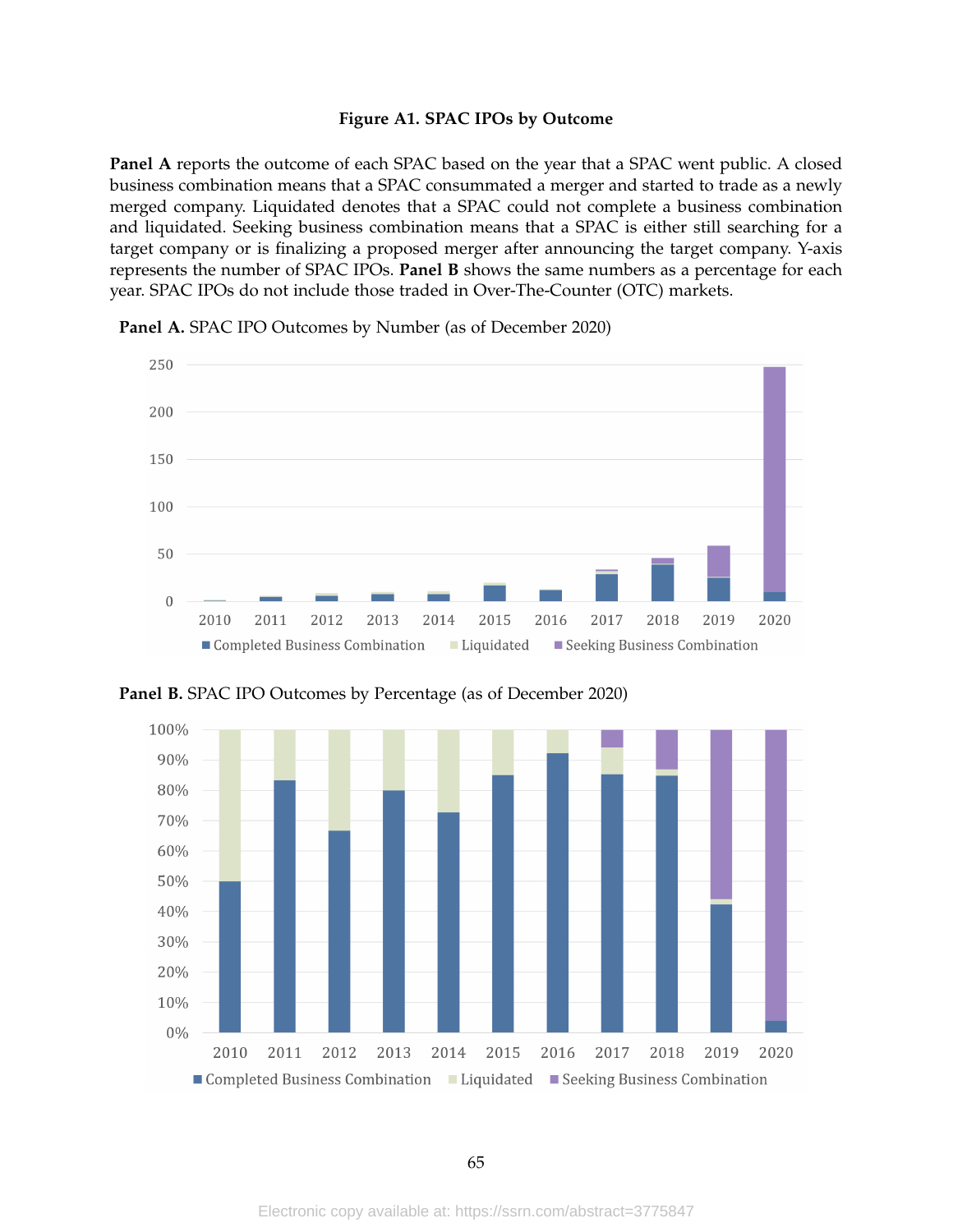#### **Table A1. SPAC IPOs prior to 2010**

<span id="page-66-0"></span>[Table A1](#page-66-0) reports the number of SPAC IPOs before 2010 with total and average proceeds. Among 158 SPACs that went public before 2010, 86 are listed on major stock exchanges (NYSE, NASDAQ, or AMEX) and 72 are traded in Over-The-Counter markets. Proceeds do not include underwriter over-allotment options and are reported in millions of dollars.

| Major Exchanges |              |                       |               | <b>OTC</b> |                       |               |
|-----------------|--------------|-----------------------|---------------|------------|-----------------------|---------------|
| Year            | No.          | <b>Total Proceeds</b> | Avg. Proceeds | No.        | <b>Total Proceeds</b> | Avg. Proceeds |
| 1997            | $\mathbf{1}$ | 480                   | 480           |            |                       |               |
| 1998            |              |                       |               |            |                       |               |
| 1999            |              |                       |               |            |                       |               |
| 2000            |              |                       |               |            |                       |               |
| 2001            |              |                       |               |            |                       |               |
| 2002            |              |                       |               |            |                       |               |
| 2003            |              |                       |               |            | 24                    | 24            |
| 2004            |              |                       |               | 12         | 426                   | 35            |
| 2005            | 6            | 693                   | 115           | 21         | 1,154                 | 55            |
| 2006            | 17           | 2,236                 | 132           | 18         | 777                   | 43            |
| 2007            | 50           | 10,002                | 200           | 15         | 983                   | 66            |
| 2008            | 12           | 3,475                 | 290           | 5          | 152                   | 30            |
| 2009            |              |                       |               |            |                       |               |
| <b>Total</b>    | 86           | 16,886                | 196           | 72         | 3,515                 | 49            |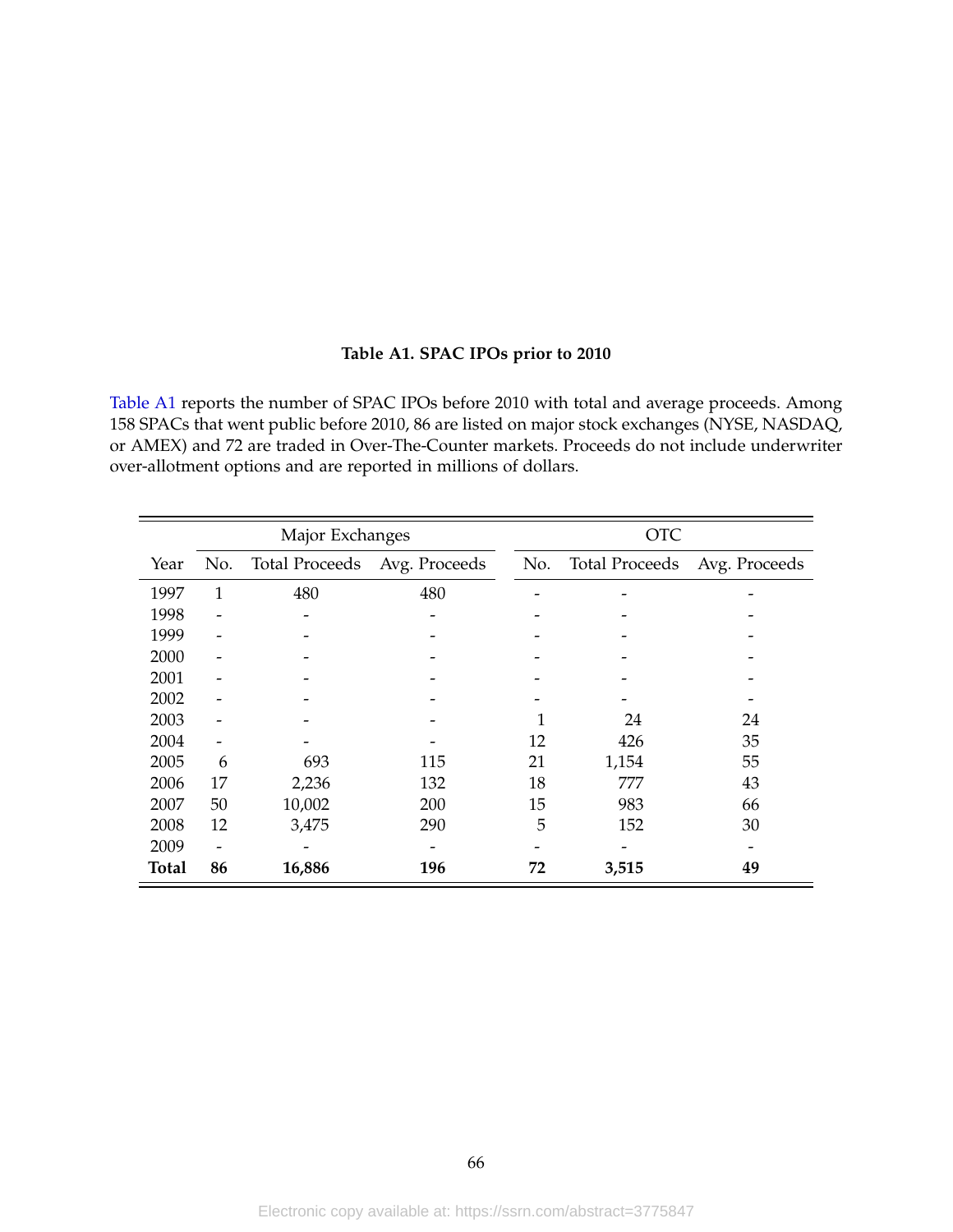#### **Table A2. deSPAC Period Common Share Returns – Cross-sectional Patterns**

<span id="page-67-0"></span>**Panel A** reports equally weighted one year and three years deSPAC period common share returns based on profitability and sales. Profitability is measured based on net income for the last 12 months (LTM) prior to the business combination consummation date (or the previous fiscal year if the LTM net income is not available). Sales are measured based on the LTM revenue prior to the business combination consummation date (or the previous fiscal year if the LTM revenue is not available), reported in millions. SPAC, CRSP, and abnormal returns are the same as defined in [Table 5.](#page-52-0) **Panel B** reports one-year and three-year deSPAC period common share returns based on industry. For tech and biotech companies, we follow Jay Ritter's SIC code based classification for his IPO data (See [Ritter](#page-44-0) [\(2020\)](#page-44-0)). For energy companies, we include gold, mines, coal, oil, and utility industries from the Fama-French 49 Industry Portfolio classification. **Panel C** reports one-year and three-year deSPAC period common share returns based on the operating country of merging companies. 34 out of 114 are based in foreign countries, and 15 are from China.

|                     |             | One Year Returns |           |             | Three Year Returns |           |  |
|---------------------|-------------|------------------|-----------|-------------|--------------------|-----------|--|
|                     | <b>SPAC</b> | <b>CRSP</b>      | Diff.     | <b>SPAC</b> | <b>CRSP</b>        | Diff.     |  |
| <b>Total (114)</b>  | $-8.1\%$    | 16.5%            | $-24.7\%$ | $0.7\%$     | $41.1\%$           | $-40.4\%$ |  |
| Profitable (52)     | $-3.4\%$    | $14.6\%$         | $-18.0\%$ | 13.8%       | $40.8\%$           | $-26.9\%$ |  |
| Sales $> 100M$ (38) | $-2.2\%$    | 13.5%            | $-15.8\%$ | 6.6%        | $42.7\%$           | $-36.0\%$ |  |
| Sales < $100M(14)$  | $-12.0\%$   | $17.6\%$         | $-29.6%$  | 33.3%       | $35.6\%$           | $-2.2\%$  |  |
| Not Profitable (62) | $-12.2\%$   | 18.1%            | $-30.3\%$ | $-10.3\%$   | 41.5%              | $-51.8\%$ |  |
| Sales $> 100M$ (32) | $-8.8\%$    | 14.2%            | $-23.0\%$ | $10.6\%$    | 41.8%              | $-31.2\%$ |  |
| Sales < $100M(30)$  | $-15.7\%$   | 22.3%            | $-38.0\%$ | $-32.6%$    | 41.1%              | $-73.7\%$ |  |

**Panel A. Profitability and Sales**

#### **Panel B. Industry**

|               |             | One Year Returns |           |  | Three Year Returns |          |           |
|---------------|-------------|------------------|-----------|--|--------------------|----------|-----------|
|               | <b>SPAC</b> | <b>CRSP</b>      | Diff.     |  | <b>SPAC</b>        | CRSP     | Diff.     |
| Tech (27)     | 2.5%        | $19.0\%$         | $-16.6%$  |  | $-19.3\%$          | $42.4\%$ | $-61.7\%$ |
| Biotech (6)   | 31.2%       | 20.5%            | $10.7\%$  |  | 44.9%              | $42.7\%$ | $2.2\%$   |
| Energy $(12)$ | $-39.3%$    | 15.0%            | $-54.3\%$ |  | $-54.9\%$          | 41.9%    | $-96.8\%$ |
| Others (69)   | $-10.3\%$   | 15.5%            | $-25.8\%$ |  | 14.3%              | $40.4\%$ | $-26.1\%$ |
| Total (114)   | $-8.1\%$    | 16.5%            | $-24.7\%$ |  | $0.7\%$            | $41.1\%$ | $-40.4\%$ |

#### **Panel C. Country**

| One Year Returns | Three Year Returns |
|------------------|--------------------|
| $-2.1\%$         | $1.5\%$            |
| $-22.3%$         | $-1.3\%$           |
| $-30.2\%$        | $7.7\%$            |
| $-8.1\%$         | $0.7\%$            |
|                  |                    |

Electronic copy available at: https://ssrn.com/abstract=3775847